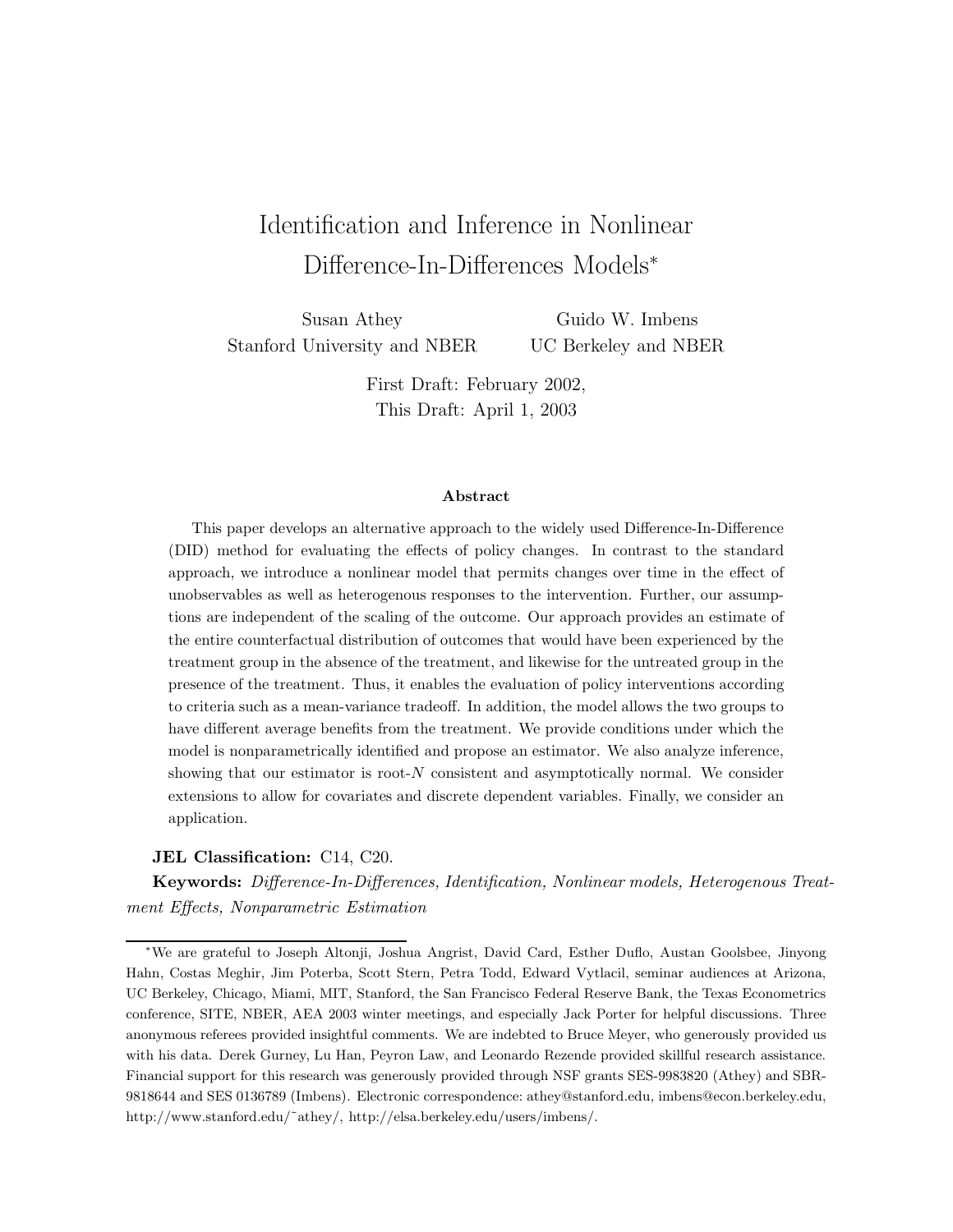# **1 Introduction**

Difference-In-Differences (DID) methods for estimating the effect of policy interventions have become very popular in economics.<sup>1</sup> These methods are used in problems with multiple subpopulations – some subject to a policy intervention or treatment and others not – and outcomes that are measured in each group before and after the policy intervention (though not necessarily for the same individuals). To account for time trends unrelated to the intervention, the change experienced by the group subject to the intervention (referred to as the treatment group) is adjusted by the change experienced by the group not subject to treatment (the control group). This method is useful in evaluating policy changes in environments where time trends may be present. It has been popular for evaluating government policy changes that take place in some administrative units, such as school districts or states, but not in neighboring units. Applications include analyses of a diverse set of policies.<sup>2</sup> Several recent surveys describe other applications and give an overview of the methodology, including Meyer (1995), Angrist and Krueger (2000), and Blundell and MaCurdy (2000). In this before/after treatment/control setting we develop a new model and propose methods for inference.

Our first contribution is to develop a new model that relates outcomes to an individual's group, time, and unobservable characteristics. Our model, which we call the "changes-inchanges" model, nests the standard DID model as a special case.<sup>3</sup> It does not impose the scale-dependent additivity assumptions of the standard model which have been criticized as unduly restrictive from an economic perspective (e.g. Heckman, 1996). The proposed model is similar to models of wage determination proposed in the literature on wage decomposition where changes in the wage distribution are decomposed into changes in returns to (unobserved) skills and changes in relative skill distributions (Juhn, Murphy, and Pierce, 1991; Altonji and Blank, 2000).

Our second contribution is to provide conditions under which the model is identified nonparametrically, and to propose a new estimation strategy based on the identification result. Rather than focus solely on the differences in average outcomes over time for the two groups, as in the standard model, we use the entire "before" and "after" distributions in the control group to nonparametrically estimate the change over time that occurred in the control group.

<sup>&</sup>lt;sup>1</sup>In other social sciences such methods are also widely used, often under other labels such as the "untreated control group design with dependent pretest and posttest samples" (e.g. Shadish, Cook, and Campbell, 2002).

 ${}^{2}$ Examples include labor market programs (Ashenfelter and Card, 1985; Blundell, Dias, Meghir and Van Reenen, 2001), civil rights (Heckman and Payner, 1989; Donohue, Heckman, and Todd, 2002), the inflow of immigrants (Card, 1990), the minimum wage (Card and Krueger, 1993), health insurance (Gruber and Madrian, 1994), 401(k) retirement plans (Poterba, Venti, and Wise, 1995), worker's compensation (Meyer, Viscusi, and Durbin, 1995), tax reform (Eissa and Liebman, 1996; Blundell, Duncan and Meghir, 1998), 911 systems (Athey and Stern, 2002), school construction (Duflo, 2001), information disclosure (Jin and Leslie, 2001), World War II internment camps (Chin, 2002), and speed limits (Ashenfelter and Greenstone, 2001). In other applications, time variation is replaced by another type of variation, as in Borenstein (1991)'s study of airline pricing.

 $3$ The standard model assumes that outcomes are additive in a time effect, a group effect, and an unobservable that is independent of the time and group (see, e.g., Meyer (1995), Angrist and Krueger (2000), and Blundell and MaCurdy (2000)).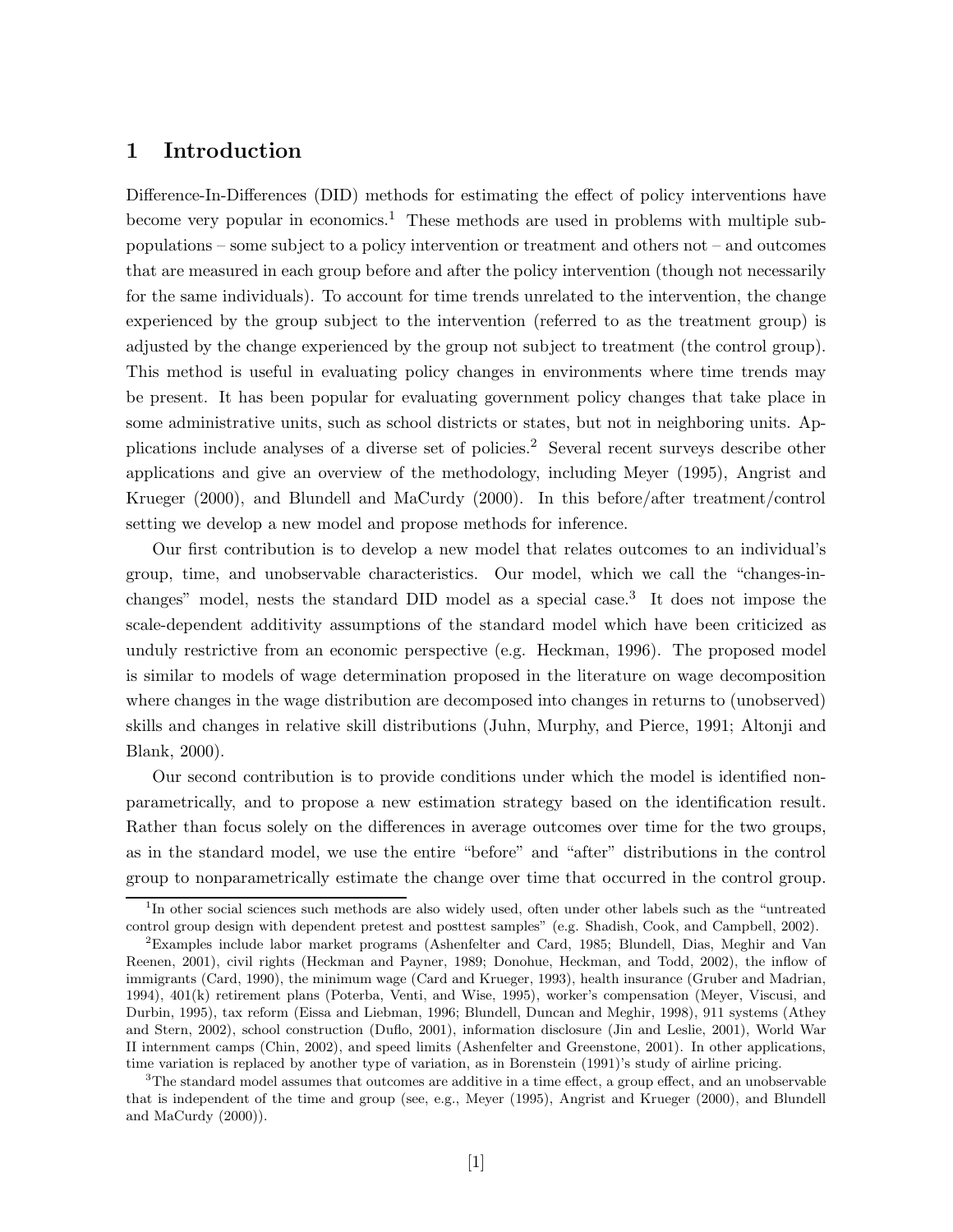Assuming that the treatment group would experience the same change in the absence of the intervention, we estimate the counterfactual distribution for the treatment group in the second period. We compare this counterfactual distribution to the actual second-period distribution for the treatment group, yielding an estimate of the effect of the intervention for this group. Because our approach estimates the entire counterfactual distribution, we can estimate–without changing the assumptions underlying the estimators–the effect of the intervention on any feature of the distribution.

A third contribution is to develop the asymptotic properties of our estimator. Estimating the average and quantile treatment effect involves estimating the inverse of an empirical distribution function with observations from one group/period and applying that function to observations from a second group/period. We establish consistency and asymptotic normality of the estimator for the average treatment effect and quantile treatment effects. We also identify scenarios where both the standard DID estimator and our estimator are consistent and show that in these scenarios our estimator can be more or less efficient than the standard DID estimator. We then extend the analysis to incorporate covariates.

Fourth, we consider estimation of the average effect the intervention would have had in the control group. The average effect of a treatment may differ across groups when the effect of the policy varies with an individual's unobservable characteristics and when groups have different distributions of individuals.<sup>4</sup> In addition, if economic forces affect the choice to implement a new policy, there may be a systematic relationship between the adoption of the policy and the average effect of the policy. Standard DID methods give little guidance about what the effect of a policy intervention would be in the (counterfactual) event that it was applied to the control group, except in the extreme case where the effect of the policy is constant across individuals. As a result, there has been debate in the literature about the validity of DID methods (see, e.g., Besley and Case (2000)). In contrast, we identify in this paper natural assumptions under which it is possible to estimate the counterfactual effect of the treatment on the control group.

In a fifth contribution, we extend the model to allow for discrete outcomes, which are common in practice. In this case, a problem with applying the standard DID model is that predictions can be outside the allowable range. These concerns have led researchers to consider nonlinear transformations of an additive single index. However, the economic justification for the additivity assumptions required for DID may be tenuous in such cases. Because our assumptions do not rely on functional form assumptions, this problem does not arise using our approach. However, we show that without additional assumptions, the counterfactual distribution of outcomes may not be identified when outcomes are discrete. We provide bounds on the counterfactual distribution, where the bounds collapse as the outcomes become "more

<sup>4</sup>Treatment effect heterogeneity has been a focus of the general evaluation literature, e.g., Heckman and Robb (1984), Manski (1990), Imbens and Angrist (1994), Lalonde (1995), Dehejia (1997), Heckman, Smith and Clements (1997), Lechner (1998), Abadie, Angrist and Imbens (2002), although it has received less attention in difference-in-differences settings.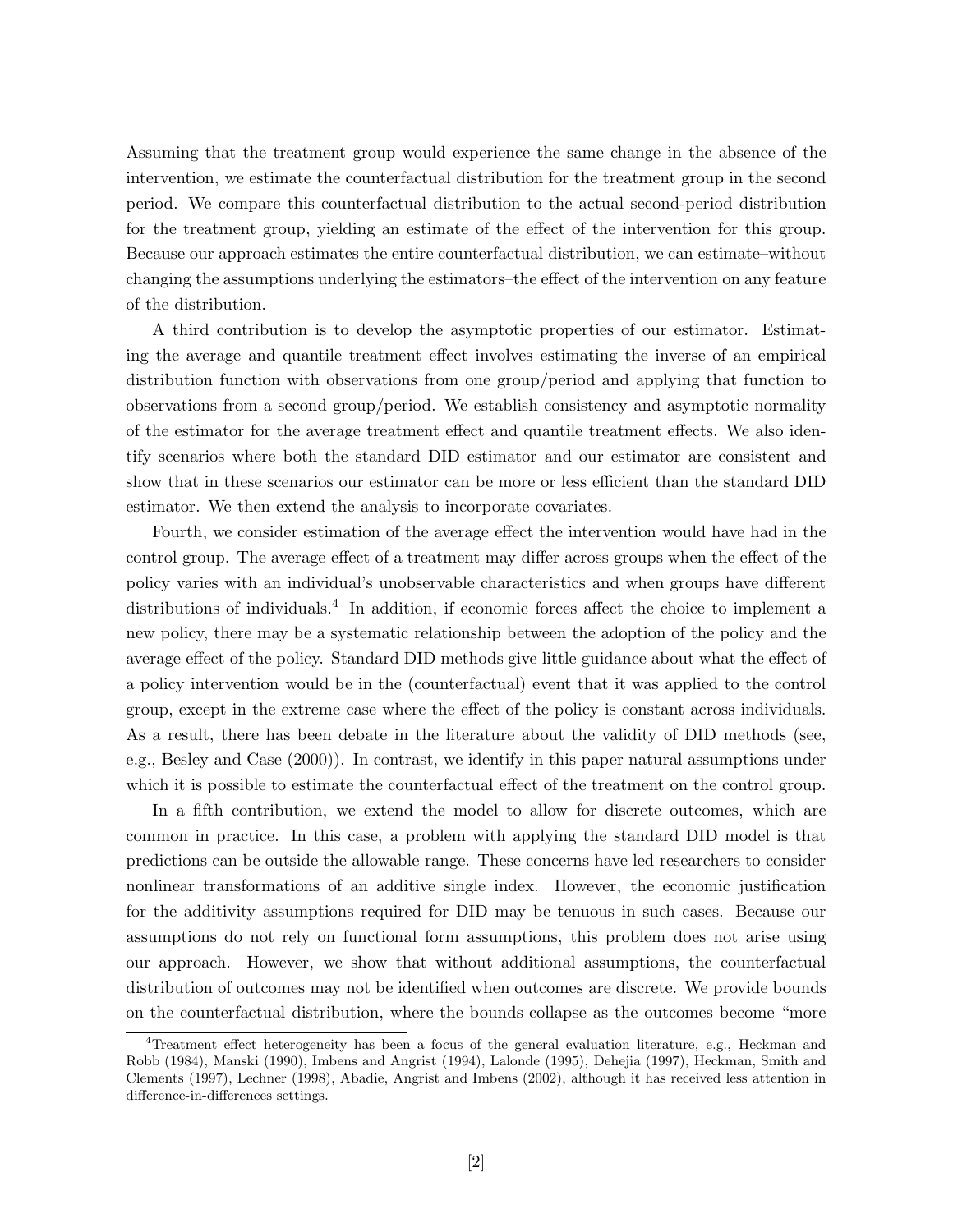continuous." We then discuss two alternative approaches for restoring point identification. The first alternative relies on an additional assumption about the unobservables. It leads to an estimator that differs from the standard DID estimator even for the simple binary response model without covariates. The second alternative is based on covariates that are independent of the unobservable. We show that such covariates can tighten the bounds or even restore point identification.

Sixth, we consider an alternative approache to constructing the counterfactual distribution of outcomes in the absence of treatment, the "quantile DID" approach. Here the counterfactual distribution is computed by taking the change that occured over time at the  $q<sup>th</sup>$  quantile of the control group and adding it to the  $q^{\text{th}}$  quantile of the first-period treatment group. Meyer, Viscusi, and Durbin (1995) and Poterba, Venti, and Wise (1995) apply this approach to specific quantiles. We propose a new model of how outcomes are generated that (i) justifies the quantile DID approach for every quantile simultaneously, so as to validate construction of the entire counterfactual distribution, (ii) allows the time and group effects to vary by quantile, and (iii) nests the standard DID model as a special case. The model is nonlinear, so that the effect of an individual's unobservable characteristics on outcomes can vary by group and over time. However, the model has some disadvantages: (i) outcomes must be additively separable in the time trend and the group effects, so that its assumptions are sensitive to the scaling of the outcome; (ii) the average effect of the treatment on the control is equal to the average effect of the treatment on the treated, which is in turn equal to the standard DID estimate; and (iii) the model imposes some inequality restrictions on the data.

Some of the results developed in this paper can also be applied outside of the DID setting. For example, our estimator for the average treatment effect for the treated is closely related to an estimator proposed by Juhn, Murphy, and Pierce (1991) and Altonji and Blank (2000) for a decomposition of the Black-White wage differential into changes in the returns to skills and changes in the relative skill distribution, as we discuss in more detail in Section 3.1. Our asymptotic results can be applied to their estimator, and further, our results about quantile treatment effects and extensions to discrete data can be used to extend their results.

Within the literature on treatment effects, the results in this paper are most closely related to the existing literature concerning panel data, as discussed in Section 3.4. In contrast, our approach is tailored for the case of repeated cross-sections. A few recent papers have analyzed theoretical issues in DID models, but focus on different issues than the ones considered here. Abadie (2001) and Blundell, Dias, Meghir and Van Reenen (2001) discuss adjusting for exogenous covariates using propensity score methods. Donald and Lang (2001) and Bertrand, Duflo and Mullainathan (2001) address problems with standard methods for computing standard errors in DID models; their solutions make use of multiple groups and periods. In contrast, our paper focuses on identification and estimation and proposes new estimands for the case with many individuals in each of two groups and two time periods.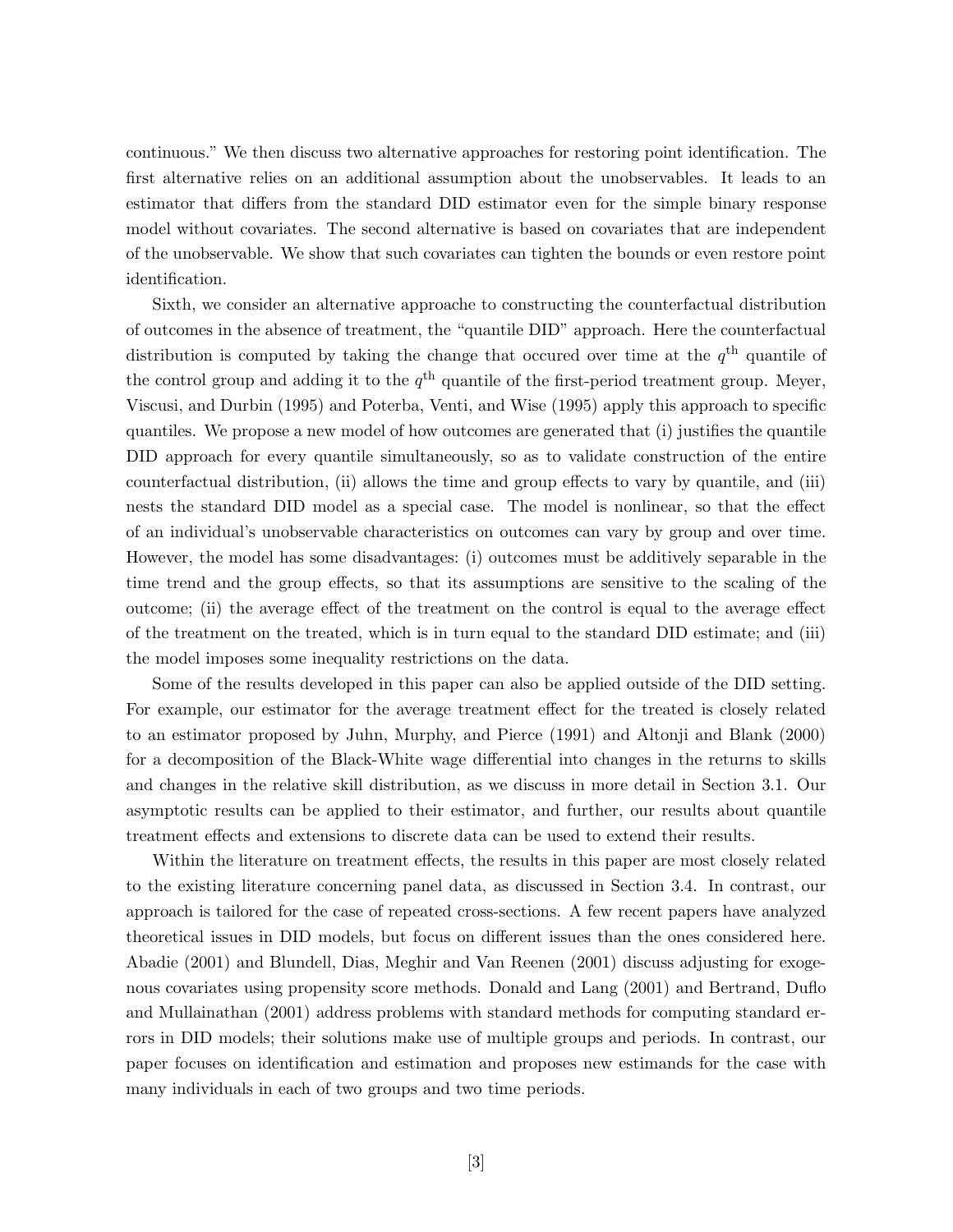# **2 Generalizing the Standard DID Model**

The standard model for the DID design is as follows. Individual i belongs to a group,  $G_i \in \{0, 1\}$ (where group 1 is the treatment group), and is observed in time period  $T_i \in \{0, 1\}$ . Formally, for  $i = 1, \ldots, N$ , a random sample from the population, individual i's group identity and time period can be treated as random variables.<sup>5</sup> Letting the outcome be  $Y_i$ , the data are the triple  $(Y_i, G_i, T_i).$ 

Let  $Y_i^N$  denote the outcome for an individual who does not receive the treatment, and let  $Y_i^I$  be the outcome for an individual who receives the treatment. Thus, if  $I_i$  is an indicator for the treatment,

$$
Y_i = Y_i^N \cdot (1 - I_i) + I_i \cdot Y_i^I.
$$

In the DID setting we consider,  $I_i = G_i \cdot T_i$ .

The outcome for individual  $i$  in the absence of the intervention satisfies

$$
Y_i^N = \alpha + \beta \cdot T_i + \eta \cdot G_i + \varepsilon_i. \tag{2.1}
$$

The second coefficient,  $\beta$ , represents the time component. The third coefficient,  $\eta$ , represents a group-specific, time-invariant component.<sup>6</sup> The third term,  $\varepsilon_i$ , represents unobservable characteristics of the individual. This term is assumed to be independent of the group indicator and have the same distribution over time, i.e.  $\varepsilon_i \perp (G_i, T_i)$ , and is normalized to have mean zero.

The standard DID estimand is

$$
\tau^{DID} = \mathbb{E}[Y_i | G_i = 1, T_i = 1] - \mathbb{E}[Y_i | G_i = 1, T_i = 0]
$$
  
 
$$
- [\mathbb{E}[Y_i | G_i = 0, T_i = 1] - \mathbb{E}[Y_i | G_i = 0, T_i = 0]]
$$
 (2.2)

In other words, the population average difference over time in the control group  $(G_i = 0)$  is subtracted from the population average difference over time in the treatment group  $(G<sub>i</sub> = 1)$ to remove biases associated with a common time trend unrelated to the intervention.

It should be noted that the assumption  $\varepsilon_i \perp (G_i, T_i)$  is stronger than necessary for  $\tau^{DID}$ to give the average treatment effect; some authors assume mean-independence (e.g. Abadie (2002)), or simply assume (2.2) directly. We choose to follow, e.g., Blundell and MaCurdy (2000) and incorporate the independence assumption as part of the standard model to simplify the exposition. Further, mean-independence is not preserved under alternative scalings of

<sup>&</sup>lt;sup>5</sup>Although it may seem unnatural to think of an individual's group and time as random variables, another way to think about it is that samples are drawn from each subpopulation and combined, and then individual i is a random choice from the overall sample.

 ${}^{6}$ In some settings, it is more appropriate to think of generalizations allowing for an individual-specific fixed effect  $\eta_i$ , potentially correlated with  $G_i$ . This variation of the standard model does not affect the standard DID estimand, and it will be subsumed as a special case of the model we propose. See Section 3.4 for more discussion of panel data.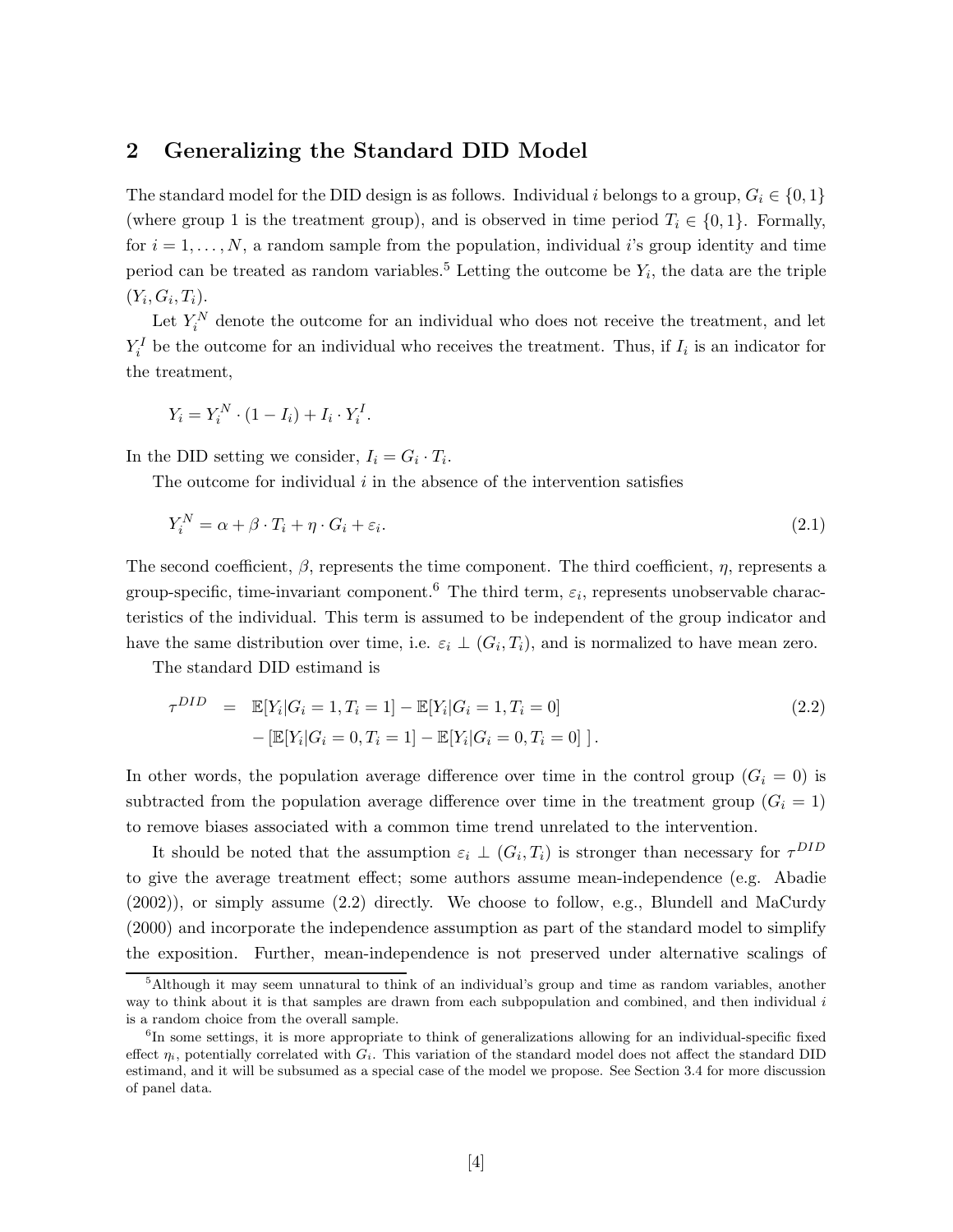the outcome variable,<sup>7</sup> and it may be difficult to justify a model where many attributes of distributions change over time, but only changes in means are relevant for prediction.

The interpretation of the standard DID estimand depends on assumptions about how outcomes are generated in the presence of the intervention. It is often assumed that the treatment effect is constant across individuals, so that  $Y_i^I - Y_i^N = \tau$ . Combined with the standard DID model for the outcome without intervention,  $Y_i^N$ , this leads to a model for the realized outcome

$$
Y_i = \alpha + \beta \cdot T_i + \eta \cdot G_i + \tau \cdot I_i + \varepsilon_i.
$$

More generally, the effect of the intervention might differ across individuals. Then, the standard DID estimand gives the average effect of the intervention on the treatment group.

We propose to generalize the standard model in several ways. First, we assume that in the absence of the intervention, the outcomes satisfy

$$
Y_i^N = h(U_i, T_i),\tag{2.3}
$$

with  $h(u, t)$  increasing in u. The random variable  $U_i$  represents the unobservable characteristics of individual i, and (2.3) incorporates the idea that the outcome of an individual with  $U_i = u$ will be the same in a given time period, irrespective of the group membership. The distribution of  $U_i$  is allowed to vary across groups, but not over time within groups, so that  $U_i \perp T_i \mid G_i$ . The standard DID model in (2.1) embodies three additional assumptions, namely

$$
U_i = \alpha + \eta \cdot G_i + \varepsilon_i,\tag{2.4}
$$

$$
h(u,t) = \phi(u+\delta \cdot t),\tag{2.5}
$$

for a strictly increasing function  $\phi(\cdot)$ , and

$$
\phi(\cdot) \text{ is the identity function.} \tag{2.6}
$$

Since the standard model assumes  $\varepsilon_i \perp (G_i, T_i)$ , (2.4) implies that  $U_i \perp T_i \mid G_i$ . Hence the proposed model nests the standard one as a special case. Furthermore, unlike the standard model, our assumptions do not depend on the scaling of the outcome, for example whether outcomes are measured in levels or logarithms.

A natural extension of the standard DID model might have been to maintain assumptions  $(2.4)$  and  $(2.5)$  but relax  $(2.6)$ , to allow  $\phi(\cdot)$  to be an unknown function. This would maintain a linear structure within an unknown transformation, so that

$$
Y_i^N = \phi(\alpha + \eta \cdot G_i + \delta \cdot T_i + \varepsilon_i).
$$

 $7\text{To}$  be precise, we say that a model is invariant to the scaling of the outcome if, given the validity of the model for Y, the same assumptions validate the same model (with different parameters) for any strictly monotone transformation of the outcome.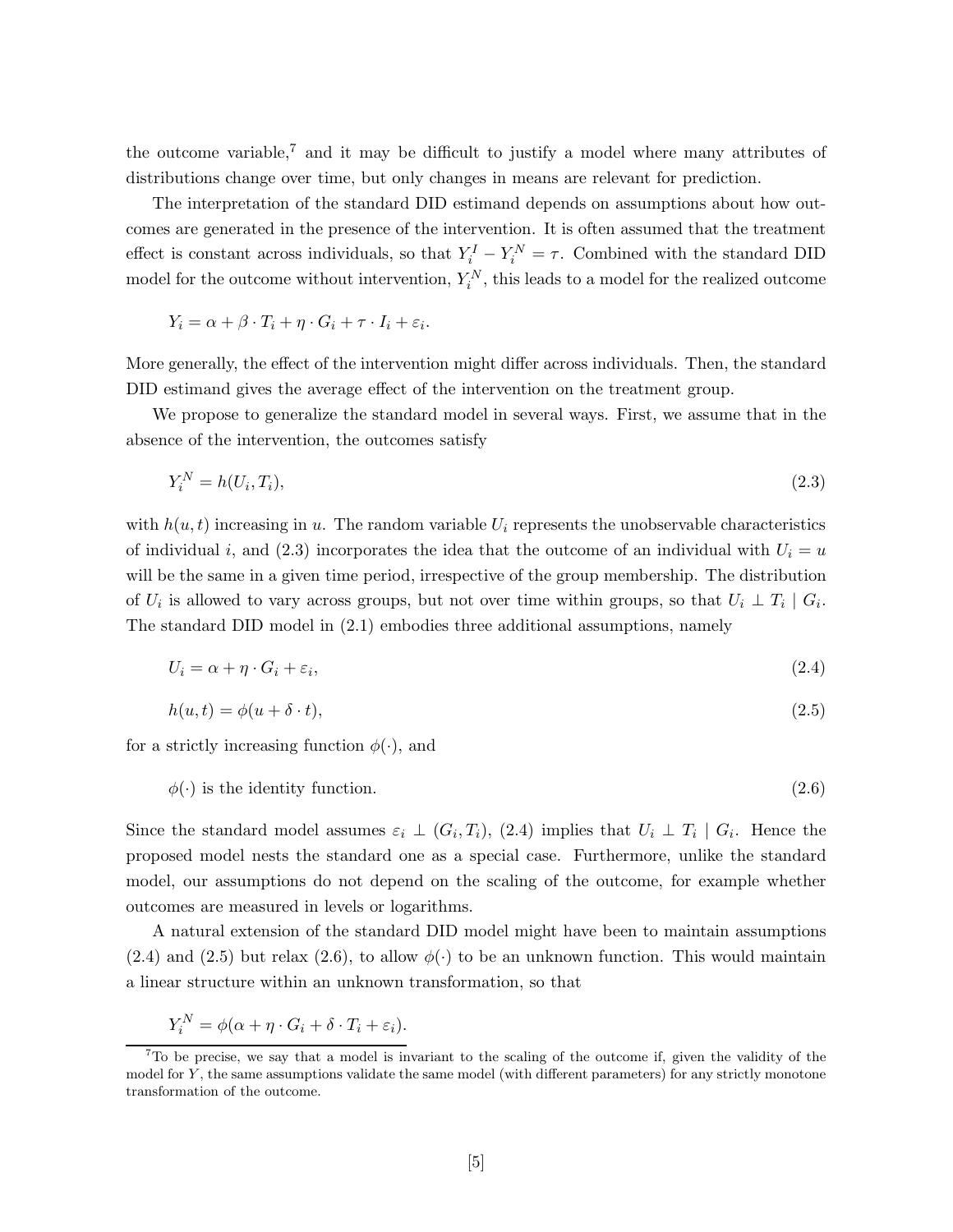However, this specification still imposes substantive restrictions, for example ruling out some models with mean and variance shifts both across groups and over time.

In the proposed model, the treatment group's distribution of unobservables may be different from that of the control group in arbitrary ways. In the absence of treatment, *all* differences between the two groups arise through differences in the conditional distribution of  $U$  given G. The model further requires that the changes over time in the distribution of each group's outcome (in the absence of treatment) arise from the fact that  $h(u, 0)$  differs from  $h(u, 1)$ , that is, the effect of the unobservable on outcomes changes over time. In summary, the treated group can have a different population of unobservable characteristics than the control group, but the effect of the unobservable on outcomes is the same across groups in a given period.

Like the standard model, our approach does not rely on tracking individuals over time; each individual has a new draw of  $U_i$ , and though the distribution of that draw does not change over time within groups, we do not make any assumptions about whether a particular individual has the same realization  $u$  in each period. Thus, the estimators we derive for our model will be the same whether we observe a panel of individuals over time or a repeated cross-section. We return to discuss panel data in more detail in Section 3.4.

Just as in the standard DID approach, if we only wish to estimate the effect of the intervention on the treatment group, no assumptions are required about how the intervention affects outcomes. To analyze the counterfactual effect of the intervention on the control group, we assume that in the *presence* of the intervention,

$$
Y_i^I = h^I(U_i, T_i)
$$

for some function  $h^I(u, t)$  that is increasing in u. That is, the effect of the treatment at a point in time is the same for individuals with the same  $U_i = u$ , irrespective of the group. No further assumptions are required on the functional form of  $h<sup>I</sup>$ , so that the treatment effect, equal to  $h^{I}(u, 1) - h^{N}(u, 1)$  for individuals with unobserved component u, can differ across individuals. Because the distribution of individuals varies across groups, the average return to the policy intervention can vary across groups as well.

# **3 Identification in Models with Continuous Outcomes**

#### **3.1 The Changes-In-Changes Model**

This section considers identification of the CIC model. To formalize our analysis of identification, we modify the notation by dropping the subscript i, and treating  $(Y, G, T, U)$  as a vector of random variables. To ease the notational burden, we define the following random variables:

$$
\begin{aligned} Y_{gt}^{N} & \stackrel{d}{\sim} Y^{N} | G=g, T=t, & Y_{gt}^{I} & \stackrel{d}{\sim} Y^{I} | G=g, T=t, \\ Y_{gt} & \stackrel{d}{\sim} Y | G=g, T=t, & U_{g} & \stackrel{d}{\sim} U | G=g, \end{aligned}
$$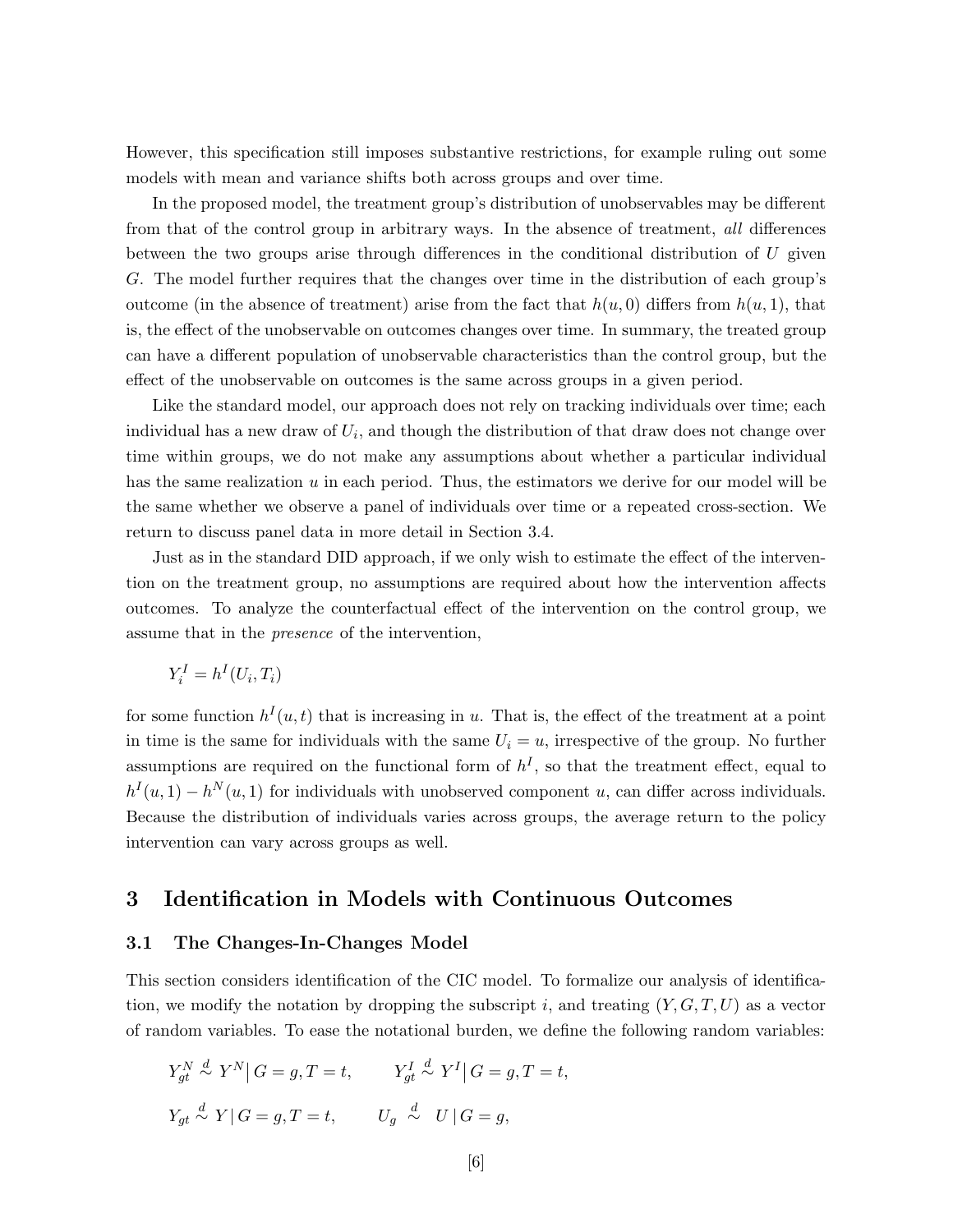recalling that  $Y = Y^N \cdot (1 - I) + I \cdot Y^I$ , where  $I = G \cdot T$  is an indicator for the treatment. The corresponding distribution functions are  $F_{Y^N,gt}$ ,  $F_{Y^I,gt}$ ,  $F_{Y,gt}$ , and  $F_{U,g}$ .

We analyze sets of assumptions that allow for identification of the distribution of the counterfactual second period outcome for the treatment group, that is, sets of assumptions that allow us to express the distribution  $F_{Y^N,11}$  in terms of the joint distribution of the observables  $(Y, G, T)$ . In practice, these results allow us to express  $F_{Y^{N},11}$  in terms of the three observable conditional outcome distributions in the other three subpopulations  $F_{Y,00}$ ,  $F_{Y,01}$ , and  $F_{Y,10}$ .

Consider first a model of how outcomes are generated in the absence of the intervention.

**Assumption 3.1** (MODEL) The outcome of an individual in the absence of intervention sat*isfies the relationship*

$$
Y^N = h(U, T).
$$

The next set of assumptions restricts h and the joint distribution of  $(U, G, T)$ .

**Assumption 3.2** (STRICT MONOTONICITY)  $h(u, t)$  *is strictly increasing in*  $u$  *for*  $t \in \{0, 1\}$ *.* 

**Assumption 3.3** (TIME INVARIANCE)  $U \perp T \parallel G$ .

**Assumption 3.4** (SUPPORT)  $supp[U|G=1] \subseteq supp[U|G=0].$ 

Assumptions 3.1-3.3 will be jointly referred to as the changes-in-changes (CIC) model; we will invoke Assumption 3.4 selectively for some of the identification results as needed. Consider the role of these assumptions. Assumption 3.1 requires that outcomes do not depend directly on the group, and it further specifies that all relevant unobservables can be captured in a single index, U. Assumption 3.2 requires that higher unobservables correspond to strictly higher outcomes. In a particular subpopulation, weak monotonicity is simply a normalization; it is only restrictive because we assume that higher values of the unobservable lead to higher outcomes in both periods. This type of structure arises naturally in settings where the unobservable is interpreted as an individual characteristic such as health or ability. Strict monotonicity is automatically satisfied in additive models, but it allows for a rich set of non-additive structures.

This distinction between strict and weak monotonicity is innocuous in models where the outcomes  $Y_{gt}$  are continuous.<sup>8</sup> However, in models where there are mass points in the distribution of  $Y_{gt}^N$ , the assumption is unnecessarily restrictive.<sup>9</sup> In Section 4, we weaken the assumptions to allow for discrete outcomes; the results in this section are intended primarily for models with continuous outcomes.

<sup>&</sup>lt;sup>8</sup>To see this, observe that if  $Y_{gt}$  is continuous and h is nondecreasing in u,  $Y_{gt}$  and  $U_g$  must be one-to-one, and so  $U_g$  is continuous as well. But then, h must be strictly increasing in u.

<sup>&</sup>lt;sup>9</sup>Since  $Y_{gt} = h(U_g, t)$ , strict monotonicity of h implies that each mass point of  $Y_{g0}$  corresponds to a mass point of equal size in the distribution of  $Y_{g1}$ .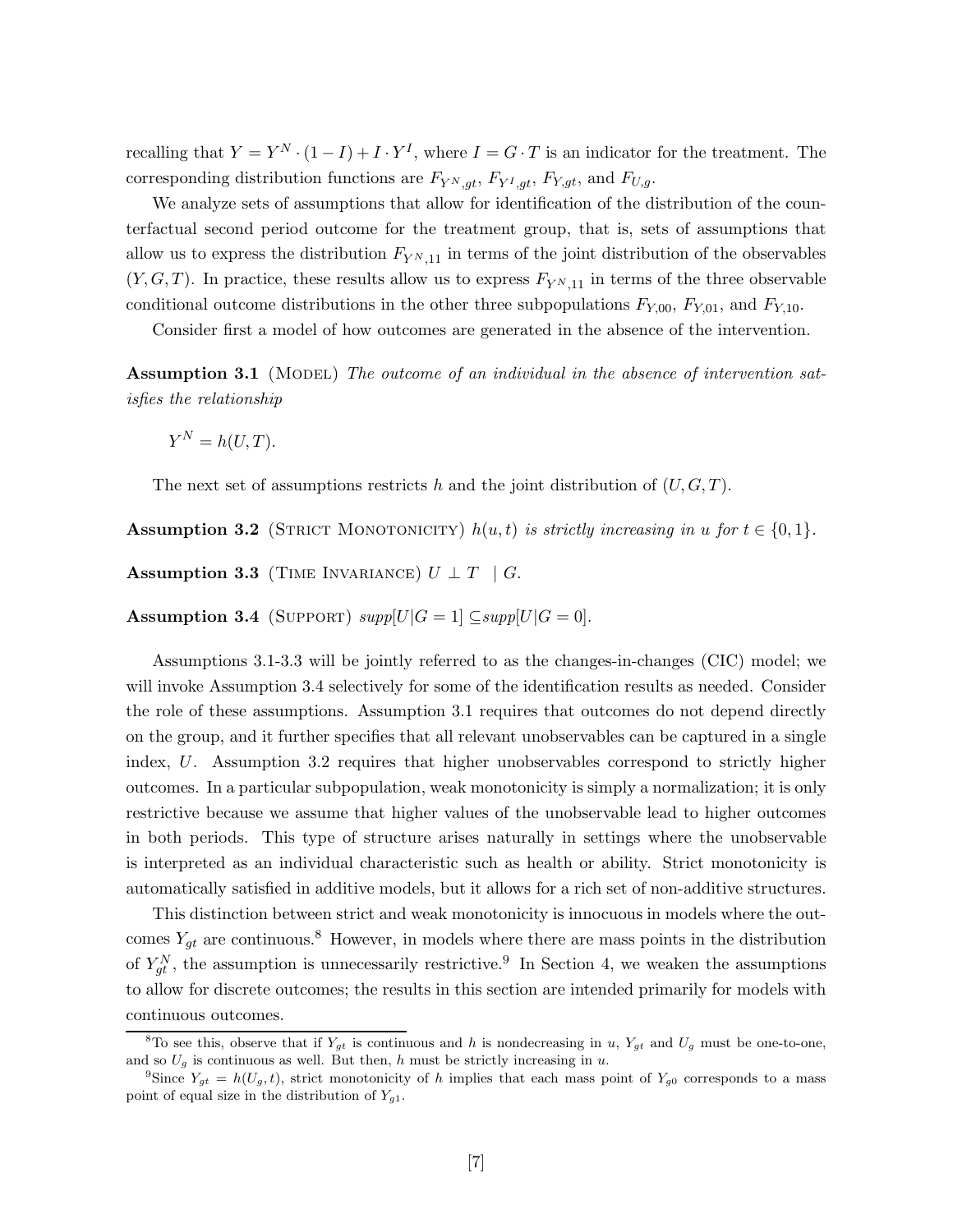Assumption 3.3 requires that the population of agents within a given group does not change over time. This strong assumption is at the heart of the DID and CIC approaches. It requires that any differences between the groups are stable in a way that ensures that estimating the trend on one group can assist in eliminating the trend in the other group. Assumption 3.4 implies that supp $[Y_{10}] \subseteq \text{supp}[Y_{00}]$  and supp $[Y_{11}^N] \subseteq \text{supp}[Y_{01}]$ ; below, we relax this assumption in a corollary of the identification theorem.<sup>10</sup>

In applications where the outcomes are continuous, the assumptions of the CIC model do not place any further restrictions on the data, and thus the model is not testable.

Throughout the paper, we will need to invert distribution functions, which are rightcontinuous but not neccessarily strictly increasing. Assuming compact support, $^{11}$  we will use the convention that, for  $q \in [0, 1]$ ,

$$
F_X^{-1}(q) = \min\{x \in \text{supp}[X] : F_X(x) \ge q\}.
$$
\n(3.7)

Note that the definition implies that in general,  $F_X(F_X^{-1}(q)) \ge q$ , and  $F_X^{-1}(F_X(x)) \le x$ . For continuous  $X$  we have equality for both relations, and for discrete  $X$  we have equality in the second equation at mass points, while  $F_X(F_X^{-1}(q)) = q$  at discontinuity points of  $F_X^{-1}(q)$ .

Identification for the CIC model is established in the following theorem.

**Theorem 3.1** (IDENTIFICATION OF THE CIC MODEL) *Suppose that Assumptions 3.1-3.4 hold. Then the distribution of*  $Y_{11}^N$  *is identified and is given by* 

$$
F_{Y^N,11}(y) = F_{Y,10}(F_{Y,00}^{-1}(F_{Y,01}(y))).
$$
\n(3.8)

**Proof:** By Assumption 3.2,  $h(u, t)$  is invertible in u; denote the inverse by  $h^{-1}(y; t)$ . Consider the distribution  $F_{Y^N,at}$  in terms of the model:

$$
F_{Y^N,gt}(y) = \Pr(h(U,t) \le y | G = g) = \Pr(U \le h^{-1}(y;t) | G = g)
$$
  
= 
$$
\Pr(U_g \le h^{-1}(y;t)) = F_{U,g}(h^{-1}(y;t)).
$$
 (3.9)

This equation is central to the proof. First, taking  $(q, t) = (0, 0)$  and substituting in  $y = h(u, 0)$ , we get

$$
F_{Y,00}(h(u,0)) = F_{U,0}(h^{-1}(h(u,0);0)) = F_{U,0}(u).
$$

Then applying  $F_{Y,00}^{-1}$  to each quantity, we have for all  $u \in \text{supp}[U_0]$ ,<sup>12</sup>

$$
h(u,0) = F_{Y,00}^{-1}(F_{U,0}(u)).
$$
\n(3.10)

<sup>&</sup>lt;sup>10</sup>Note that this assumption is always satisfied in the standard DID model if  $\varepsilon$  has full support, but not necessarily if  $\varepsilon$  has bounded support.

 $11$ This is stronger than necessary for identification. However, since we will use the assumption in the inference section, and since it simplifies the argument here, we make the assumption here as well.

<sup>&</sup>lt;sup>12</sup>Note that the support restriction is important here, because for u  $\notin$  supp[U<sub>0</sub>], it is not true that  $F_{Y,00}^{-1}(F_{Y,00}(h(u,0))) = h(u,0).$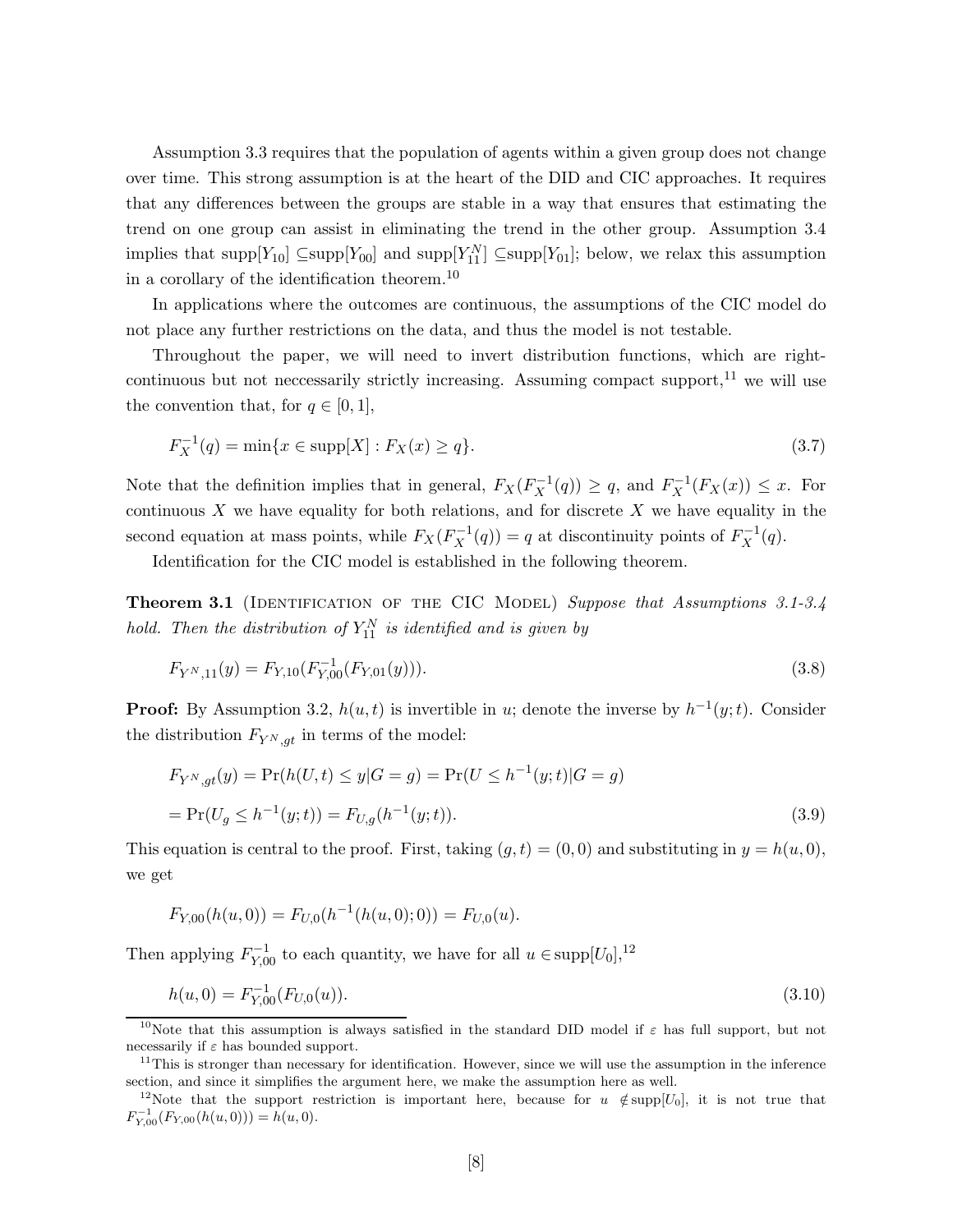Second, applying (3.9) with  $(g, t) = (0, 1)$ , and using the fact that  $h^{-1}(y; 1) \in \text{supp}[U_0]$  for all  $y \in \text{supp}[Y_{01}],$ 

$$
h^{-1}(y;1) = F_{U,0}^{-1}(F_{Y,01}(y)).
$$
\n(3.11)

Combining (3.10) and (3.11) yields, for all  $y \in \text{supp}[Y_{01}]$ ,

$$
h(h^{-1}(y; 1), 0) = F_{Y,00}^{-1}(F_{Y,01}(y)).
$$
\n(3.12)

Note that  $h(h^{-1}(y; 1), 0)$  is the period 0 outcome for an individual with the realization of u that corresonds to outcome  $y$  in group 0 and period 1. Equation (3.12) shows that this outcome can be determined from the observable distributions.

Third, apply (3.9) with  $(g, t) = (1, 0)$ , and substitute  $y = h(u, 0)$  to get

$$
F_{U,1}(u) = F_{Y,10}(h(u,0)).
$$
\n(3.13)

Combining (3.12) and (3.13), and substituting into (3.9) with  $(q, t) = (1, 1)$ , we obtain that for all  $y \in \text{supp}[Y_{01}],$ 

$$
F_{Y^N,11}(y) = F_{U,1}(h^{-1}(y;1)) = F_{Y,10}(h(h^{-1}(y;1),0)) = F_{Y,10}(F_{Y,00}^{-1}(F_{Y,01}(y))).
$$

By Assumption 3.4,  $supp[U_1] \subseteq supp[U_0]$ , it follows that  $supp[Y_{11}^N] \subseteq supp[Y_{01}]$ . Thus, the directly estimable distributions  $F_{Y,10}$ ,  $F_{Y,00}$ , and  $F_{Y,01}$  determine  $F_{Y^N,11}$  for all  $y \in \text{supp}[Y_{11}^N]$ .

We can think of the CIC model as defining a transformation,

$$
k^{CIC}(y) = F_{Y,01}^{-1}(F_{Y,00}(y)).
$$
\n(3.14)

This transformation, which represents the change over time in the distribution of outcomes for the control group, can be applied to units in the first period treated group to find a counterfactual value of y for  $G = 1, T = 1$ . Then, the distribution of  $Y_{11}^N$  is equal to the distribution of  $k(Y_{10})$ . Formally,

$$
\Pr(Y_{11}^N \le y) = \Pr(k^{CIC}(Y_{10}) \le y) = \Pr(Y_{10} \le F_{Y,00}^{-1}(F_{Y,01}(y))) = F_{Y,10}(F_{Y,00}^{-1}(F_{Y,01}(y))).
$$

The transformation  $k^{CIC}$  is illustrated in Figure I. Start with a value of y, with associated quantile q in the distribution of  $Y_{10}$ , as illustrated in the bottom panel of Figure I. Then find the quantile for the same value of y in the distribution of  $Y_{00}$ ,  $F_{Y,00}(y) = q'$ . Next, compute the change in y according to  $k^{CIC}$ , by finding the value for y at that quantile q' in the distribution of  $Y_{01}$  to get

$$
\Delta^{CIC} = F_{Y,01}^{-1}(q') - y = F_{Y,01}^{-1}(F_{Y,00}(y)) - y = k^{CIC}(y) - y,
$$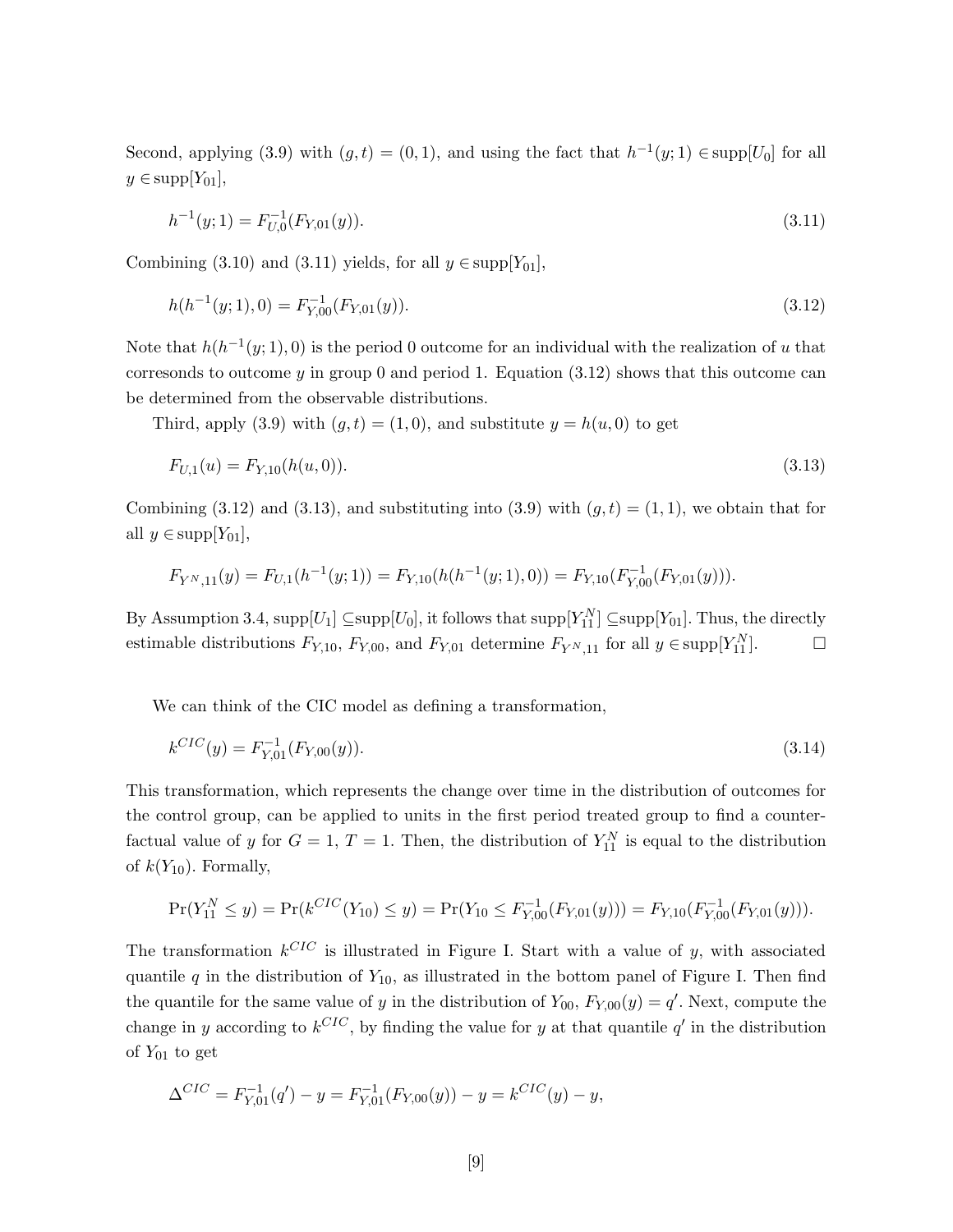as illustrated in the top panel of Figure I. Finally, compute a counterfactual value of  $Y_{11}^N$  equal to  $y + \Delta^{CIC}$ , so that

$$
F_{Y^N,11}^{-1}(q) = F_{Y^N,11}^{-1}(F_{Y,10}(y)) = y + \Delta^{CIC} = k^{CIC}(y).
$$

The  $k^{CIC}(y)$  transformation in (3.14) suggests writing the average treatment effect as:

$$
\tau^{CIC} \equiv \mathbb{E}[Y_{11}^I] - \mathbb{E}[Y_{11}^N] = \mathbb{E}[Y_{11}^I] - \mathbb{E}[k^{CIC}(Y_{10})] = \mathbb{E}[Y_{11}^I] - \mathbb{E}[F_{Y,01}^{-1}(F_{Y,00}(Y_{10}))], \quad (3.15)
$$

and an estimator for this effect can be constructed using empirical distributions and sample averages. Similarly, the effect of the treatment on a particular quantile of the distribution of the treatment group is given by

$$
\tau_q^{CIC} \equiv F_{Y^I,11}^{-1}(q) - F_{Y^N,11}^{-1}(q) = F_{Y^I,11}^{-1}(q) - F_{Y,01}^{-1}(F_{Y,00}(F_{Y,10}^{-1}(q))).
$$

In Section **??**, we discuss inference for these parameters.

Under some conditions the DID and CIC approaches estimate the same parameter:  $\tau^{CIC}$  =  $\tau^{DID}$ . One such case is when the initial period outcomes are the same:  $F_{Y,00}(y) = F_{Y,10}(y)$  for all  $y$ . A second case is when the control group experiences an additive shift in the distribution of outcomes over time: for some c,  $F_{Y,00}(y) = F_{Y,01}(y+c)$  for all y, and supp $[Y_{10}] \subseteq \text{supp}[Y_{00}]$ .<sup>13</sup> One interesting case where DID and CIC will estimate different parameters is where the period 0 distribution of outcomes is different for the two groups, and further the control group experiences shifts in both the mean and the variance. In that case, the standard DID approach ignores the change in the variance over time; only changes in the mean are given a structural interpretation. In contrast, the CIC model will treat as structural all aspects of the change over time in the distribution of outcomes in the control group. This highlights a potentially undesirable feature of relaxing the assumption that  $\varepsilon\bot(G,T)$  in the standard DID model: although a more general model may allow for "heteroskedasticity" without affecting  $\tau^{DID}$ , it may be unreasonable to assume that a change over time in the variance of the control group outcomes has no information about what would have happened to the mean of the treatment group in the absence of the intervention, particularly if the distribution of outcomes in the period 0 treatment group and control group are very different.

Consider now the role of the support restriction, Assumption 3.4. It was used only in the last step of the proof of Theorem 3.1, where it ensured that for all  $y$  in the interior of supp[ $Y_{11}^N$ ],  $F_{Y,01}(y) \in (0,1)$ ; this is important for constructing the CIC estimator using (3.8). If we relax Assumption 3.4, then, for  $y \in \text{supp}[Y_{11}^N] \cap \text{supp}[Y_{01}]$ , (3.8) can be used to compute the distribution of  $Y_{11}^N$ . Outside that range, we have no information about the distribution of  $Y_{11}^N$ .

Corollary 3.1 (IDENTIFICATION OF THE CIC MODEL WITHOUT SUPPORT RESTRICTIONS)  $Suppose$  that Assumptions 3.1-3.3 hold. Then we can identify the distribution of  $Y_{11}^N$  on  $supp[Y_{01}]$ , *from the distributions of*  $Y_{00}$ ,  $Y_{01}$ , *and*  $Y_{10}$ *. For*  $y \in supp[Y_{01}]$ ,  $F_{Y^N,11}$  *is given* by (3.8). Outside of supp $[Y_{01}]$ , the distribution of  $Y_{11}^N$  is not identified.

 $13$ For details, see our working paper, Athey and Imbens (2002).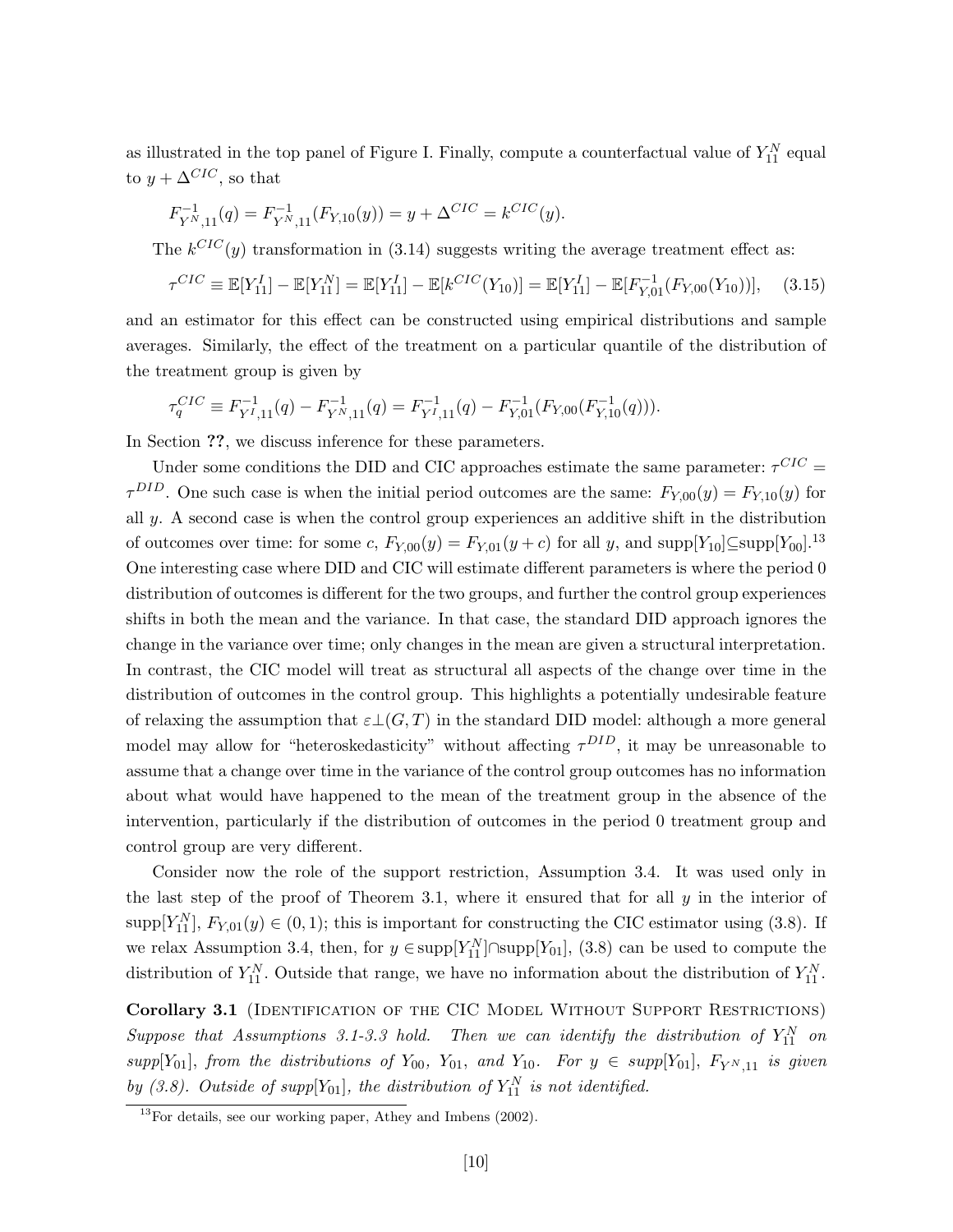To see how this result could be used, define

$$
\underline{q} = \min_{y \in supp[Y_{00}]} F_{Y,10}(y), \quad \overline{q} = \max_{y \in supp[Y_{00}]} F_{Y,10}(y). \tag{3.16}
$$

Then, for any  $q \in [q, \bar{q}]$ , we can calculate the effect of the treatment on quantile q of the distribution of  $F_{Y,10}$ , according to  $\tau_q^{CIC}$ . Thus, even without the support assumption (3.4), for all quantiles of  $Y_{10}$  that lie in this range, it is possible to deduce the effect of the treatment. Furthermore, for any bounded function  $g(y)$ , it will be possible to put bounds on  $\mathbb{E}[g(Y_{11}^I)$  –  $g(Y_{11}^N)$ , following the approach of Manski (1990, 1995). The greater the overlap in the supports of  $Y_{00}$  and  $Y_{10}$ , the tighter these bounds will be for a given  $g(\cdot)$ . When g is the identity function and the supports are bounded, this approach yields bounds on the average treatment effect.

It is useful to relate Corollary 3.1 to identification results in the standard DID model. The standard DID approach requires no support assumption to identify the average treatment effect. Our analysis highlights the fact that the standard DID model permits identification of the average treatment effect through extrapolation: because the time trend is constant across individuals, we can estimate the time trend based on the individuals in the control group, and apply that time trend to individuals in the treatment group, even for individuals in the initial period treatment group who experience outcomes outside the support of the initial period control group. Corollary 3.1 states that when we allow each individual to experience a separate time trend, it is impossible to infer the counterfactual distribution of outcomes for individuals whose outcomes (and thus unobservable characteristics) are not present in the control group. The only way to accomplish that goal is to make additional assumptions about how to extrapolate the time trend within the support of the control group to the time trend outside the support.

Finally, observe that our analysis extends naturally to the case with covariates  $X$ ; we simply require all assumptions to hold conditional on  $X$ . Then, Theorem 3.1 extends to establish identification of  $Y_{11}^N|X$ .

Before proceeding, we pause to relate the estimator  $\tau^{CIC}$  to an estimator proposed in a different setting by Juhn, Murphy, and Pierce (1991) and Altonji and Blank (1999). These authors study the question of how to decompose Black-White wage differentials into two effects, the effect due to changes over time in the distribution of Black skills, and the effect due to changes over time in the market price of skills. Altonji and Blank (1999) propose the following model: the distribution of White skills does not change over time, while the distribution of Black skills can change in arbitrary ways. There is a single, strictly increasing function mapping skills to wages in each period, the market equilibrium pricing function. This function can change over time, but is always the same for each group. Under this model, if we let Whites be group 0 and Blacks be group 1, and let Y be the observed wage, then  $\mathbb{E}[Y_{11}] - \mathbb{E}[F_{Y,01}^{-1}(F_{Y,00}(Y_{10}))]$  is interpreted as the part of the change in Blacks' average wages due to the change over time in Black skills. Interestingly, this expression is the same as the expression for  $\tau^{CIC}$ , even though the underlying models are different. The asymptotic theory and the theory for discrete outcomes that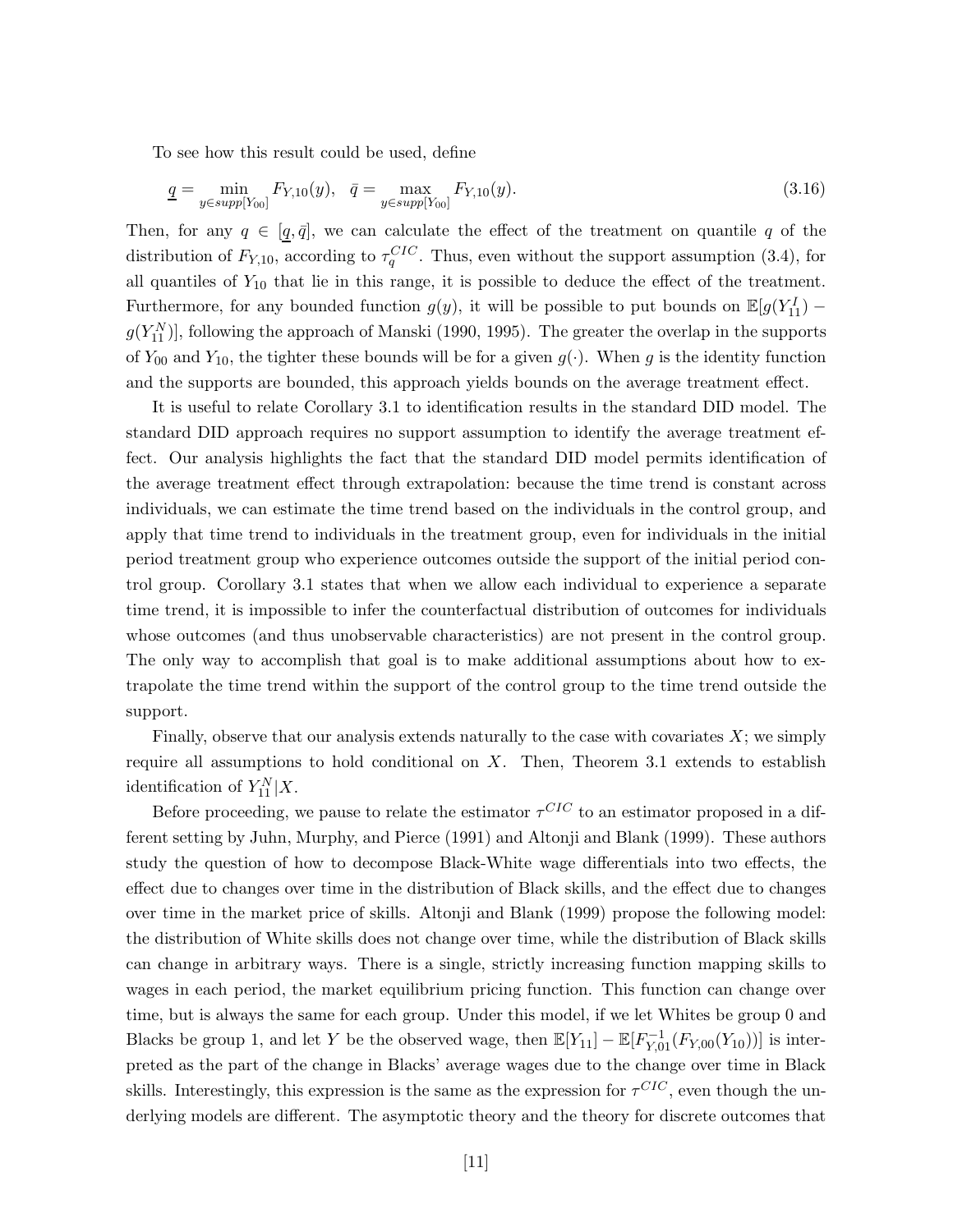we develop below are thus relevant also for the problem of decomposing wage differentials, as are our estimation approaches for quantiles and other moments of the distribution of treatment effects. This is particularly important since no asymptotic properties have been developed for the Juhn, Murphy and Pierce (1991) and Altonji and Blank (2000) estimators.

#### **3.2 Interpretations and Alternative Models**

In this section, we provide additional interpretations of the CIC model and the associated identification approach. We further specify some alternative models that also lead to identification of the entire counterfactual distribution for the second-period treatment group in the absence of the treatment, and we describe the conceptual differences between them. Different models may be more appropriate in different applications, although we argue that our CIC model and its close cousins have some desirable properties that the alternatives lack, most importantly, invariance of assumptions to the scaling of the outcome variable.

The CIC model treats groups and time periods asymmetrically. Of course, there is nothing intrinsic about what we have labelled as a time period or a group. In some applications, it might make more sense to reverse the roles of the two, yielding what we refer to as the reverse CIC (CIC-r) model. For example (CIC-r) applies in a setting where, in each period, each member of a population is randomly assigned to one of two groups, and these groups have different "production technologies." The production technology does not change over time in the absence of the intervention; however, the composition of the population changes over time (e.g., the underlying health of 60-year-old males participating in a medical study changes year by year), so that the distribution of U varies with time but not across groups. When the distribution of outcomes is continuous, neither the CIC nor the CIC-r model has testable restrictions, and so the two models cannot be distinguished. Yet, these approaches yield different estimates. Thus, in a particular application, it will be important to justify the choice of which dimension is called the group and which is called time.

This discussion highlights that there may be many ways to construct a counterfactual distribution; each method should correspond to a different model of how the observations are generated. Further, each model will suggest a way to compare outcomes across groups and over time. For example, the standard DID approach corresponds to the transformation

$$
k^{DID}(y) = y + \mathbb{E}[Y_{01}] - \mathbb{E}[Y_{00}],
$$

applied to the observations from the first period treatment group so that

$$
F_{Y^N,11}(y) = \Pr(k^{DID}(Y_{10}) \le y) = F_{Y,10}(y - \mathbb{E}[Y_{01}] + \mathbb{E}[Y_{00}]).
$$
\n(3.17)

The reverse CIC model defines the transformation  $k^{CIC-r}(y) = F_{Y,10}^{-1}(F_{Y,00}(y))$ , which is then applied to the observations in the second period control group.<sup>14</sup> In the next subsection, we focus on another alternative in more detail.

<sup>&</sup>lt;sup>14</sup>Note that applying DID in reverse, so that  $k^{DID-r}(y) = y + \mathbb{E}[Y_{10}] - \mathbb{E}[Y_{00}]$ , in general leads to a different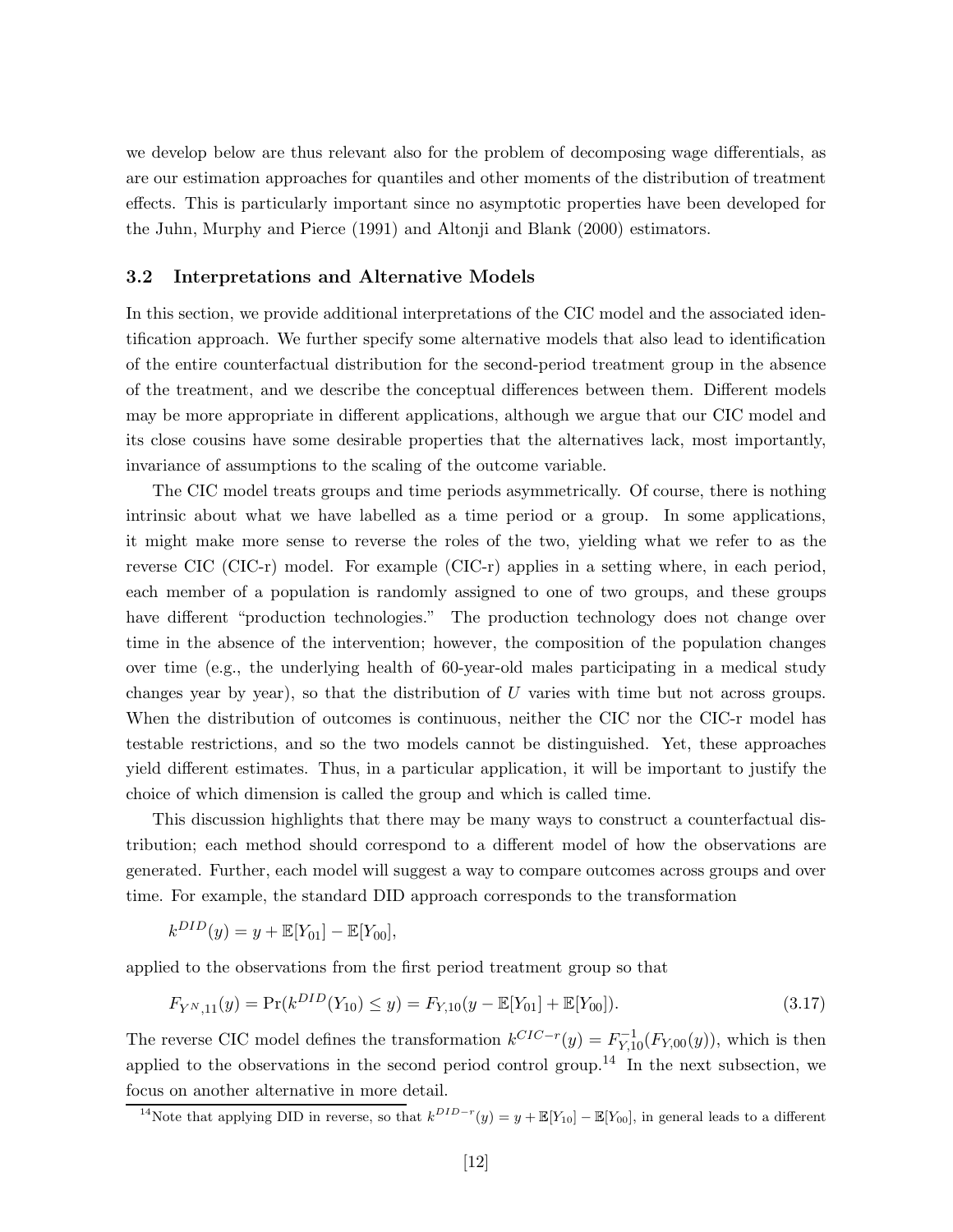#### **3.2.1 The Quantile DID Model**

A third possible approach, after the DID and CIC models, arises from applying the DID approach to each quantile rather to the mean. Some of the DID literature has followed this approach for specific quantiles. Poterba, Venti, and Wise (1995) and Meyer, Viscusi, and Durbin (1995) start from equation (2.1) and assume that the median of  $Y^N$  conditional on T and G is equal to  $\alpha + \beta T + \eta G$ . Applying this approach to each quantile, in terms of the transformation k, this implies the following mapping of the observations in the first period treated group:

$$
k^{QDID}(y) = y + F_{Y,01}^{-1}(F_{Y,10}(y)) - F_{Y,00}^{-1}(F_{Y,10}(y)).
$$

As illustrated in Figure I, for a fixed y, we determine the quantile q for y in the distribution of Y<sub>10</sub>,  $q = F_{Y,10}(y)$ . The difference over time in the control group at that quantile,  $\Delta^{QDID}$  $F_{Y,01}^{-1}(q) - F_{Y,00}^{-1}(q)$ , is added to y to get the counterfactual value, so that

$$
F_{Y^N,11}^{-1}(q) = F_{Y,10}^{-1}(q) + \Delta^{QDID} = F_{Y,10}^{-1}(q) + F_{Y,01}^{-1}(q) - F_{Y,00}^{-1}(q). \tag{3.18}
$$

We refer to this approach as the "Quantile DID" approach, or QDID. In this method, instead of comparing individuals across groups according to their outcomes, as in the CIC model, we compare individuals across groups according to their quantile. By defining a transformation that is valid for all  $y$  in the support of  $Y_{10}$ , we generate again the entire counterfactual distribution of  $Y_{11}^N$ . Thus, we can use this model to estimate the effect of the treatment on the average outcome or any other function of the outcome.

We now introduce the "QDID model," which justifies the QDID approach. Let

$$
Y^{N} = \tilde{h}(U, G, T) = \tilde{h}^{G}(U, G) + \tilde{h}^{T}(U, T).
$$
\n(3.19)

The additional assumptions of the QDID model are that  $\tilde{h}(u, g, t)$  is strictly increasing in u, and  $U\bot(G,T)$ ; thus, this nests the standard DID model.<sup>15</sup> Under the assumptions of the QDID model, the counterfactual distribution of  $Y_{11}^N$  is identified and is given by (3.18). Details of the identification proof are in our working paper (Athey and Imbens, 2002).

In general, the QDID approach will give a different answer than either the CIC or the standard DID model for the counterfactual  $Y_{11}^N$  distribution. However, when outcomes are continuous,  $\mathbb{E}[Y_{11}^N] = \mathbb{E}[Y_{10}] + \mathbb{E}[Y_{01}] - \mathbb{E}[Y_{00}]$ , so that the average treatment effect is the same under QDID or the standard DID approach. Of course, the standard DID approach in general yields different answers for other moments of the distribution, or for quantiles. The QDID approach suggests the following estimator for the effect of the treatment on quantile  $q$ :

$$
\tau_q^{QDID} = F_{Y^I,11}^{-1}(q) - F_{Y^N,11}^{-1}(q) = F_{Y^I,11}^{-1}(q) - F_{Y,10}^{-1}(q) - \left[ F_{Y,01}^{-1}(q) - F_{Y,00}^{-1}(q) \right]. \tag{3.20}
$$

counterfactual distribution, although the average treatment effect is unchanged. However, the distributions constructed using  $k^{DID}$  and  $k^{DID-r}$  are identical under the assumptions of the DID model.

<sup>&</sup>lt;sup>15</sup>As with the CIC model, the assumptions of this model are unduly restrictive if outcomes are discrete. The discrete version of QDID allows  $\tilde{h}$  to be weakly increasing in u; the main substantive restriction is that the model should not predict outcomes out of bounds. For details on this model, see Athey and Imbens (2002).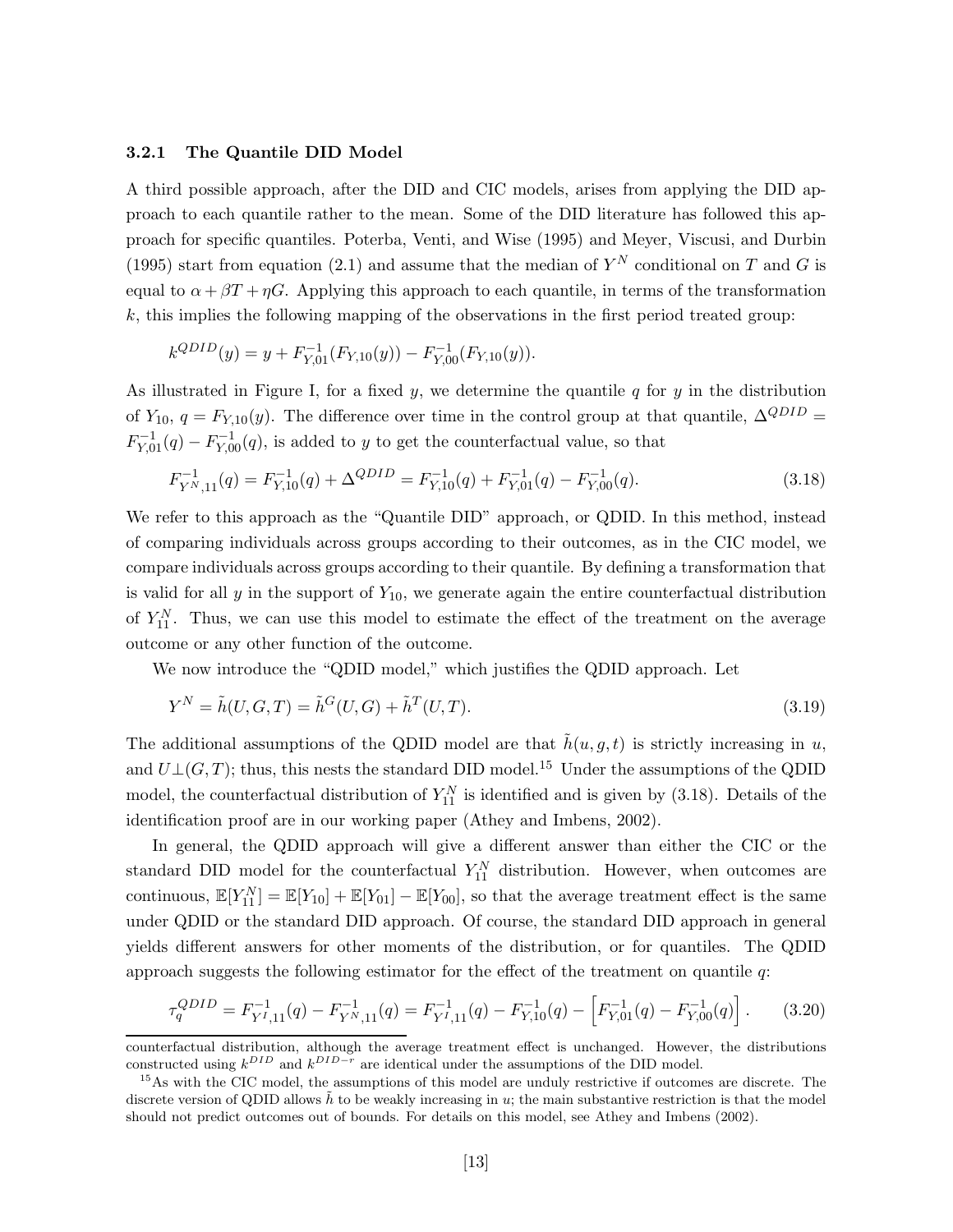For a specific quantile q,  $\tau_q^{QDID}$  can be estimated using standard quantile regression.

The QDID model has several important disadvantages: (i) separability of  $h$  may be difficult to justify, and separability requires that the assumptions depend on the scaling of  $y$ ; (ii) the QDID model is that it places restrictions on the data.<sup>16</sup> A third disadvantage relates to the effect of the treatment on the control group, as discussed in the next subsection.

#### **3.3 The Counterfactual Effect of the Policy for the Untreated Group**

Until now, we have only specified a model for an individual's outcome in the absence of the intervention. No model for the outcome in the presence of the intervention is required to draw inferences about the effect of the policy change on the treatment group, that is, the effect of "the treatment on the treated" (e.g., Heckman and Robb, 1985); we simply need to compare the actual outcomes in the treated group with the counterfactual. However, more structure is required to analyze the effect of the treatment on the control group.

Consider augmenting the CIC model with an assumption about the treated outcomes. It seems natural to specify that these outcomes follow a model analogous to that for untreated outcomes, so that  $Y^I = h^I(U,T)$ . In words, at a given point in time, the effect of the treatment is the same across groups for individuals with the same value of the unobservable. However, outcomes can differ across individuals with different unobservables, and no further functional form assumptions are imposed about the incremental returns to treatment,  $h^I(u, t) - h(u, t)$ .<sup>17</sup>

At first, it might appear that finding the counterfactual distribution of  $Y_{01}^I$  should be qualitatively different than finding the counterfactual distribution of  $Y_{11}^N$ , since three out of four subpopulations did not experience the treatment. However, it turns out that the two problems are symmetric. Since  $Y_{01}^I = h^I(U_0, 1)$  and  $Y_{00} = h(U_0, 0)$ ,

$$
Y_{01}^I \stackrel{d}{\sim} h^I(h^{-1}(Y_{00};0),1). \tag{3.21}
$$

Since the distribution of  $U_1$  does not change with time, for  $y \in \text{supp}[Y_{10}]$ ,

$$
F_{Y^I,11}^{-1}(F_{Y,10}(y)) = h^I(h^{-1}(y;0),1).
$$
\n(3.22)

This is just the transformation  $k^{CIC}(y)$  with the roles of group 0 and group 1 reversed. Following this logic, to compute the counterfactual distribution of  $Y_{01}^I$ , we simply apply the approach outlined in Section 3.1, but replacing  $G$  with  $1 - G$ . Summarizing:

<sup>&</sup>lt;sup>16</sup>Without any restrictions on the distributions of  $Y_{00}$ ,  $Y_{01}$ , and  $Y_{10}$ , the transformation  $k^{QDID}$  is not necessarily monotone, as it should be under the assumptions of the QDID model; thus, the model is testable (see Athey and Imbens (2002) for details).

<sup>&</sup>lt;sup>17</sup>Although we require monotonicity in of h and  $h^I$  in u, it is not required that the value of the unobserved component is identical in both regimes, merely that the distribution remains the same (that is,  $U \perp G(T)$ . In other words, a low-u individual in the absence of the intervention can become a high-u individual given the intervention, as long as the distribution of u's remains the same given the intervention as it is in the absence of the intervention.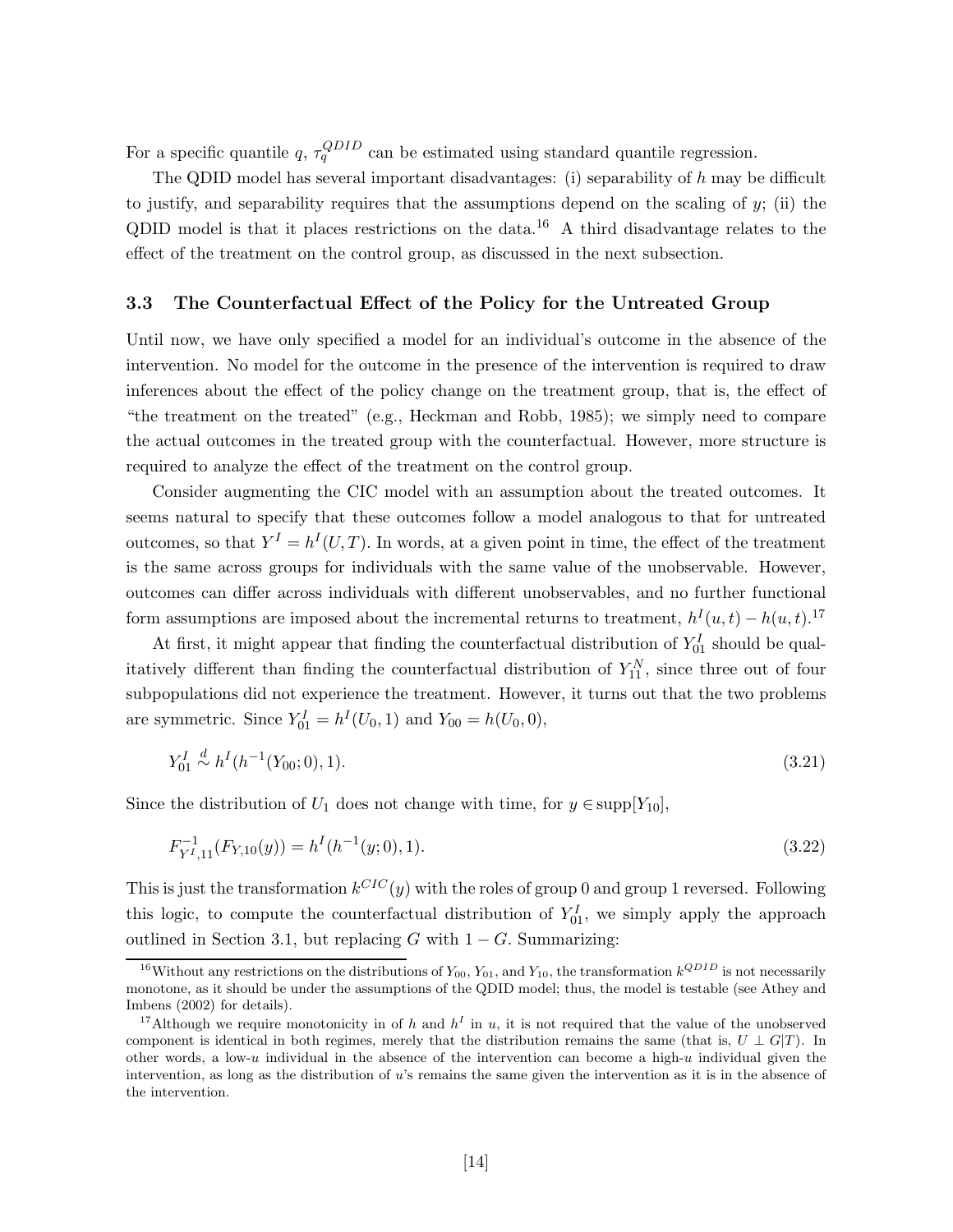Theorem 3.2 (IDENTIFICATION OF THE COUNTERFACTUAL EFFECT OF THE POLICY IN THE CIC MODEL) Suppose that Assumptions 3.1-3.3 hold. In addition, suppose that  $Y^I = h^I(U, T)$ , where  $h^I(u,t)$  is strictly increasing in *u*. Then the distribution of  $Y_{01}^I$  is identified on the re- $\frac{sqrt{M}}{11}$ , and *is given by* 

$$
F_{Y^I,01}(y) = F_{Y,00}(F_{Y,10}^{-1}(F_{Y^I,11}(y))).
$$
\n(3.23)

 $\iint supp[U_0] \subseteq supp[U_1]$ , then  $supp[Y_0^I] \subseteq supp[Y_{11}^I]$ , and  $F_{Y^I,01}$  is identified everywhere.

**Proof:** The proof is analogous to Theorem 3.1 and Corollary 3.1. Using  $(3.22)$ , for  $y \in \text{supp}[Y_{11}^I]$ ,

$$
F_{Y,10}^{-1}(F_{Y^I,11}(y)) = h(h^{I,-1}(y;1),0).
$$

Using this and (3.21), for  $y \in \text{supp}[Y_{11}^I],$ 

$$
\Pr(h^I(h^{-1}(Y_{00};0),1) \le y) = \Pr(Y_{00} \le F_{Y,10}^{-1}(F_{Y^I,11}(y))) = F_{Y,00}(F_{Y,10}^{-1}(F_{Y^I,11}(y))).
$$

The statement about supports follows from the definition of the model.  $\Box$ 

To interpret this result, recall our discussion in Section 2, where we argued that in standard DID approach, the effect of the treatment on the control group is equal to  $\tau^{DID}$  when there are constant treatment effects. This suggests an intuition that DID methods can be used to identify the effect of the treatment on the control group when groups are similar. In contrast, our approach does *not* require that the nontreated group be similar to the treatment group in terms of the time 0 distribution of U or of outcomes. What is important is that the support of initial period outcomes are similar, and that the underlying "production function" mapping unobservables to treated and untreated outcomes is identical across groups.<sup>18</sup>

Notice that in this model, not only can the policy change take place in a group with different distributional characteristics (e.g. "good" or "bad" groups tend to adopt the policy), but further, the expected incremental benefit of the policy may vary across groups. Because  $h<sup>I</sup>(u, t) - h(u, t)$  varies with u, if  $F<sub>U,0</sub>$  is different from  $F<sub>U,1</sub>$ , then the expected incremental benefit to the policy differs.<sup>19</sup> For example, suppose that

$$
\mathbb{E}[h^I(U,1) - h(U,1)|G = 1] > \mathbb{E}[h^I(U,1) - h(U,1)|G = 0].
$$

Then, if the costs of adopting the policy are the same for each group, we would expect that if policies are chosen optimally, the policy would be more likely to be adopted in group 1. Using the method suggested by Theorem 3.2, it is possible to compare the average effect of the policy

<sup>&</sup>lt;sup>18</sup>In the DID literature, it is common to corroborate an assumption that groups are "similar" by showing that the distribution of observable covariates is similar across groups. In contrast, the assumptions of the CIC model could be corroborated by checking whether the relationship between observable covariates and outcomes is the same for each group, even if the distribution of the covariates varies across groups.

<sup>&</sup>lt;sup>19</sup>For example, suppose that the incremental returns to the intervention,  $h^I(u, 1) - h(u, 1)$ , are increasing in u, so that the policy is more effective for high-u individuals. If  $F_{U,1}(u) \leq F_{U,0}(u)$  for all u (i.e. First-Order Stochastic Dominance), then expected returns to adopting the intervention are higher in group 1.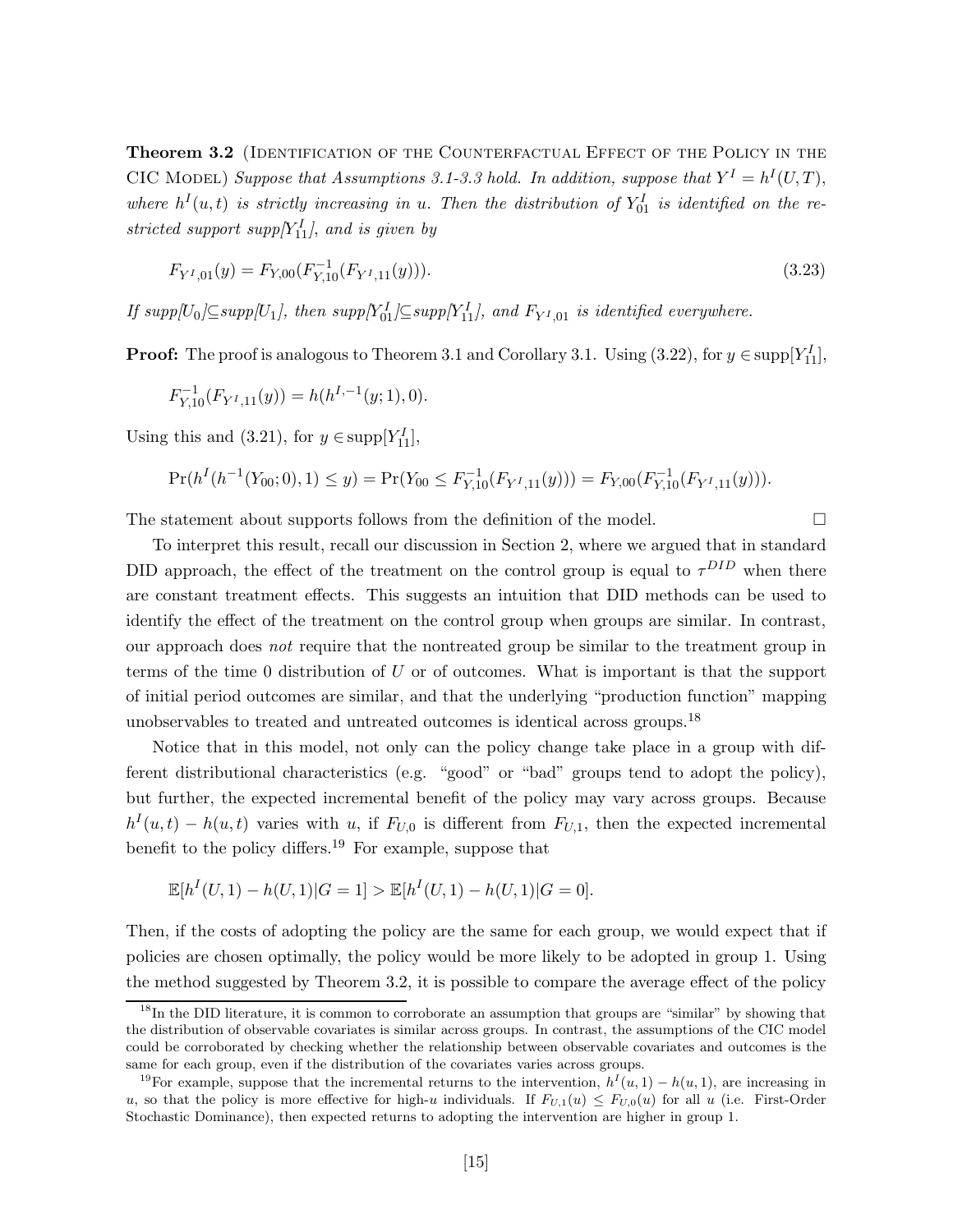in group 1 with the counterfactual estimate of the effect of the policy in group 0 and to verify whether the group with the highest average benefits is indeed the one that adopted the policy. It is also possible to describe the range of adoption costs and distributions over unobservables for which the treatment would be beneficial or not.

Now consider the effect that the treatment would have had in the first period. Our assumption that  $h^I(u,t)$  can vary with t implies that  $Y_{00}^I$  and  $Y_{10}^I$  are not identified, since no information is available about  $h^I(u, 0)$ . Only if we make a much stronger assumption, such as  $h^I(u,0) = h^I(u,1)$  for all u, can we identify the distribution of  $Y_{g,0}^I$ . But that assumption would imply that  $Y_{00}^I$  $\stackrel{d}{\sim} Y_{01}^I$  and  $Y_{10}^I$  $\overset{d}{\sim} Y_{11}^I$ , a fairly restrictive assumption. Consider the implications of this discussion for the CIC-r model. Since that model reverses the roles of group and time, we now conclude that only under very restrictive assumptions can we identify the effect of the treatment on the control group in the CIC-r model. Clearly this is a drawback to the model.

Now, consider a model of  $Y<sup>I</sup>$  that may be appropriate in conjunction with the QDID model. Suppose that

$$
Y = \tilde{h}^G(U, G) + \tilde{h}^T(U, T) + \tilde{h}^I(U, I)
$$
\n(3.24)

where  $\tilde{h}^I$  is strictly increasing.<sup>20</sup> Because the effect of the intervention is additive and the distribution of  $U$  is independent of the group, the average effect of the policy must be the same in both groups. Thus, the QDID model together with (3.24) is fairly restrictive; for example, it rules out the possibility that the treatment group has higher incremental returns to the treatment. Nonetheless, (3.24) allows that the intervention has heterogeneous effects across individuals, and we can calculate the counterfactual distribution of outcomes for the untreated group in the presence of the treatment according to

$$
F_{Y^I,01}^{-1}(q) = F_{Y^I,11}^{-1}(q) + F_{Y,00}^{-1}(q) - F_{Y,10}^{-1}(q) \text{ for } q \in (0,1).
$$

In the remainder of the paper, we focus on identification and estimation of the distribution of  $Y_{11}^N$ . However, the results that follow extend in a natural way to  $Y_{01}^I$ ; simply exchange the labels of the groups 0 and 1 to calculate the negative of the treatment effect for group 0.

#### **3.4 Panel Data versus Repeated Cross-Sections**

The discussion so far has avoided making any distinctions between panel data and repeated cross-sections. In order to discuss these issues it is convenient to introduce additional notation. For individual i, let  $Y_{it}$  be the outcome in period t, for  $t = 0, 1$ . We augment the model by allowing the unobserved component to vary with time:

$$
Y_{it}^N = h(U_{it}, t).
$$

<sup>&</sup>lt;sup>20</sup>It might seem that the most natural model of  $Y^I$  would be analogous to  $Y^N$ , so that  $Y^I = \tilde{h}^I(g, t, u)$ , where  $\tilde{h}^I$  is strictly increasing in u and additively separable in g and t, but where there are no restrictions on  $\tilde{h}^I - \tilde{h}$ . However, normalizing U to be uniform, this would imply only that  $F_{Y^I,01}^{-1}(q) = \tilde{h}^I(1,1,q) + \tilde{h}^I(0,0,q) - \tilde{h}^I(1,0,q)$ . Unfortunately, the observable distributions do not provide any information about  $\tilde{h}^I(0, 0, q)$  and  $\tilde{h}^I(1, 0, q)$ .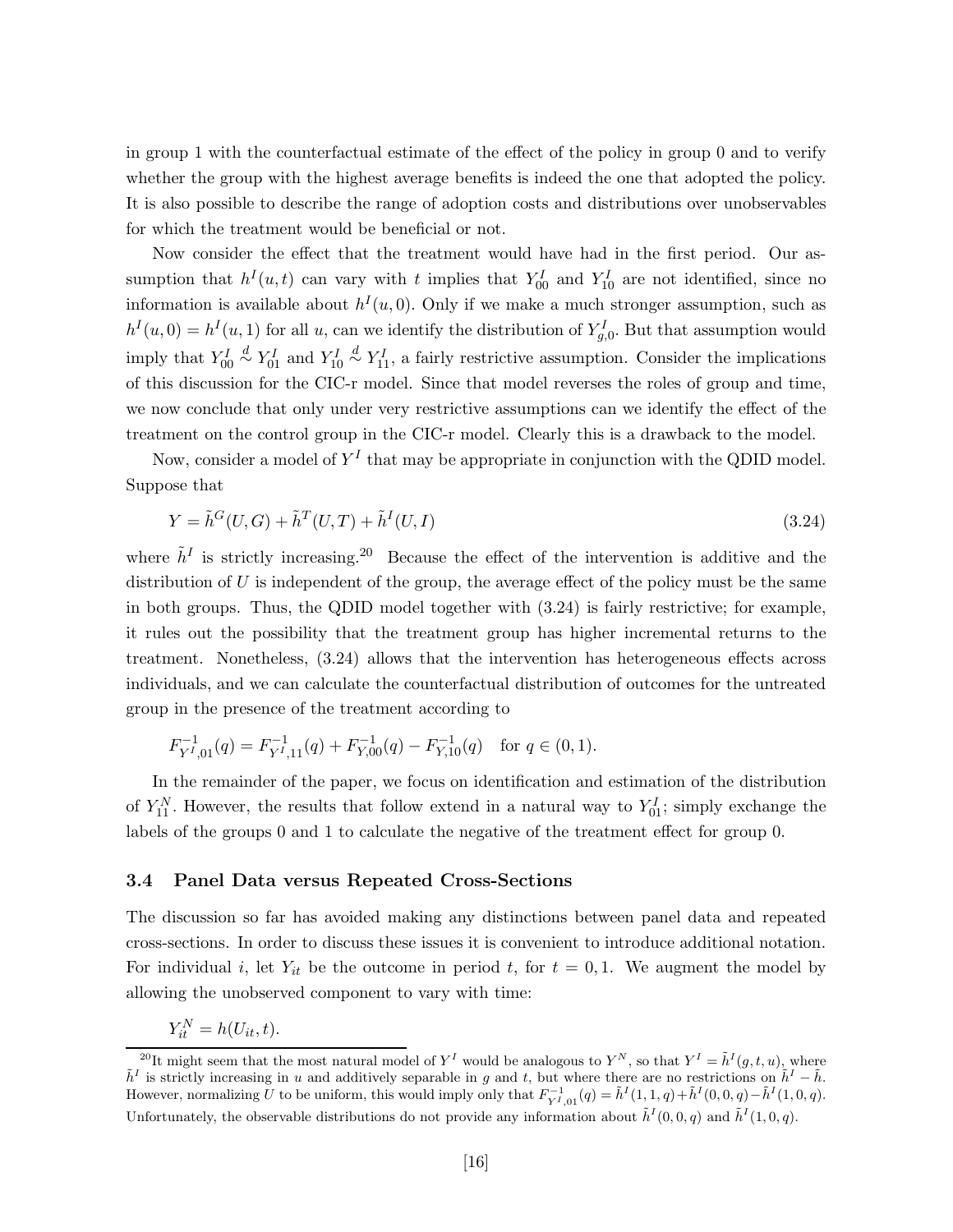The monotonicity assumption is the same as before:  $h(u, t)$  must be increasing in u. We do not place any restrictions on the correlation between  $U_{i0}$  and  $U_{i1}$ , but we modify Assumption 3.3 to require that conditional on  $G_i$ , the marginal distribution of  $U_{i0}$  is equal to the marginal distribution of  $U_{i1}$ . Formally,  $U_{i0}|G_i \stackrel{d}{\sim} U_{i1}|G_i$ .

There are two issues to highlight in this set up. First, the repeated cross-section case can be generated from this framework by randomly selecting a period in which to observe an individual, say period  $T_i$  for individual i, and defining  $Y_i = Y_{iT_i}$  and  $U_i = U_{iT_i}$ .

The second point is that the CIC model (like the standard DID model) does not require that individuals maintain their rank over time, that is, it does not require  $U_{i0} = U_{i1}$ . With a panel data set the correlation between  $U_{i0}$  and  $U_{i1}$  can be identified, but it is immaterial to the model. Although  $U_{i0} = U_{i1}$  is an interesting special case, in many contexts, perfect correlation over time is not reasonable.<sup>21</sup> **MORE??** Heckman, Smith and Clements (1997) analyze various models of the correlation between  $U_{i0}$  and  $U_{i1}$ .

The estimator proposed in this paper therefore applies to the panel setting as well as the cross-section setting. In the panel setting it still differs from the standard DID estimator. It also differs from the estimands assuming unconfoundedness or "selection on observables" (Barnow, Cain, and Goldberger, 1980; Rosenbaum and Rubin, 1983; Heckman and Robb, 1984). Under the unconfoundedness assumption individuals in the treatment group with an outcome equal to y are matched to individuals in the control group with an identical first period outcome, and their second period outcomes are compared. Formally, let  $F_{Y_{01}|Y_{00}}(y|z)$  be the conditional distribution function of  $Y_{01}$  given  $Y_{00}$ . Then, for the "selection on observables" model,

$$
F_{Y^N,11}(y) = \mathbb{E}[F_{Y_{01}|Y_{00}}(y|Y_{10})],
$$

which is in general different from the counterfactual distribution for the CIC model. The two models are equivalent if and only if  $U_{i0} = U_{i1}$ .

Several other authors have analyzed semi-parametric models in panel data settings, including Honore (1992), Kyriazidou (1997), and Altonji and Matzkin (2001). Typically these models have an endogenous regressor that may take on a range of values in each period. In contrast, in the DID setting only one subpopulation receives the treatment.<sup>22</sup> **CITE Chernozhukov and Hansen (2001)??**

<sup>&</sup>lt;sup>21</sup>If an individual gains experience or just age over time, her unobserved skill or health is likely to change.

<sup>&</sup>lt;sup>22</sup>For example, Altonji and Matzkin  $(2001)$  analyze a nonseparable panel data model with an endogenous regressor,  $x$ . They consider the vector containing an individual's history of realizations of  $x$  across all periods and assume that agents with any permutation of that vector have the same distribution of unobservables. Within a set of such agents, differences in the realizations of x in a given period can be given a causal interpretation. Thus, their approach requires panel data as well as sufficient variation in the endogenous regressors across periods.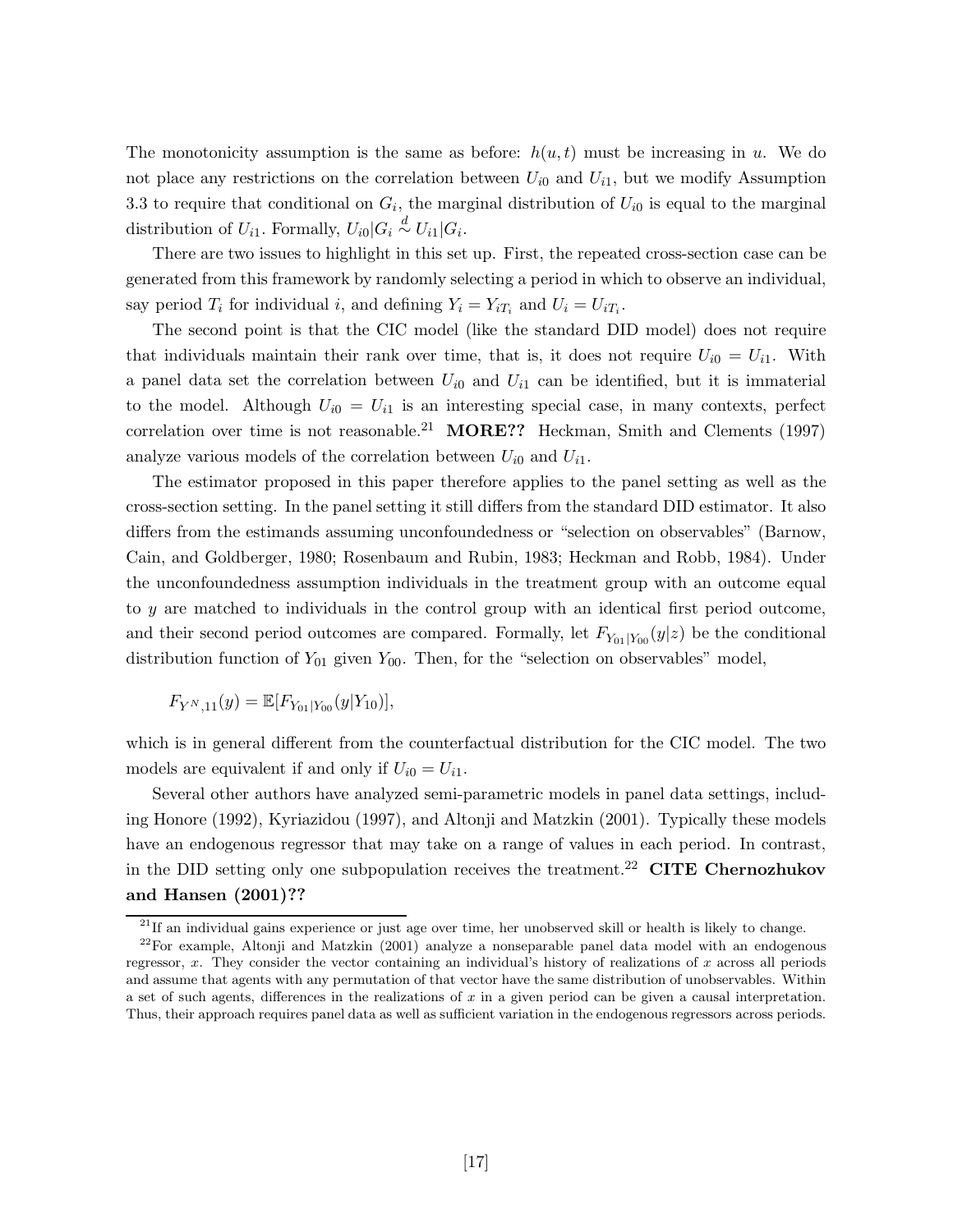# **4 Identification in Models with Discrete Outcomes**

#### **4.1 The Discrete CIC Model**

With discrete outcomes a number of complications arise. We first show that both the standard DID estimator and the baseline CIC model as defined by Assumptions 3.1-3.3 have unattractive properties in this case. We then weaken the assumptions of the CIC model for the discrete case, by allowing that the production function  $h$  is nondecreasing rather than strictly increasing. We show that the model is not identified without additional assumptions, and we develop an approach for placing bounds on the counterfactual distribution of outcomes. We show that the bounds become tighter when the outcomes take on more values (given a fixed support), so that in the limit as the outcomes become continuous, the bounds collapse to a point estimate.

Next, we propose two approaches to tightening the bounds or restoring point identification. We first show that point identification can be restored under an additional assumption on the distribution of unobservables, one that is trivially satisfied in the case of continuous outcomes. We then show that if exogenous covariates are observed (that is, covariates that are independent of U conditional on  $G$ , the bounds can be tightened, and may collapse if there is sufficient variation in the covariates.

#### **4.1.1 Bounds in the Discrete CIC Model**

In the special case where outcomes are binary ("success" or "failure"), the standard DID estimand imputes the proportion of successes in the second period for the treated subpopulation in the absence of the treatment as

$$
\mathbb{E}[Y_{11}^N] = \mathbb{E}[Y_{10}] + [\mathbb{E}[Y_{01}] - \mathbb{E}[Y_{00}]].
$$

With binary data the imputed average for the second period treatment group outcome is not guaranteed to lie in the interval [0,1]. For example, suppose  $\mathbb{E}[Y_{10}] = .5, \mathbb{E}[Y_{00}] = .8$  and  $\mathbb{E}[Y_{01}] = .2$ . In the control group the probability of success decreases from .8 to .2. However, it is impossible that a similar percentage point decrease could have occurred in the treated group in the absence of the treatment, since the implied probability of success would be less than zero.<sup>23</sup>

Thus motivated, we now outline the "discrete CIC model."<sup>24</sup> This model is the same as the CIC model, but we weaken the strict monotonicity condition to:

$$
\Pr(Y=1) = \Pr(\alpha + \beta \cdot T + \eta \cdot G + \tau \cdot I + \varepsilon > 0).
$$

 $\sqrt[23]{23}A$  variety of approaches can be used to deal with this; for example, we could specify that

However, without additional structure, such an approach would rely on functional form assumptions on the distribution of ε. Another approach that has been used (e.g., Blundell, Dias, Meghir and Van Reenen (2001)) is to take the average value of  $Y_{qt}$ , transform the average by the log-odds transformation  $\ln(\mathbb{E}[Y_{qt}]/(1 - \mathbb{E}[Y_{qt}]))$ , and assume additivity of the log-odds ratios in time and group indicators.

 $24$ The continuous CIC model is not sensible when applied to discrete outcomes. For example, with binary outcomes, strict monotonicity of  $h(u, t)$  in u then implies that U is binary with  $h(0, t) = 0$  and  $h(1, t) = 1$  and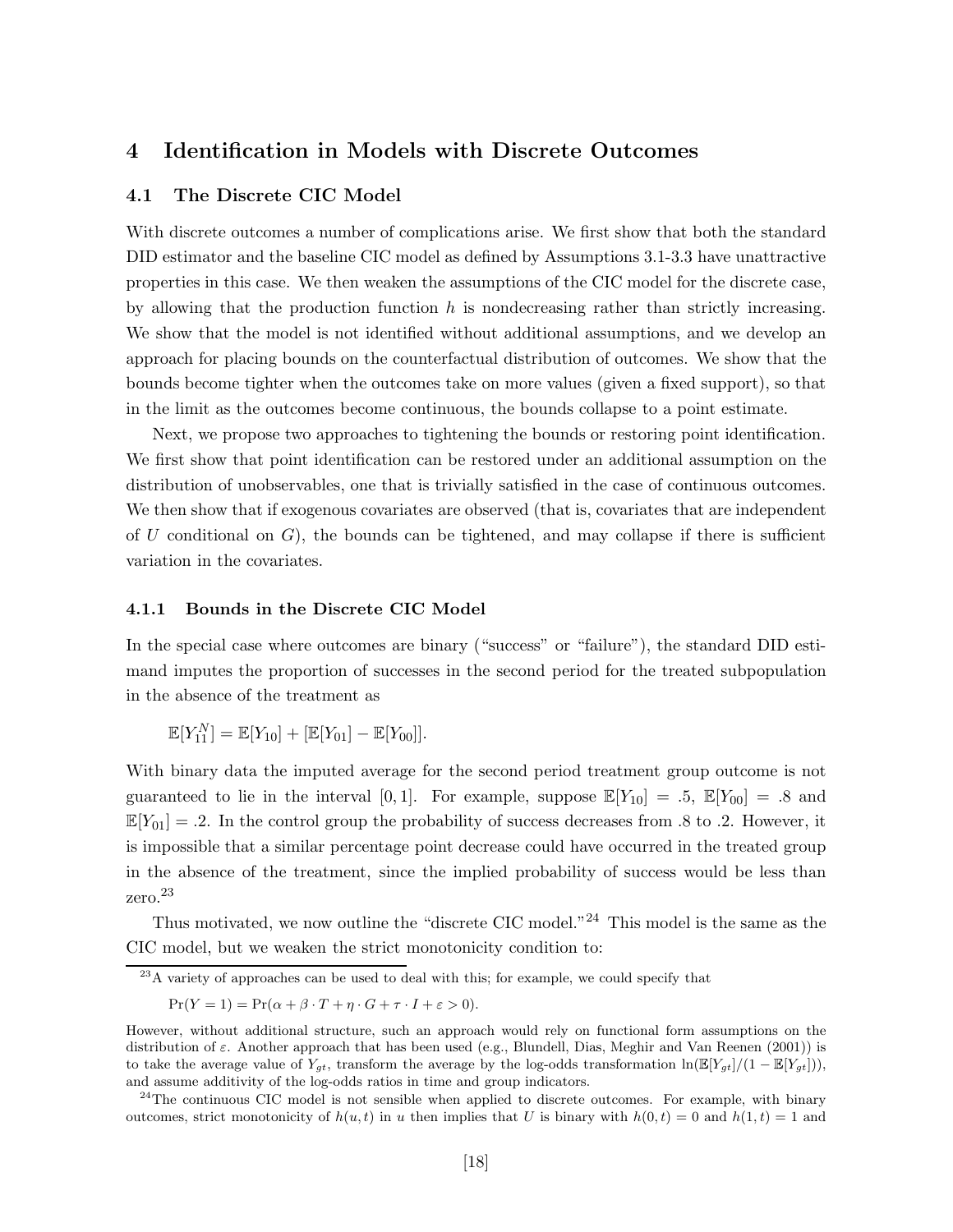#### **Assumption 4.1** (WEAK MONOTONICITY)  $h(u, t)$  *is non-decreasing in*  $u$ .

This assumption allows, for example, a latent index model  $h(U,T) = \mathbf{1}\{\tilde{h}(U,T) > 0\}$ , for some h strictly increasing in U. When assumption (3.2) is replaced by  $(4.1)$ , we no longer obtain point identification. Instead, we can derive bounds on the average effect of the treatment in the spirit of Manski (1990, 1995). To build intuition, consider consider a binary outcome example. Without loss of generality we assume that in the control group  $U$  has a uniform distribution on the interval  $[0, 1]$ .<sup>25</sup> Let  $u^0(t) = \sup\{u : h(u, t) = 0\}$ . The observables relate to the primitives of the model according to

$$
\mathbb{E}[Y_{gt}^N] = \Pr(U_g > u^0(t)).\tag{4.25}
$$

In particular,  $\mathbb{E}[Y_{11}^N] = \Pr(U_1 > u^0(1))$ ; but this probability depends on the unknown distribution of  $U_1$  at  $u = u^0(1)$ . All we know about this distribution is  $Pr(U_1 > u^0(0)) = \mathbb{E}[Y_{10}]$ . Suppose that  $\mathbb{E}[Y_{01}] > \mathbb{E}[Y_{00}]$ , or equivalently,  $u^0(1) < u^0(0)$ . Then, there are two extreme cases for the distribution of  $U_1$  conditional on  $U_1 < u^0(0)$ . First, all of the mass might be concentrated just below  $u^0(0)$ . In that case,  $Pr(U_1 > u^0(1)) = 1$ . Second, there might be no mass between  $u^0(0)$  and  $u^0(1)$ , in which case

$$
Pr(U_1 > u^0(1)) = Pr(U_1 > u^0(0)) = \mathbb{E}[Y_{10}].
$$

Together, these two cases define the bounds on  $\mathbb{E}[Y_{11}^N]$ . Analogous arguments yield bounds on  $\mathbb{E}[Y_{11}^N]$  when  $\mathbb{E}[Y_{01}] < \mathbb{E}[Y_{00}]$ . When  $\mathbb{E}[Y_{01}] = \mathbb{E}[Y_{00}]$ , we conclude that the production function doesn't change over time, and so the probability of success cannot change over time within a group either. Thus,  $\mathbb{E}[Y_{11}^N] = \mathbb{E}[Y_{10}]$ . Since the average treatment effect,  $\tau$ , is defined by  $\tau = \mathbb{E}[Y_{11}^I] - \mathbb{E}[Y_{11}^N]$ , it follows that

$$
\tau \in \left\{ \begin{array}{ll} [\mathbb{E}[Y_{11}^I] - 1, \ \mathbb{E}[Y_{11}^I] - \mathbb{E}[Y_{10}]] & \text{if } \mathbb{E}[Y_{01}] > \mathbb{E}[Y_{00}] \\ \mathbb{E}[Y_{11}^I] - \mathbb{E}[Y_{10}] & \text{if } \mathbb{E}[Y_{01}] = \mathbb{E}[Y_{00}] \\ [\mathbb{E}[Y_{11}^I] - \mathbb{E}[Y_{10}], \ \mathbb{E}[Y_{11}^I]] & \text{if } \mathbb{E}[Y_{01}] < \mathbb{E}[Y_{00}] \end{array} \right..
$$

Depending on the configuration of the data, these bounds may be narrow or wide. The sign of the treatment effect is determined if and only if the observed time trends in the treatment and control groups move in opposite directions.

An important thing to notice about this example is that the bounds collapse discontinuously when  $\mathbb{E}[Y_{01}] = \mathbb{E}[Y_{00}]$ . This feature of the model is somewhat undesirable in practice, given a finite dataset. In a case where the sample mean of  $Y_{00}$  is equal to the sample mean of  $Y_{01}$ , it may be more sensible to consider "robust" bounds, that is, the union of bounds that would thus  $Pr(Y = U|T = t) = 1$ , or  $Pr(Y = U) = 1$ . Independence of U and T then implies independence of Y and

T, which is obviously not a very interesting case.

 $^{25}$ To see that there is no loss of generality, observe that given a real-valued random variable U, we can construct a nondecreasing function  $\psi$  such that  $F_{U,0}(u) = \Pr(\psi(U^*) \le u)$ , where  $U^*$  is uniform on [0, 1]. Then,  $h(u, t) = h(\psi(u), t)$  is nondecreasing in u since h is.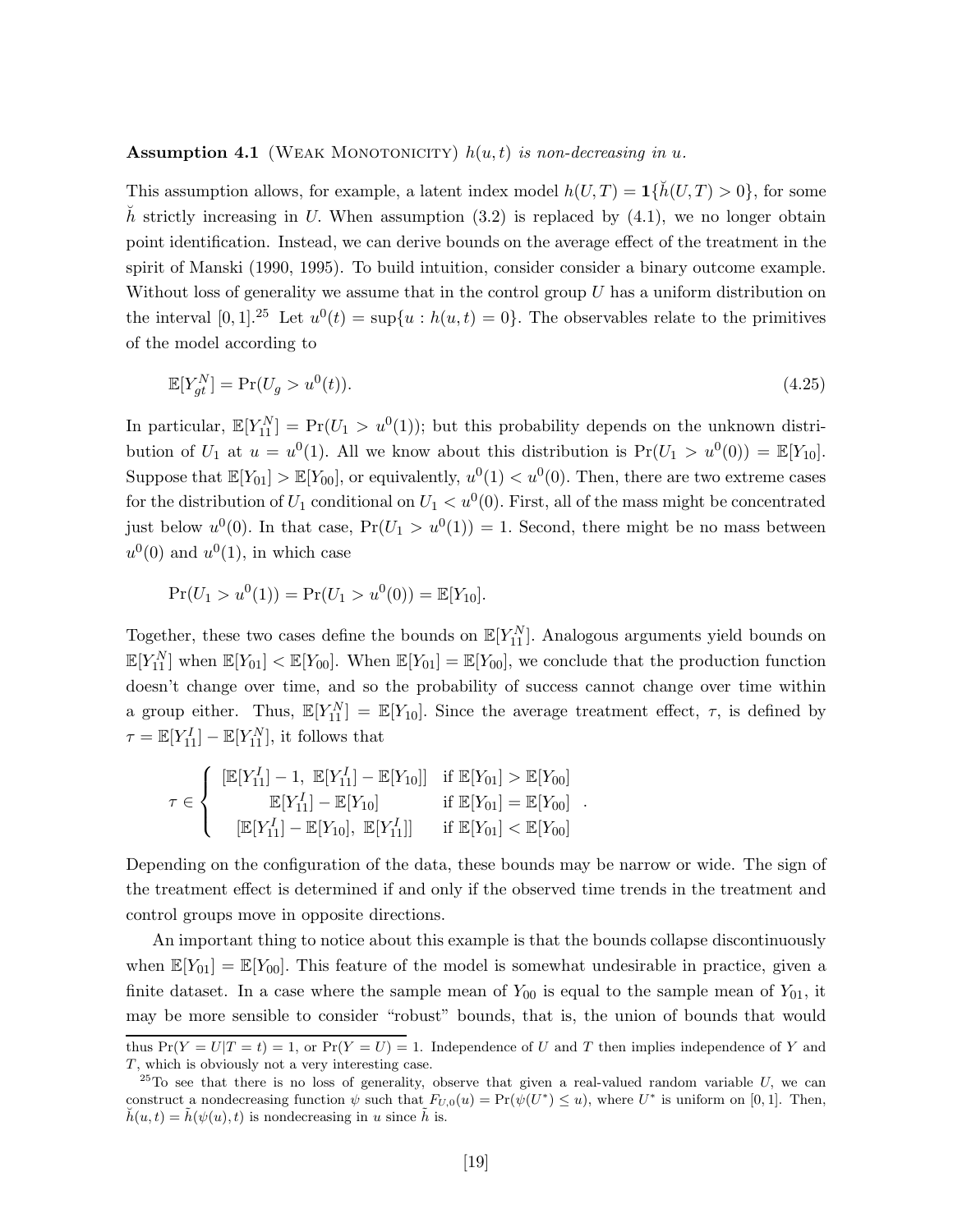result from perturbing the sample means of the two subpopulations. The robust bounds would then be  $[\mathbb{E}[Y_{11}^I]-1, \mathbb{E}[Y_{11}^I]].$  Although such bounds would be more conservative, they still change discontinuously around  $\mathbb{E}[Y_{01}] = \mathbb{E}[Y_{00}]$ . This discontinuity complicates inference, as we discuss below in Section 5.2. More generally, in cases with more than two outcomes, the bounds collapse at certain points when the range of  $F_{Y,01}$  has elements in common with the range of  $F_{Y,00}$ .

Now, let us consider the general case, where  $Y$  can be mixed discrete and continuous. To evaluate that case, recall that using our definition of the inverse of the distribution function in (3.7),  $F_Y(F_Y^{-1}(q)) \ge q$ . We have equality only at values q such that  $q = F_Y(y)$  for some y. For all other values of q,  $F_Y(F_Y^{-1}(q)) > q$ . It is useful to have an alternative inverse distribution function. Define

$$
F_Y^{(-1)}(q) = \sup\{y \in \mathbb{Y} \cup \{-\infty\} : F_Y(y) \le q\},\tag{4.26}
$$

where we use the convention  $F_Y(-\infty)=0$ . For q such that  $q = F_Y(y)$  for some  $y \in \mathbb{Y}$ , this agrees with the previous definition and  $F_Y^{(-1)}(q) = F_Y^{-1}(q)$ . For other values of q we have  $F_Y(F_Y^{(-1)}(q)) < q$ , so that in general,

$$
F_Y\left(F_Y^{(-1)}(q)\right) \le q \le F_Y\left(F_Y^{-1}(q)\right).
$$

These definitions are used in deriving bounds on the counterfactual distribution of  $Y_{11}^N$ .

We begin with the case where the support condition, Assumption 3.4, holds, and where U is a continuous random variable. Together, these assumptions imply that  $\mathbb{Y}_{10} \subseteq \mathbb{Y}_{00}$  and  $\mathbb{Y}_{11}^N \subseteq \mathbb{Y}_{01}$ . If Y is mixed discrete and continuous, it also implies that mass points coincide between  $Y_{0t}$  and  $Y_{1t}$  on  $\mathbb{Y}_{1t}$ . In practice, these assumptions are likely to be satisfied in many types of survey data, where responses are given in ranges (e.g. income brackets). In the Appendix, we generalize our result to allow for the possibility that  $\mathbb{Y}_{10} \subsetneq \mathbb{Y}_{00}$  and  $\mathbb{Y}_{11}^N \subsetneq \mathbb{Y}_{01}$ .

**Theorem 4.1** (BOUNDS IN THE DISCRETE CIC MODEL) *Suppose that Assumptions 3.1, 3.3, 3.4, and 4.1 hold. Suppose that* U *is continuous. Then we can place bounds on the distribution of*  $Y_{11}^N$ . For  $y < \inf \mathbb{Y}_{01}$ ,  $F_{Y^N,11}^{LB}(y) = F_{Y^N,11}^{LB}(y) = 0$ , for  $y > \inf \mathbb{Y}_{01}$ ,  $F_{Y^N,11}^{LB}(y) = F_{Y^N,11}^{LB}(y) = 1$ , *while for*  $y \in \mathbb{Y}_{01}$ ,

$$
F_{Y^N,11}^{LB}(y) = F_{Y,10}(F_{Y,00}^{(-1)}(F_{Y,01}(y))), \quad F_{Y^N,11}^{UB}(y) = F_{Y,10}(F_{Y,00}^{-1}(F_{Y,01}(y))).
$$
\n(4.27)

*The bounds are tight, in that there exist primitives U and h that are consistent*  $with\ the\ assumptions\ as\ well\ as\ the\ observed\ data\ such\ that\ F_{Y^N,11}=F_{Y^N,11}^{LB},\ and$  $\bm{likewise~for~}F^{UB}_{Y^N,11}.~\bm{(EVENTUALLY~CUT~THIS~AND~FOOTNOTE)}$ 

**Proof:** Since we have assumed  $\mathbb{U}_1 \subseteq \mathbb{U}_0$ , without loss of generality we can take  $\mathbb{U}_0$  to be convex, and since  $U$  is assumed continuous, without loss of generality we can normalize  $U_0$  to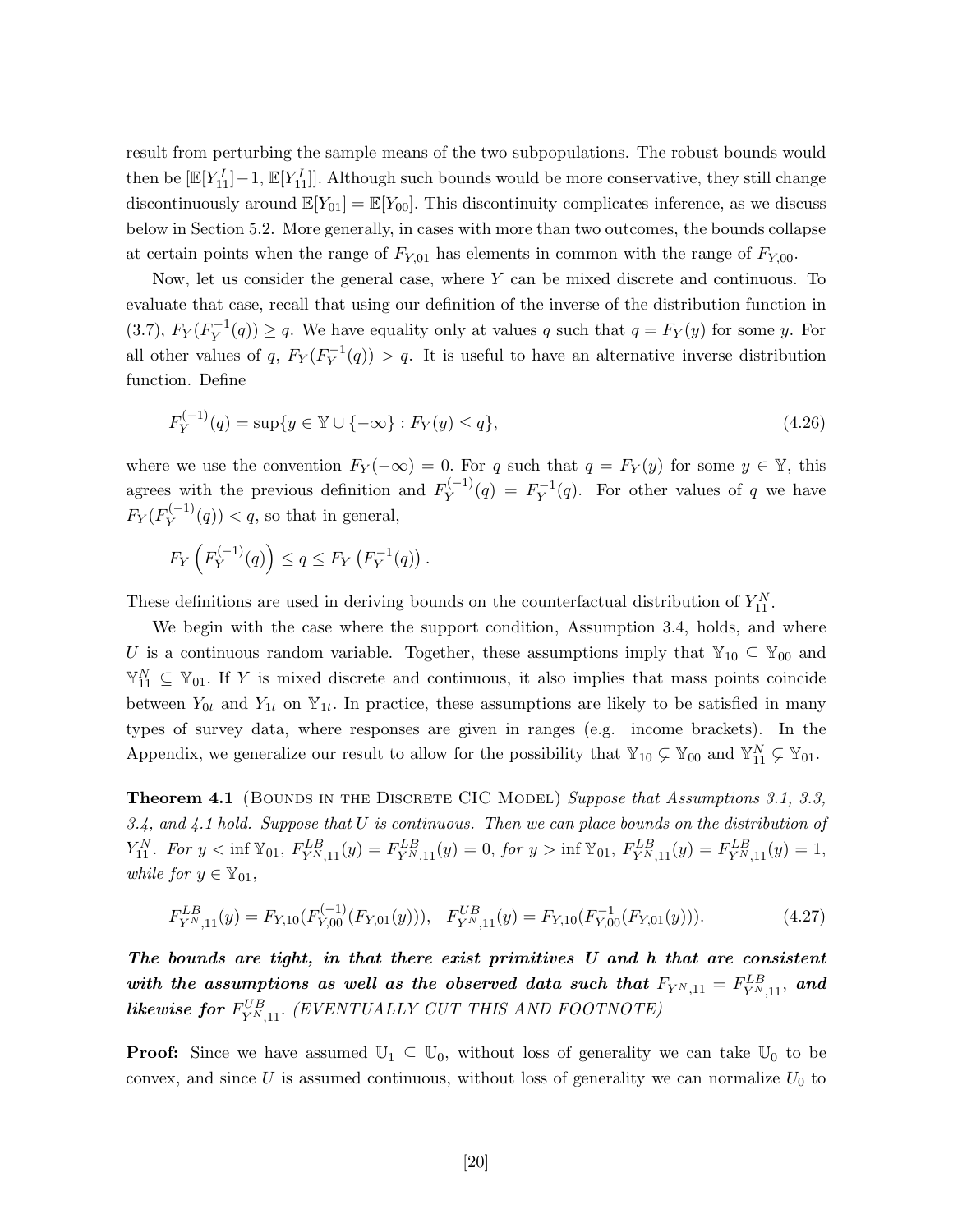be uniform on [0, 1].<sup>26</sup> Then for  $y \in \mathbb{Y}_{0t}$ ,

$$
F_{Y,0t}(y) = \Pr(h(U_0, t) \le y) = \sup\{u : h(u, t) = y\}.
$$
\n(4.28)

Define

$$
\underline{\mathcal{K}}(y) = \sup \{ y' \in \mathbb{Y}_{00} \cup \{ -\infty \} : F_{Y,00}(y') \le F_{Y,01}(y) \},\tag{4.29}
$$

and similarly,

$$
\bar{\mathcal{K}}(y) = \inf \{ y' \in \mathbb{Y}_{00} : F_{Y,00}(y') \ge F_{Y,01}(y) \}. \tag{4.30}
$$

Using our definitions of inverse distribution functions,  $(3.7)$  and  $(4.26)$ , we have

$$
\underline{\mathcal{K}}(y) = \underline{F}_{Y,00}^{-1}(F_{Y,01}(y)), \ \overline{\mathcal{K}}(y) = F_{Y,00}^{-1}(F_{Y,01}(y)). \tag{4.31}
$$

Using (4.28) and continuity of U, we can express  $F_{Y^{N},1t}(y)$  as

$$
F_{Y^N,1t}(y) = \Pr(Y_{1t}^N \le y) = \Pr(h(U_1, t) \le y)
$$
  
=  $\Pr(U_1 \le \sup\{u : h(u, t) = y\}) = \Pr(U_1 \le F_{Y^N,0t}(y)).$  (4.32)

Thus, using (4.29), (4.30), and (4.32),

$$
F_{Y,10}(\underline{\mathcal{K}}(y)) = \Pr\left(U_1 \le F_{Y,00}(\underline{\mathcal{K}}(y))\right) \le \Pr\left(U_1 \le F_{Y,01}(y)\right) = F_{Y^N,11}(y),\tag{4.33}
$$

$$
F_{Y,10}(\bar{\mathcal{K}}(y)) = \Pr\left(U_1 \le F_{Y,00}(\bar{\mathcal{K}}(y))\right) \ge \Pr\left(U_1 \le F_{Y,01}(y)\right) = F_{Y^N,11}(y). \tag{4.34}
$$

Substituting (4.31) into (4.33) and (4.34) yields the desired result.

To see that the bounds are tight, consider a given  $\mathcal{F} = (F_{Y,00}, F_{Y,01}, F_{Y,10})$ . Normalizing  $U_0$  to be uniform on [0, 1], for  $u \in [0, 1]$  define  $h(u, t) = F_{Y, 0t}^{-1}(u)$ . Observe that this is nondecreasing and left-continuous, and this h and  $F_{U,0}$  are consistent with  $F_{Y,00}$  and  $F_{Y,01}$ . Further, using  $(4.32)$ , consistency with  $F_{Y,01}$  is equivalent to

$$
F_{U,1}(F_{Y,00}(y)) = F_{Y,10}(y)
$$
\n<sup>(4.35)</sup>

for all  $y \in \mathbb{Y}_{10}$ . Let  $F_{U,1}^{LB}$  and  $F_{U,1}^{UB}$  be the largest and smallest continuous probability distributions with support contained in  $[0, 1]$  and consistent with  $(4.35)$ . Using definitions, it follows that for  $y \in \mathbb{Y}_{00}$ ,

$$
F_{Y^N,11}^{LB}(y) = F_{U,1}^{LB}(F_{Y,01}(y)) = F_{Y,10}(\underline{\mathcal{K}}(y)),
$$

and

$$
F_{Y^N,11}^{UB}(y) = F_{U,1}^{UB}(F_{Y,01}(y)) = F_{Y,10}(\bar{\mathcal{K}}(y)).
$$

 $^{26}$ To see that there is no loss of generality, observe that given a real-valued random variable  $U_0$  with convex support, we can construct a nondecreasing function  $\psi$  such that  $F_{U,0}(u) = \Pr(\psi(U^*) \leq u)$ , where  $U_0^*$  is uniform on [0, 1]. Then,  $\check{h}(u, t) = \tilde{h}(\psi(u), t)$  is nondecreasing in u since  $\tilde{h}$  is, and the distribution of  $Y_{0t}$  is unchanged. Since  $\mathbb{U}_1 \subseteq \mathbb{U}_0$ , the distribution of  $Y_{1t}$  is unchanged as well.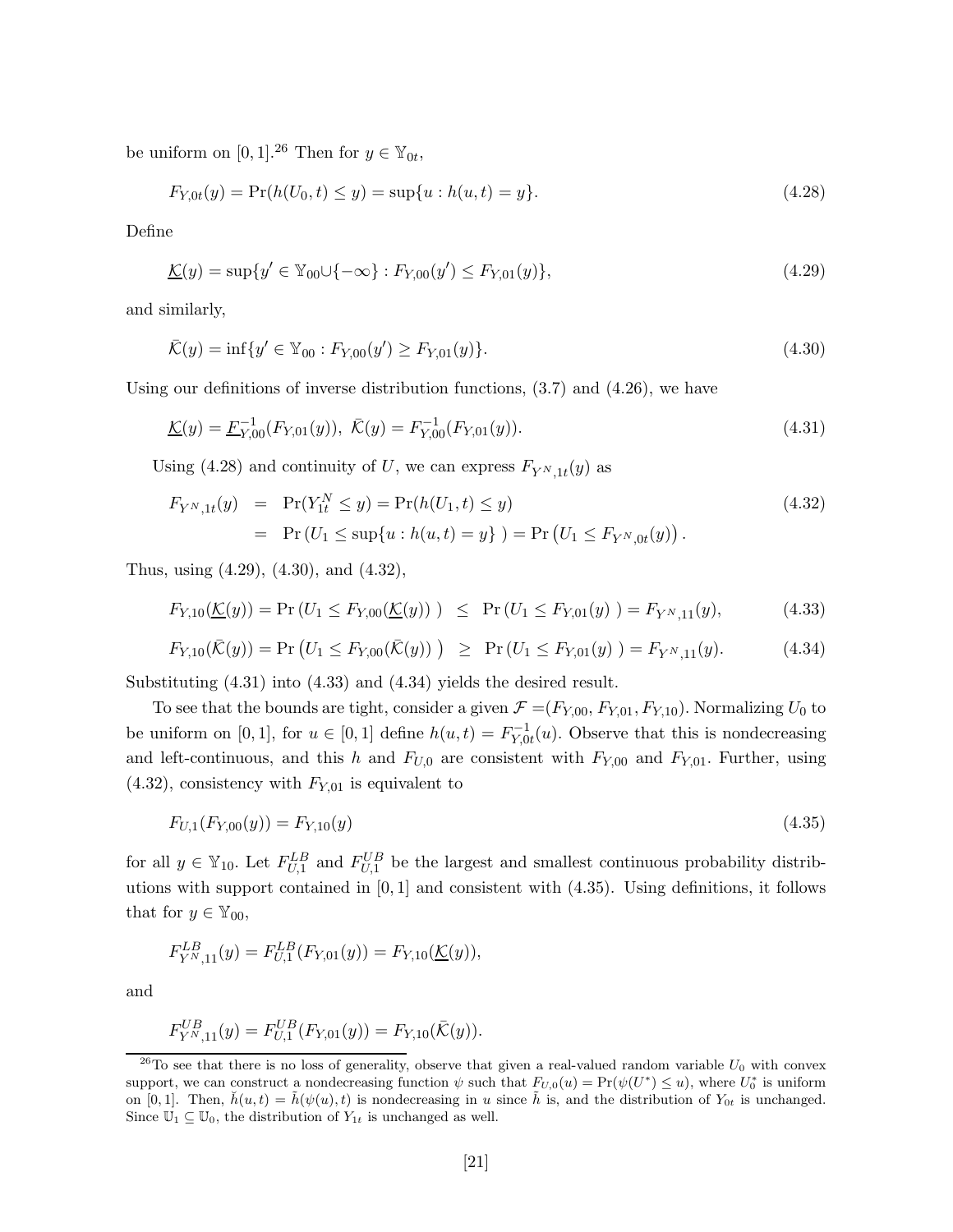The proof of Theorem 4.1 is illustrated in Figure **X (update figure!!)**. The top left panel of the figure summarizes a hypothetical dataset for an example with four possible outcomes. The top right panel of the figure illustrates the production function in each period, as inferred from the group 0 data (when  $U_0$  is normalized to be uniform). In the bottom right panel, the diamonds represent the points of the distribution of  $U_1$  that can be inferred from the distribution of  $Y_{10}$ . The distribution of of  $U_1$  is not identified elsewhere. This panel illustrates the highest and the lowest probability distributions that pass through the given points; these are bounds on  $F_{U_1}$ . The circles indicate the highest and lowest possible values of  $F_{Y_{11}^N}(y) = F_{U_1}(\sup\{u : h(u, 1) = y\})$ for the support points  $y \in {\lambda_0, \lambda_1, \lambda_2, \lambda_3}.$ 

Theorem 4.27 implies that when the outcome are "close" to continuous, in that the number of realizations of the outcome is large given a fixed support of the outcomes, the bounds can be tight, and when the outcome is continuous point identification is restored.<sup>27</sup> Note further that if we simply ignore the fact that the outcome is discrete and use the continuous CIC estimator to construct  $F_{Y^{N},11}$ , we will obtain the upper bound  $F_{Y^{N},11}^{UB}$  from Theorem 4.1. Of course, this corresponds to the *lower* bound for the estimate of  $\mathbb{E}[Y_{11}^N]$ , which in turn yields the *upper* bound for the average treatment effect,  $\mathbb{E}[Y_{11}^I] - \mathbb{E}[Y_{11}^N]$ . In short, ignoring discreteness of the data leads to the most optimistic estimate of the treatment effect.

The next two subsections discuss two alternative approaches to tightening the bounds.

#### **4.1.2 Identification in the Discrete CIC Model**

The following assumption restores point identification in the discrete CIC model.

#### **Assumption 4.2** (CONDITIONAL INDEPENDENCE)  $U \perp G \mid Y, T$ .

Note that Assumption 4.2 together with Assumption 4.1 are strictly weaker than the strict monotonicity assumption (3.2). If  $h(u, t)$  is strictly increasing in u, then one can write  $U =$  $h^{-1}(T,Y)$ , so that conditional on T and Y the random variable U is degenerate and hence independent of  $G^{28}$  Assumption 4.2 is related to an assumption of "selection on observables": conditional on observed outcomes at a point in time, all individuals have the same distribution of unobservables. Clearly, this is a strong assumption, and should be carefully justified in applications.

Now consider the consequences of Assumption 4.2 for identification. Return to the binary case, normalize  $U|G = 0$  to be uniform on [0,1], and define  $u^0(t)$  as above, so that

 $\Box$ 

 $27$ This finding is reminiscent of Haile and Tamer (2001), Manski and Tamer (2001), and Blundell, Gosling, Ichimura and Meghir (2002), where bounds can be tight depending on the structure of the data.

<sup>&</sup>lt;sup>28</sup>If the outcomes are continuously distributed, the second assumption is automatically satisfied. In that case flat areas of the function  $h(u, t)$  are ruled out as they would induce discreteness of Y, and hence U must be continuous and the correspondence between  $Y$  and  $U$  must be one-to-one.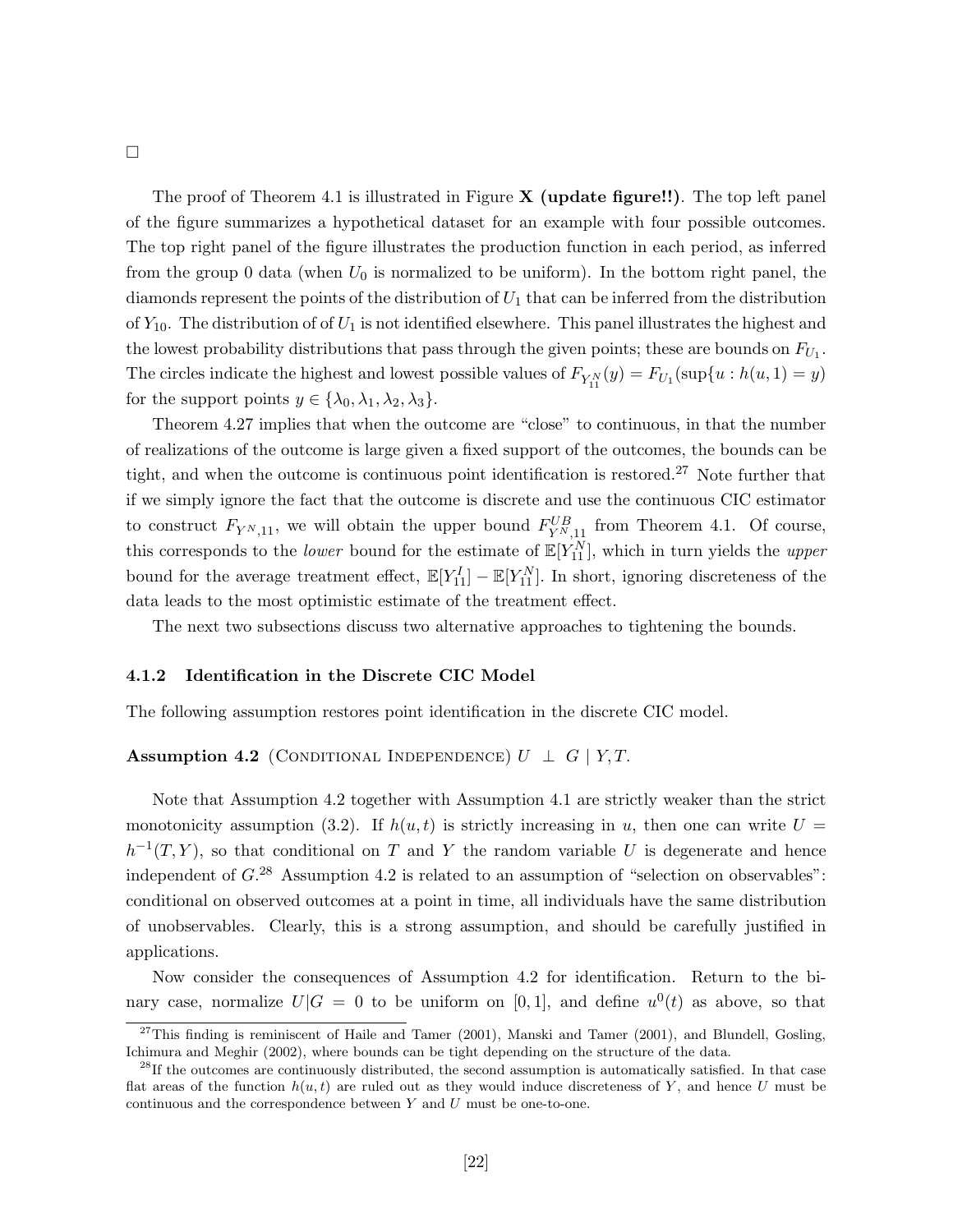$1 - \mathbb{E}[Y_{gt}^N] = Pr(U_g \leq u^0(t)).$  Then we have for  $u \leq u^0(t)$ ,

$$
\Pr(U_g \le u \mid U_g \le u^0(t)) = \Pr(U_0 \le u \mid U_0 \le u^0(t)) = \frac{u}{u^0(t)}\tag{4.36}
$$

for each g, using the conditional independence assumption. Using this together with an analogous expression for  $Pr(U_g > u | U_g > u^0(t))$ , and the definitions from the model, it is possible to derive the counterfactual  $\mathbb{E}[Y_{11}^N]$  as follows (see Athey and Imbens (2002) for details):

$$
\mathbb{E}[Y_{11}^N] = \left\{ \begin{array}{ll} \frac{\mathbb{E}[Y_{01}]}{\mathbb{E}[Y_{00}]} \mathbb{E}[Y_{10}] & \text{if } \mathbb{E}[Y_{01}] \leq \mathbb{E}[Y_{00}]\\ 1 - \frac{1 - \mathbb{E}[Y_{01}]}{1 - \mathbb{E}[Y_{00}]} \left(1 - \mathbb{E}[Y_{10}]\right) & \text{if } \mathbb{E}[Y_{01}] > \mathbb{E}[Y_{00}] \end{array} \right.
$$

Notice that this formula always yields a prediction between 0 and 1. When the time trend in the control group is negative, the counterfactual is the probability of successes in the treatment group initial period, adjusted by the proportional change over time in the probability of success in the control group. When the time trend is positive, the counterfactual probability of failure is the probability of failure in the treatment group in the initial period adjusted by the proportional change over time in the probability of failure in the control group.

This following theorem generalizes this discussion to more than two outcomes.

**Theorem 4.2** (IDENTIFICATION OF THE DISCRETE CIC MODEL) *Suppose that assumptions 3.1, 3.3, 3.4, 4.1, and 4.2 hold. Suppose that the range of h is a discrete set*  $\{\lambda_0, \ldots, \lambda_K\}$ *. Then we can identify the distribution of*  $Y_{11}^N$  *from the distributions of*  $Y_{00}$ *,*  $Y_{01}$ *, and*  $Y_{10}$ *, according to* 

$$
F_{Y^N,11}(y) = \int_0^{F_{Y,01}(y)} f_{U,10}(u) du,
$$
\n(4.37)

*where*

$$
f_{U,10}(u) = \sum_{k=1}^{K} \mathbf{1} \{ F_{Y,00}(\lambda_{k-1}) < u \leq F_{Y,00}(\lambda_k) \} \cdot \frac{f_{Y,10}(\lambda_k)}{F_{Y,00}(\lambda_k) - F_{Y,00}(\lambda_{k-1})},\tag{4.38}
$$

and where  $f_{Y,gt}(y)$  is the probability function of Y conditional on  $T = t$  and  $G = g$ .

**Proof:** Without loss of generality we assume that in the control group U has a uniform distribution on the interval [0, 1]. Then, the distribution of U given  $Y = \lambda_k$ ,  $T = 0$  and  $G = 1$  is uniform on the interval  $(F_{Y,00}(\lambda_{k-1}), F_{Y,00}(\lambda_k))$ . Hence we can derive the density of U in the treatment group as in (4.38). The counterfactual distribution of  $Y_{11}^N$  is then obtained by integrating the transformation  $h(u, 1) = F_{Y,01}^{-1}(u)$  over this distribution, as in (4.37).  $\Box$ 

The proof of Theorem 4.2 is illustrated in Figure **X**. The dotted line in the bottom right panel illustrates the counterfactual distribution  $F_{U_1}$  based on the conditional independence assumption. Given that  $U|G = 0$  is uniform, the conditional independence assumption requires that the distribution of  $U|G = 1, Y = \lambda_k$  is uniform for each k, and the point estimate lies midway between the bounds of Theorem 4.1.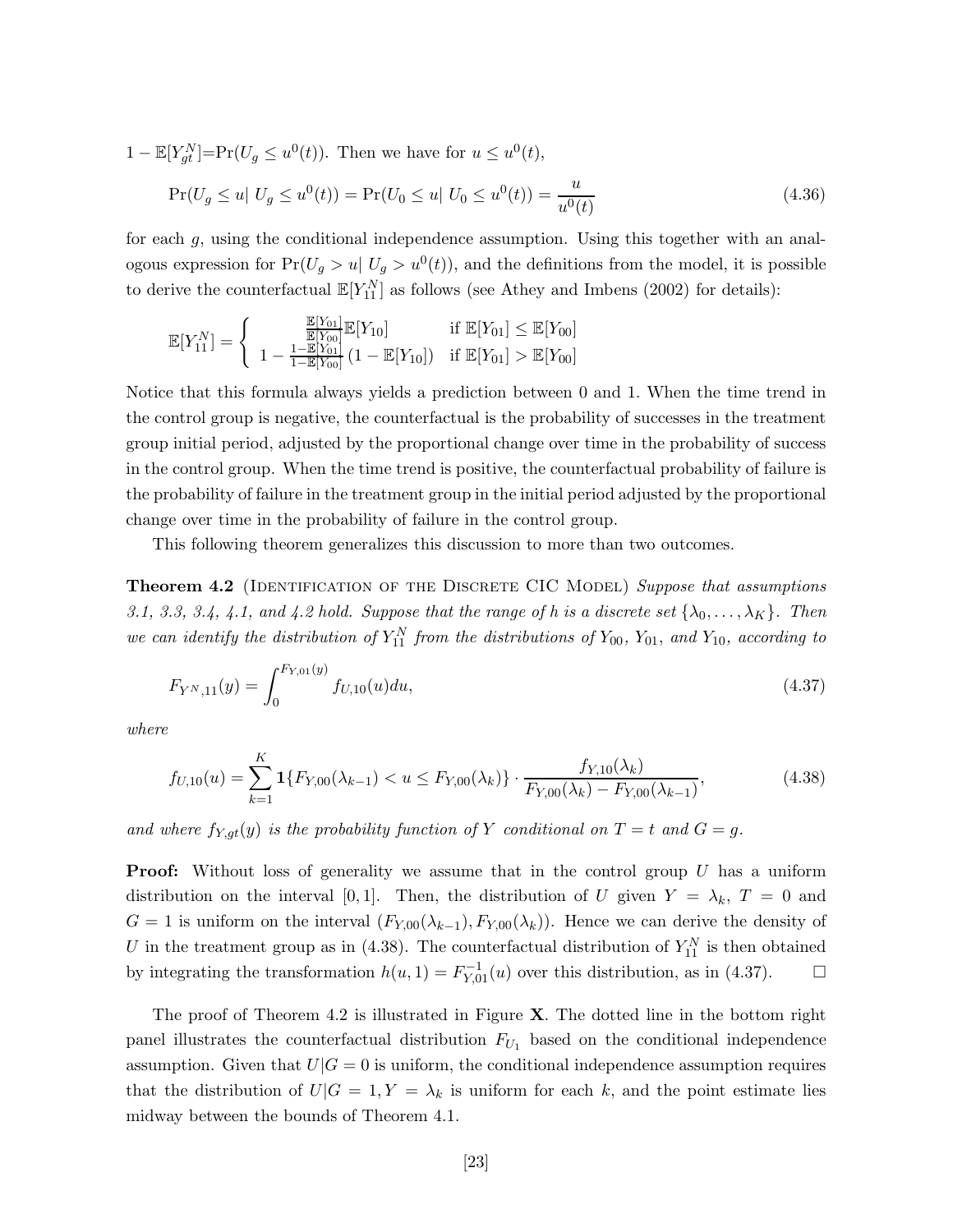Theorem 4.2 implies that the average effect of the intervention on the treated group and the effect of the intervention on quantile  $q$  are given by

$$
\tau^{DCIC} \equiv \mathbb{E}[Y_{11}^I] - \mathbb{E}[Y_{11}^N] \text{ and } \tau_q^{DCIC} \equiv F_{Y^I,11}^{-1}(q) - F_{Y^N,11}^{-1}(q),
$$

where  $F_{Y^N,11}(\cdot)$  is given by (4.37) and (4.38).

#### **4.2 Identification Through Covariates**

In this subsection, we show that the introduction of observable covariates  $(X)$  can provide tighten the bounds on  $F_{Y^{N},11}$  and even restore point identification in the discrete-choice model without Assumption 4.2. The covariates must be independent of  $U$  conditional on the group, and in order to restore point identification they must have sufficient variation. The idea is that covariates shift the "cutoff" value of the unobservable,  $u$ , above which the outcome takes a higher discrete value. This variation traces out the distribution of U in an interval of  $u$ 's. The model will be identified if these intervals are wide enough so that for any  $x$  and corresponding critical u at time 1, there is another  $x'$  so that this u is the critical u at time 0.

We caution that the assumption that  $U \perp X \mid G$  is very strong, and should be carefully justified in applications, using similar standards to those applied to justify instrumental variables (where the analog of an "exclusion restriction" here is that X is excluded from  $F_{U_g}(\cdot)$ ).

Let us modify the CIC model for the case of discrete outcomes with covariates.

**Assumption 4.3** (DISCRETE MODEL WITH COVARIATES) The outcome of an individual in *the absence of intervention satisfies the relationship*

$$
Y^N = h(U, T, X),
$$

*where the range of* h *is the discrete set*  $\{\lambda_0, ..., \lambda_K\}$ .

**Assumption 4.4** (WEAK MONOTONICITY)  $h(u, t, x)$  *is nondecreasing in*  $u$  *for*  $t = 0, 1$  *and for all*  $x \in supp[X]$ .

**Assumption 4.5** (COVARIATE INDEPENDENCE)  $U \perp X \mid G$ .

We refer to the model defined by Assumptions 4.3-4.5, together with time invariance (Assumption 3.3), as the Discrete CIC Model with Covariates. Note that Assumption 4.5 allows the distribution of  $X$  to vary by group.

To start, suppose there is a single covariate with  $\text{supp}[X] = \{0, ..., L\}$ . Then, we can use the information in the covariates to tighten the bounds on the counterfactual distribution  $F_{Y^{N},11}$ from Theorem 4.1. Define

$$
u^{k}(t,x) = \sup\{u': h(u',t,x) \le \lambda_{k}\}.
$$
\n(4.39)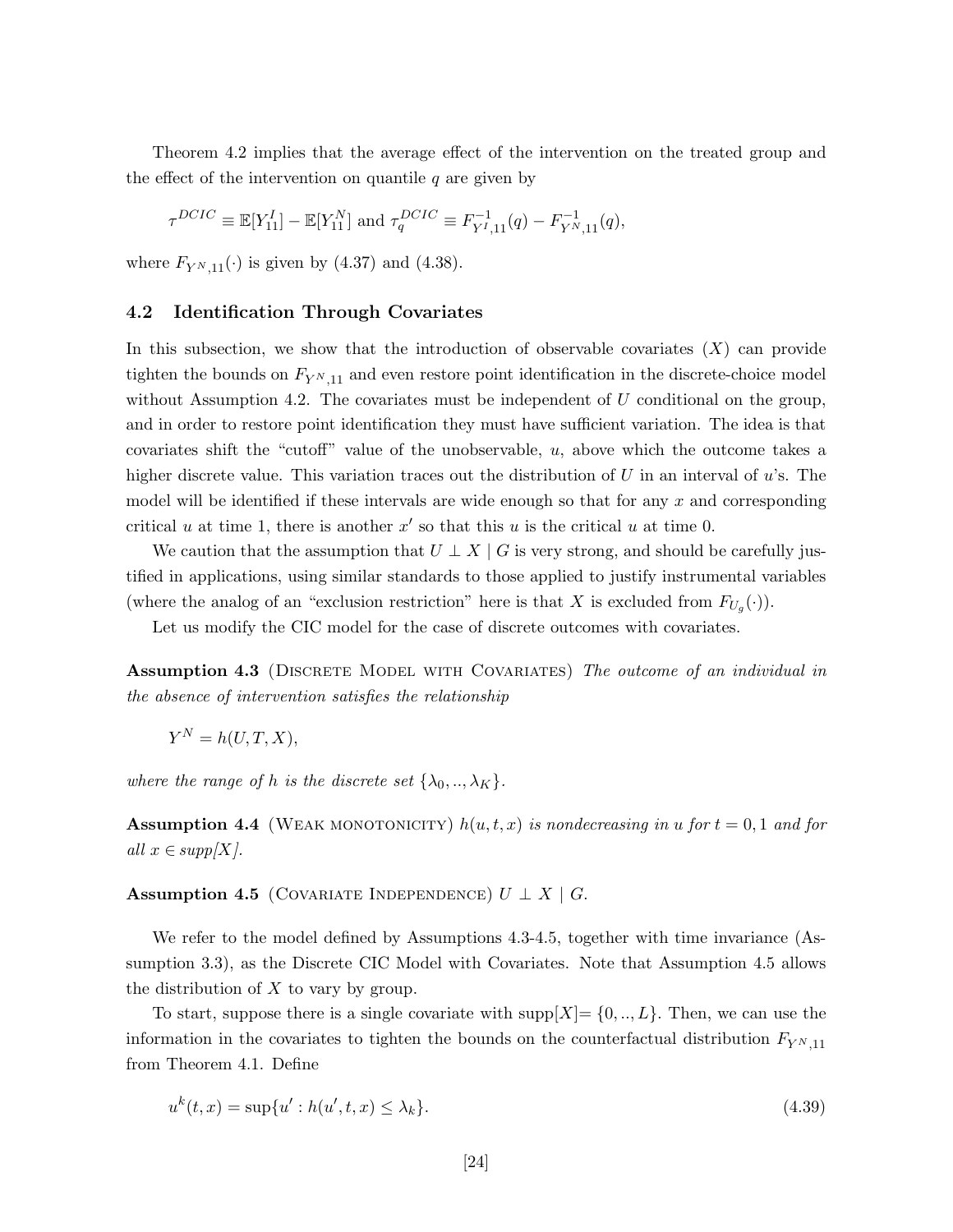Further, for each  $(k, l)$ , define  $\underline{\mathcal{K}}(k, l)$  and  $\underline{\mathcal{L}}(k, l)$  by

$$
(\underline{\mathcal{K}}(k,l), \underline{\mathcal{L}}(k,l)) = \arg \max_{\substack{k' \in \{0, \ldots, K\}, \\ l' \in \{0, \ldots, L\}}} F_{Y|X,00}(\lambda_{k'}|l') \quad \text{s.t.} \quad F_{Y|X,00}(\lambda_{k'}|l') \leq F_{Y|X,01}(\lambda_k|l).
$$

Similarly, define

$$
\left(\bar{\mathcal{K}}(k,l),\bar{\mathcal{L}}(k,l)\right) = \arg\min_{\substack{k' \in \{0,\ldots,K\},\\l' \in \{0,\ldots,L\}}} F_{Y|X,00}(\lambda_{k'}|l') \quad \text{s.t.} \quad F_{Y|X,00}(\lambda_{k'}|l') \geq F_{Y|X,01}(\lambda_k|l).
$$

The following result places bounds on the counterfactual distribution of  $Y_{11}^N$ .

**Theorem 4.3** (Bounds in the Discrete CIC Model With Covariates) *Suppose that Assumptions 4.3-4.5 and Assumption 3.3 hold. Suppose that supp[*X*] is a discrete set,* {0, .., L}. *Then we can place bounds on the distribution of*  $Y_{11}^N$ *, as follows:* 

$$
F_{Y^N|X,11}^{LB}(\lambda_k|l) = F_{Y|X,10}(\lambda_{\underline{\mathcal{K}}(k,l)} | \underline{\mathcal{L}}(k,l)), \qquad F_{Y^N|X,11}^{UB}(\lambda_k|l) = F_{Y|X,10}(\lambda_{\bar{\mathcal{K}}(k,l)} | \bar{\mathcal{L}}(k,l)).
$$

**Proof:** Using the definition of the model, we have

$$
(\underline{\mathcal{K}}(k,l), \underline{\mathcal{L}}(k,l)) = \arg \max_{\substack{k' \in \{0, \ldots, K\}, \\ l' \in \{0, \ldots, L\}}} u^{k'}(0,l') \qquad \text{s.t. } u^{k'}(0,l') \le u^k(1,l)
$$

and

$$
(\bar{\mathcal{K}}(k,l), \bar{\mathcal{L}}(k,l)) = \arg\min_{\substack{k' \in \{0, \ldots, K\}, \\ l' \in \{0, \ldots, L\}}} u^{k'}(0,l') \qquad \text{s.t. } u^{k'}(0,l') \ge u^k(1,l).
$$

Then, the model tells us that

$$
F_{Y^N|X,11}(\lambda_k|l) = F_{U_1}(u^k(1,l)) \in \left[ F_{U_1}(u^{\underline{\mathcal{K}}(k,l)}(0,\underline{\mathcal{L}}(k,l))),\ F_{U_1}(u^{\overline{\mathcal{K}}(k,l)}(0,\overline{\mathcal{L}}(k,l))) \right].
$$

Substituting in definitions from the model yields the bounds given in the Theorem.

When  $L = 0$  (there is no variation in X), the bounds are equivalent to those given in Theorem 4.1. More generally, however, as variation in  $X$  leads to a denser set of possible cutpoints  $u^k(t, l)$ , the bounds become tighter.

These bounds are straightforward to estimate; simply replace distribution functions with their empirical counterparts. Given discrete  $Y$  and discrete  $X$ , the model is fully parametric, so standard asymptotic theory can be used to conduct inference on the bounds.

When there is sufficient variation in  $X$ , the bounds collapse and point identification can be restored.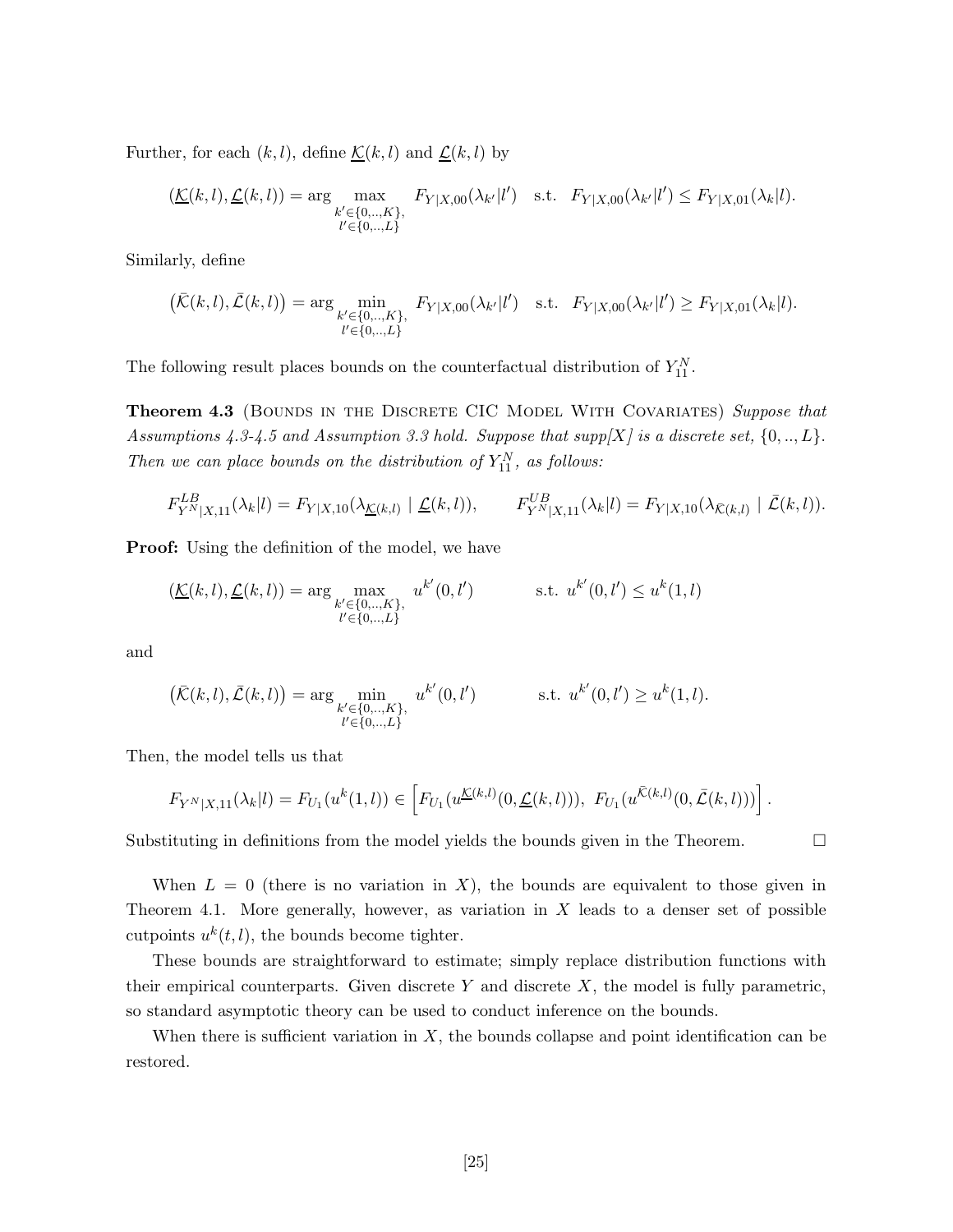**Theorem 4.4** (Identification of the Discrete CIC Model with Covariates) *Suppose that Assumptions 4.3-4.5 and Assumption 3.3 hold. Suppose that*  $supp[X|G=0]=supp[X|G=0]$ 1*]*. *For each* x*,* t*, and* k = 1, .., K, *define*

$$
S_t^k = \{u : \exists x \in \text{supp}[X] \text{ s.t. } u = u^k(t, x)\}. \tag{4.40}
$$

*Assume that for all*  $k$ *,*  $S_1^k \subseteq \bigcup_{j=1}^K S_0^j$ *. Then the distribution of*  $Y_{11}^N | X$  *is identified.* 

**Proof:** For each  $x \in \text{supp}[X|G = 0]$  and each  $k \in \{0, ..., K\}$ , let  $(\psi^k(x), \chi^k(x))$  be a selection from the set of pairs  $(j, x') \in \{\{0, ..., K\}, \text{supp}[X]\}\)$  that satisfy

$$
F_{Y|X,00}(\lambda_j|x') = F_{Y|X,01}(\lambda_k|x).
$$

Since  $S_1^k \subseteq \bigcup_{j=1}^K S_0^j$ , there exists such a j and x'. Since, without loss of generality,  $F_{U,0}$  is strictly increasing on the support of  $U_0$ ,

$$
u^{\psi^k(x)}(0, \chi^k(x)) = u^k(1, x).
$$

Then,

$$
F_{Y^N|X,11}(\lambda_k|x) = F_{U,1}(u^k(1,x)) = F_{U,1}(u^{\psi^k(x)}(0,\chi^k(x))) = F_{Y|X,10}(\lambda_{\psi^k(x)}|\chi^k(x)).
$$

# **5 Inference**

In this section we consider inference for the continuous CIC model. We do not analyze inference for several other estimators because standard methods can be applied.<sup>29</sup>

#### **5.1 Inference in the Continuous CIC Model**

#### **5.1.1 Average Treatment Effects in the CIC Model**

We make the following assumptions regarding the sampling process.

Assumption 5.1 (DATA GENERATING PROCESS)

(i) Conditional on  $T_i = t$  and  $G_i = g$ ,  $Y_i$  is a random draw from the subpopulation with  $G_i = g$ *during period* t*.*

 $(ii) \ \alpha_{qt} \equiv Pr(T_i = t, G_i = g) > 0 \ for \ all \ t, g \in \{0, 1\}.$ 

*(iii) The four random variables*  $Y_{gt}$  *are continuous with densities bounded and bounded away from zero with support that is a compact subset of* R*.*

<sup>&</sup>lt;sup>29</sup>The discrete CIC and QDID models are essentially fully parametric models, so that the estimators for either the average treatment effect or the quantile treatment effects are maximum likelihood estimators and their asymptotic properties follow directly from standard asymptotic theory. The estimators for the average treatment effect and the quantile treatment effects under the continuous QDID model can be analyzed using standard techniques using either simple linear regression (for the average treatment effect) or quantile regression (for the quantile treatment effects), as described above.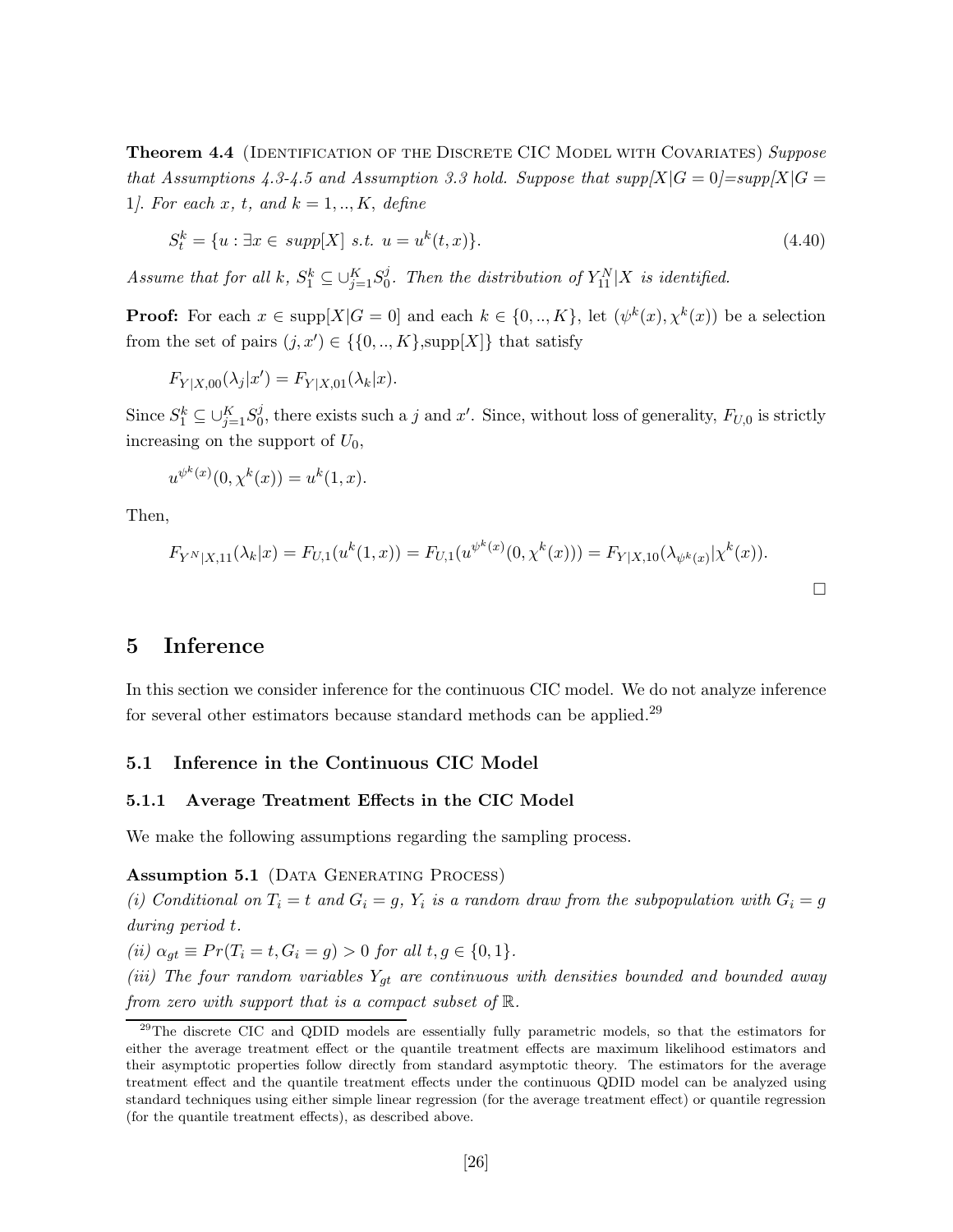We have four random samples, one from each group/period. Let the observations from group g and time period t be denoted by  $Y_{gt,i}$ , for  $i = 1, \ldots, N_{gt}$ . We use the empirical distribution as an estimator for the distribution function:

$$
\hat{F}_{Y,gt}(y) = \frac{1}{N_{gt}} \sum_{i=1}^{N_{gt}} 1\{Y_{gt,i} \le y\}.
$$
\n(5.41)

As an estimator for the inverse of the distribution function we use

$$
\hat{F}_{Y,gt}^{-1}(q) = \min\{y : \hat{F}_{Y,gt}(y) \ge q\},\tag{5.42}
$$

for  $0 < q \leq 1$  and  $F_{Y,gt}^{-1}(0) = \underline{y}_{gt}$ , where  $\underline{y}_{gt}$  is the lower bound on the support of  $Y_{gt}$ . As an estimator of  $\tau^{CIC}$  (defined in (3.15)), we use

$$
\hat{\tau}^{CIC} = \frac{1}{N_{11}} \sum_{i=1}^{N_{11}} Y_{11,i} - \frac{1}{N_{10}} \sum_{i=1}^{N_{10}} \hat{F}_{Y,01}^{-1}(\hat{F}_{Y,00}(Y_{10,i})).
$$
\n(5.43)

**Theorem 5.1** (CONSISTENCY AND ASYMPTOTIC NORMALITY) *Suppose Assumption 5.1 holds and supp*[ $Y_{10}$ ]  $\subseteq supp[Y_{00}]$ *. Then:*  $(i)$   $\hat{\tau}^{CIC} \stackrel{p}{\longrightarrow} \tau^{CIC}$ ,

(*ii*) 
$$
\sqrt{N} (\hat{\tau}^{CIC} - \tau^{CIC}) \stackrel{d}{\longrightarrow} \mathcal{N} (0, V_{00}/\alpha_{00} + V_{01}/\alpha_{01} + V_{10}/\alpha_{10} + V_{11}/\alpha_{11}),
$$
  
where  $V_{00} = \mathbb{E} [\mathbb{E}[g_{00}(Y_{00}, Y_{10}) | Y_{00}]^2], V_{01} = \mathbb{E} [\mathbb{E}[g_{01}(Y_{01}, Y_{10}) | Y_{01}]^2],$   
 $V_{10} = \text{Var}(g_{10}(Y_{10}))$ , and  $V_{11} = \text{Var}(Y_{11})$ , with

$$
g_{00}(y_{00}, y_{10}) = \frac{1}{f_{Y,01}(F_{Y,01}^{-1}(F_{Y,00}(y_{10})))} \cdot (1\{y_{00} \le y_{10}\} - F_{Y,00}(y_{10}))
$$
\n
$$
g_{01}(y_{01}, y_{10}) = \frac{1}{f_{Y,01}(F_{Y,01}^{-1}(F_{Y,00}(y_{10})))} \cdot (1\{F_{Y,01}(y_{01}) \le F_{Y,00}(y_{10})\} - F_{Y,00}(y_{10}))
$$

*and*

$$
g_{10}(y_{10}) = F_{Y,01}^{-1}(F_{Y,00}(y_{10})).
$$

**Proof:** See Appendix.

In general, the variance of the estimator for  $\tau^{CIC}$  is difficult to interpret. We therefore consider some special cases and compare the variance of  $\hat{\tau}^{CIC}$  to the variance for the standard DID estimator  $\hat{\tau}^{DID}$ .

**Corollary 5.1** *Suppose that*  $Y_{00} \overset{d}{\sim} Y_{10}$ *, that supp*[ $Y_{10}$ *] is compact, and that there exists*  $a \in \mathbb{R}$ such that, for each  $g, Y_{g0}^N$  $\overset{d}{\sim} Y_{g1}^N + a$ . If the density  $f_{Y,10}(y)$  is bounded away from zero on  $supp[Y_{10}]$ , then the variance of  $\hat{\tau}^{CIC}$  *is equal to the variance of*  $\hat{\tau}^{DID}$ .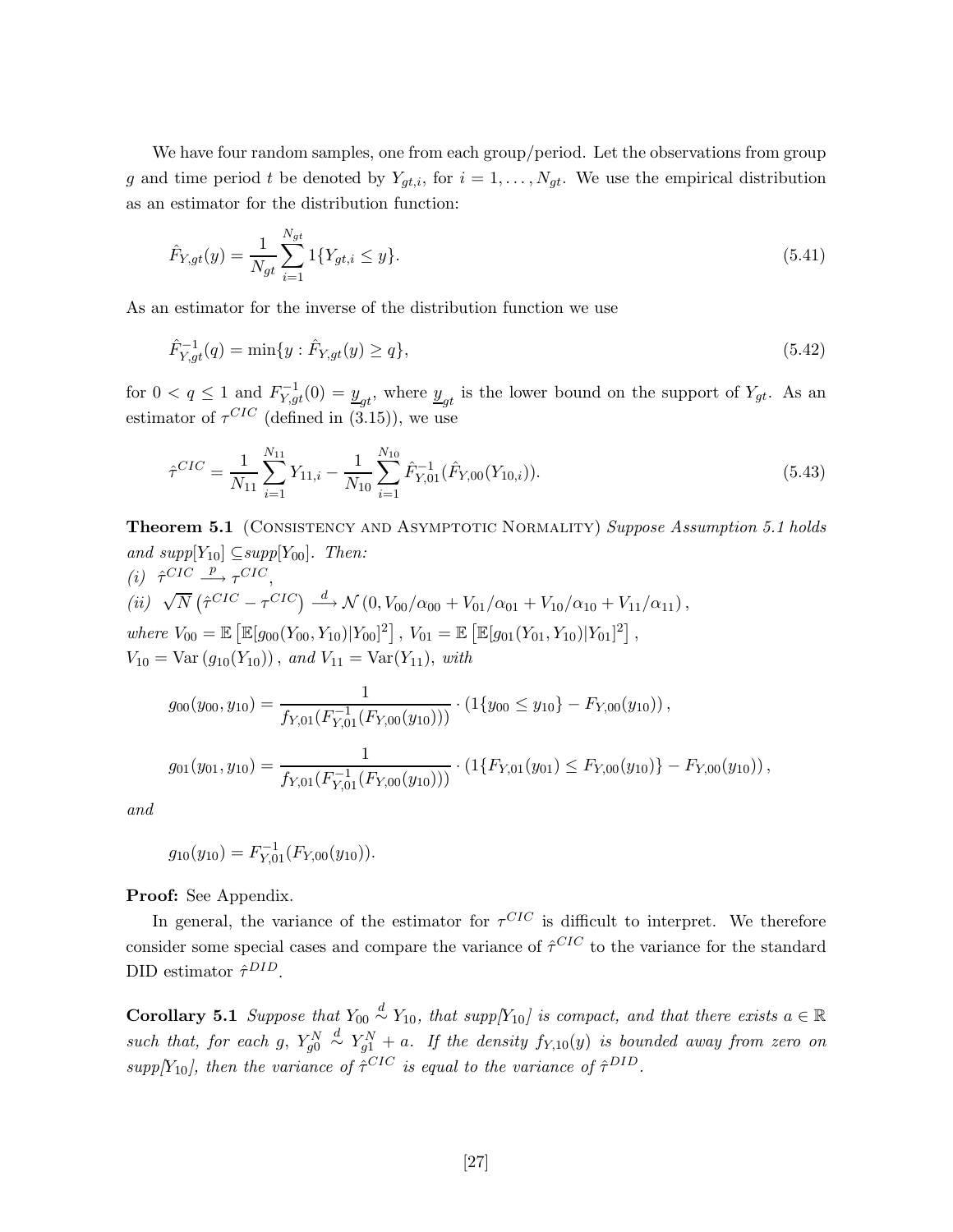**Proof:** See Appendix.

More generally, the variance of the CIC estimator can be larger or smaller than the variance of the standard DID estimator. To see this, suppose that  $Y_{00}$  has mean zero, unit variance, and compact support, and that  $Y_{00} \stackrel{d}{\sim} Y_{10}$ . Now suppose that  $Y_{01} \stackrel{d}{\sim} \sigma \cdot Y_{00}$  for some  $\sigma > 0$ , and thus  $Y_{01}$  has mean zero and variance  $\sigma^2$ . Note that although in this case the additivity assumptions for the standard DID estimator are not satisfied, the probability limits of  $\hat{\tau}^{DID}$ and  $\hat{\tau}^{CIC}$  are still identical and equal to  $\mathbb{E}[Y_{11}] - \mathbb{E}[Y_{10}] - [\mathbb{E}[Y_{01}] - \mathbb{E}[Y_{00}]]$ . If  $N_{00}$  and  $N_{01}$  are much larger than  $N_{10}$  and  $N_{11}$ , the variance of the standard DID estimator is essentially equal to  $Var(Y_{11}) + Var(Y_{10})$ . The variance of the CIC estimator is in this case approximately equal to Var $(Y_{11})$  + Var $(k(Y_{10}))$ , which is equal to Var $(Y_{11}) + \sigma^2 \text{Var}(Y_{10})$  because  $k(y) = \sigma \cdot y$ . Hence with  $\sigma^2$  < 1 the CIC estimator is more efficient, and with  $\sigma^2 > 1$  the standard DID estimator is more efficient. Intuitively, the CIC estimator accounts for the change in the variance of outcomes over time. **CHECK THIS**

To estimate the asymptotic variance we replace expectations with sample averages, using empirical distribution functions and their inverses for distributions functions and their inverses, and by using any uniformly consistent nonparametric estimator for the density functions. To be specific, let  $\mathbb{Y}_{gt}$  be the support of  $Y_{gt}$ , and let  $\tilde{Y}_{gt}$  be the midpoint of the support,  $\tilde{Y}_{gt}$  =  $(\max_{y \in Y_{gt}} y - \min_{y \in Y_{gt}} y)/2$ . Then we can use the following estimator for  $f_{Y,gt}(y)$ :

$$
\hat{f}_{Y,gt} = \begin{cases}\n\left(\hat{F}_{Y,gt}(y + N^{-1/3}) - \hat{F}_{Y,gt}(y)\right) / N^{-1/3} & \text{if } y \le \tilde{Y}_{gt}, \\
\left(\hat{F}_{Y,gt}(y) - \hat{F}_{Y,gt}(y - N^{-1/3})\right) / N^{-1/3} & \text{if } y > \tilde{Y}_{gt}.\n\end{cases}
$$

(Other estimators for  $\hat{f}_{Y,qt}(y)$  can be used as long as they are uniformly consistent.) Given these definitions, we propose the following consistent estimator for the asymptotic variance, where we let  $\hat{g}_{00}, \hat{g}_{01}$ , and  $\hat{g}_{10}$  be the empirical counterparts of  $g_{00}, g_{01}$ , and  $g_{10}$ .

**Theorem 5.2** (Consistent Estimation of the Variance) *Suppose Assumption 5.1 holds and supp*[ $Y_{10}$ ]  $\subseteq supp[Y_{00}]$ *. Then:* 

 $\hat{V}_{00}/\hat{\alpha}_{00} + \hat{V}_{01}/\hat{\alpha}_{01} + \hat{V}_{10}/\hat{\alpha}_{10} + \hat{V}_{11}/\hat{\alpha}_{11} \stackrel{p}{\longrightarrow} V_{00}/\alpha_{00} + V_{01}/\alpha_{01} + V_{10}/\alpha_{10} + V_{11}/\alpha_{11},$ where  $\hat{\alpha}_{gt} = \frac{1}{N} \sum_{i=1}^{N} 1\{G_i = g, T_i = t\},\$ 

$$
\hat{V}_{00} = \frac{1}{N_{00}} \sum_{i=1}^{N_{00}} \left[ \frac{1}{N_{10}} \sum_{j=1}^{N_{10}} \hat{g}_{00}(Y_{00,i}, Y_{10,j}) \right]^2, \quad \hat{V}_{01} = \frac{1}{N_{01}} \sum_{i=1}^{N_{01}} \left[ \frac{1}{N_{10}} \sum_{j=1}^{N_{10}} \hat{g}_{01}(Y_{01,i}, Y_{10,j}) \right]^2,
$$
  

$$
\hat{V}_{10} = \frac{1}{N_{10}} \sum_{i=1}^{N_{10}} \left[ \hat{g}_{10}(Y_{10,i}) - \frac{1}{N_{10}} \sum_{j=1}^{N_{10}} \hat{g}_{10}(Y_{10,j}) \right]^2, \quad \hat{V}_{11} = \frac{1}{N_{11}} \sum_{i=1}^{N_{11}} \left[ (Y_{11,i}) - \frac{1}{N_{11}} \sum_{j=1}^{N_{11}} Y_{11,j} \right]^2.
$$

**Proof:** See Appendix.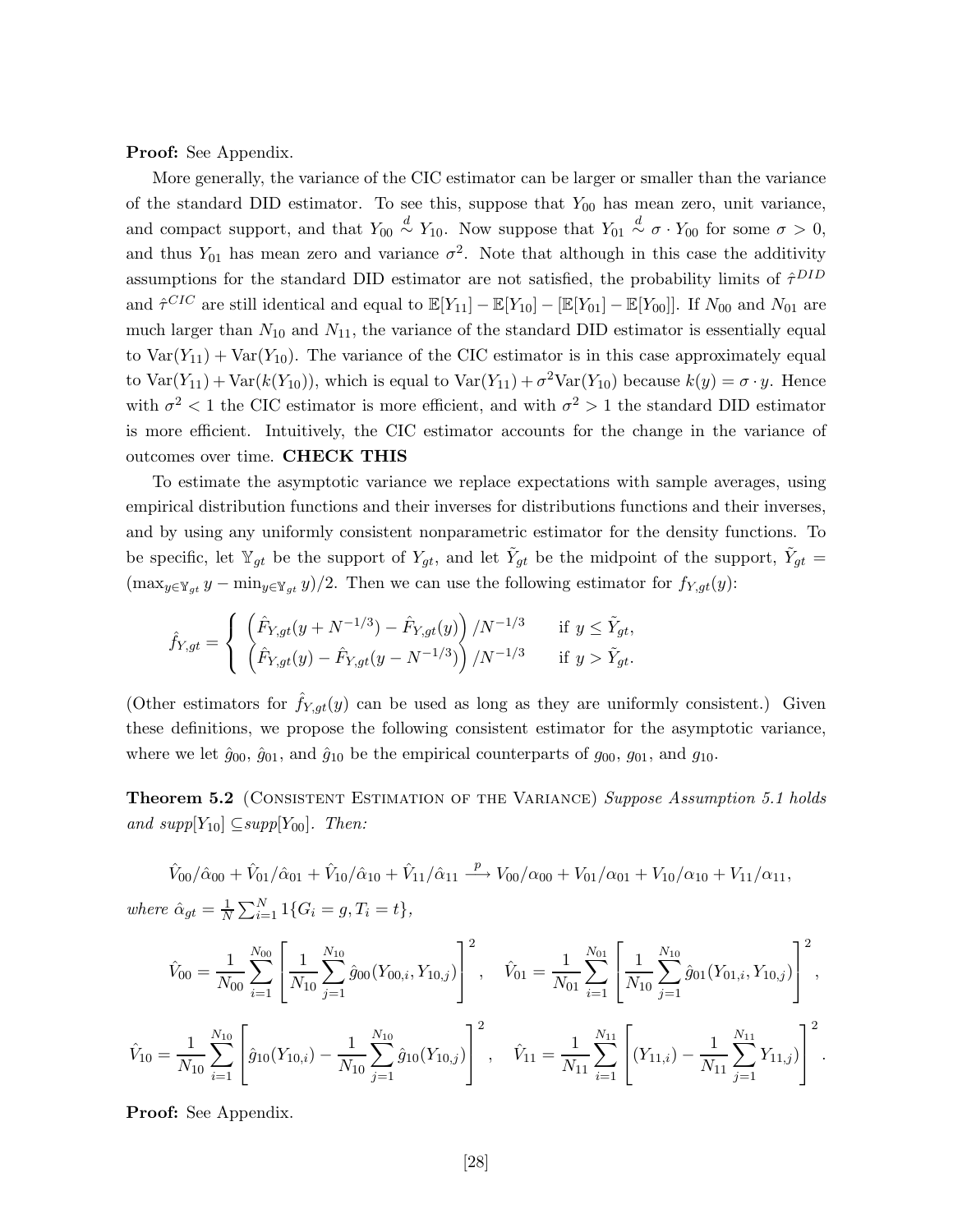#### **5.1.2 Quantiles in the CIC Model**

Many attributes of the counterfactual distribution of outcomes can be summarized by looking at the average treatment effect for  $s(Y)$ , where s is some strictly monotone function. However, in some contexts we may be interested in the effect of the treatment on specific quantiles or sets of quantiles. This section derives the large sample properties of the estimator  $\hat{\tau}_q^{CIC}$  =  $\hat{F}_{Y,11}^{-1}(q) - \hat{F}_{Y^N,11}^{-1}(q)$  for  $\tau_q^{CIC} = F_{Y,11}^{-1}(q) - F_{Y^N,11}^{-1}(q)$ , where  $F_{Y^N,11}$  is defined as in (3.8) and  $\hat{F}_{Y^N,11}^{-1}$  is defined by empirical distributions and inverses as described above. Define

$$
g_{00}^q(y) = \frac{1}{f_{Y,01}(F_{Y,01}^{-1}(F_{Y,00}(F_{Y,10}^{-1}(q)))} \left(1\{y \le F_{Y,10}^{-1}(q)\} - F_{Y,00}(F_{Y,10}^{-1}(q))\right),
$$
  
\n
$$
g_{01}^q(y) = \frac{1}{f_{Y,01}(F_{Y,01}^{-1}(F_{Y,00}(F_{Y,10}^{-1}(q)))} \left(1\{F_{Y,01}(y) \le F_{Y,00}(F_{Y,10}^{-1}(q))\} - F_{Y,00}(F_{Y,10}^{-1}(q))\right),
$$
  
\n
$$
g_{10}^q(y) = \frac{f_{Y,00}((F_{Y,10}^{-1}(q))}{f_{Y,01}(F_{Y,01}^{-1}(F_{Y,00}(F_{Y,10}^{-1}(q)))f_{Y,10}(F_{Y,10}^{-1}(q))} \left(1\{F_{Y,11}(y) \le q\} - q\right),
$$

and

$$
g_{11}^q(y) = y - \mathbb{E}[Y_{11}].
$$

For  $g, t \in \{0, 1\}$ , let  $V_{gt}^q = \mathbb{E}\left[g_{gt}^q (Y_{gt})^2\right]$ , and let  $\hat{\tau}_{q,gt}^{CIC} = \sum_{i=1}^{N_{gt}} g_{gt}^q (Y_{gt,i})/N_{gt}$ .

**Theorem 5.3** (CONSISTENCY AND ASYMPTOTIC NORMALITY OF QUANTILE CIC ESTIMA-TOR) Suppose Assumption 5.1 holds. Then, defining  $q$  and  $\bar{q}$  as in (3.16), for all  $q \in (q, \bar{q})$ ,  $(i)$   $\hat{\tau}_q^{CIC}$  $\stackrel{p}{\longrightarrow} \tau_q^{CIC},$  $(ii)\,\sqrt{N}(\hat{\tau}^{CIC}_q-\tau^{CIC}_q)\stackrel{d}{\longrightarrow} \mathcal{N}\left(0,V^q_{00}/\alpha_{00}+V^q_{01}/\alpha_{01}+V^q_{10}/\alpha_{10}+V^q_{11}/\alpha_{11}\right).$ 

**Proof:** See Appendix.

We may also wish to test the null hypothesis of no effect of the treatment by comparing the distributions of the second period outcome for the treatment group with and without the treatment – that is,  $F_{Y^I,11}(y)$  and  $F_{Y^N,11}(y)$ . One approach to doing so is to estimate  $\hat{\tau}_q^{CIC}$  for a number of quantiles and jointly test their equality. For example, one may wish to estimate the three quartiles or the nine deciles and test whether they are the same in both distributions. In our working paper (Athey and Imbens, 2002), we provide details about carrying out such a test, showing that a  $\mathcal{X}^2$  test can be used.

#### **5.1.3 The CIC Model with Covariates**

With covariates one can estimate the average treatment effect for each value of the covariates by applying the estimator discussed in Theorem 5.1 and taking the average over the distribution of the covariates. When the covariates take on many values this may be infeasible, and one may wish to smooth over different values of the covariates. One approach is to to estimate the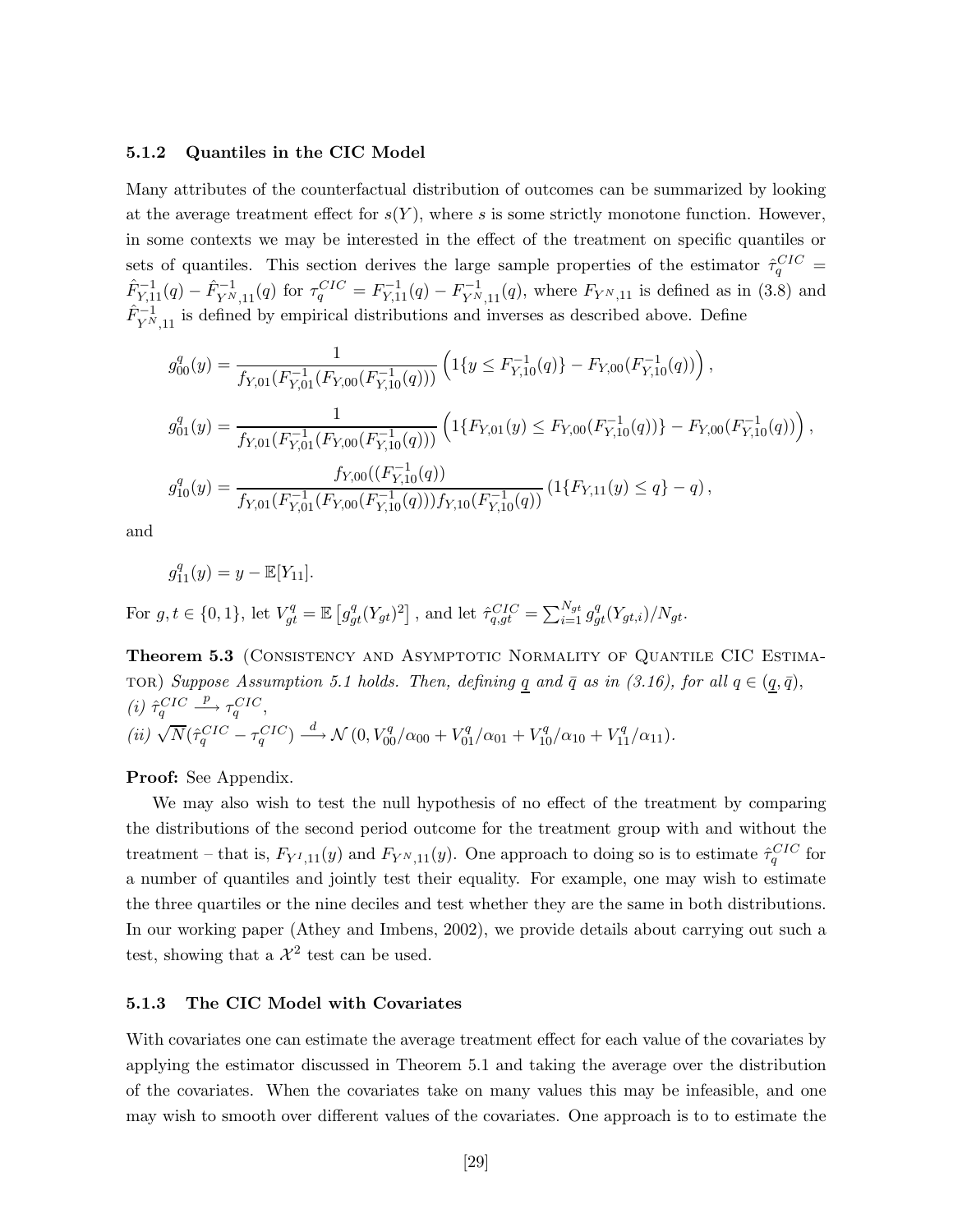distribution of each  $Y_{gt}$  conditional on covariates X nonparametrically (using kernel regression or series estimation) and then again average the average treatment effect at each X over the appropriate distribution of the covariates. Such methods would be similar in spirit to those used in the literature on program evaluation with selection on observables.<sup>30</sup>

As an alternative, consider a more parametric approach to adjusting for covariates. Suppose

$$
h(u, t, x) = h(u, t) + x'\beta
$$
 and  $h^{I}(u, t, x) = h^{I}(u, t) + x'\beta$ 

with U independent of X and independent of T given X and  $G$ <sup>31</sup> Because, in this model, the effect of the intervention does not vary with  $X$ , the average treatment effect is still given by  $\tau^{CIC}$ . To derive an estimator for this, we proceed as follows. First, observe that  $\beta$  can be estimated consistently using linear regression of outcomes on  $X$  and the four group-time dummy variables (without an intercept). We can then apply the CIC estimator to the residuals from an ordinary least squares regression with the effects of the dummy variables added back in. To be specific, let D be the four-dimensional vector  $((1 - T)(1 - G), T(1 - G), (1 - T)G, TG)'$ . In the first stage, we estimate the regression

$$
Y_i = D_i' \delta + X_i' \beta + \varepsilon_i.
$$

Then construct the residuals with the group/time effects added back in:

$$
\tilde{Y}_i = Y_i - X_i'\hat{\beta} = D_i'\hat{\delta} + \hat{\varepsilon}_i.
$$

Finally, apply the CIC estimator to the empirical distributions of the augmented residuals  $\tilde{Y}_i$ . In our working paper (Athey and Imbens, 2002), we show that the covariance-adjusted estimator of  $\tau^{CIC}$  is consistent and asymptotically normal, and we calculate the asymptotic variance.<sup>32</sup>

### **5.2 Inference in the Discrete CIC Model**

In this subsection we discuss inference for the discrete CIC model. If one is willing to make the conditional independence assumption 4.2, the model is a fully parametric, smooth model, and inference become standard. We therefore focus on the discrete case without assumption 4.2. We do maintain the Assumptions 3.1, 3.3, 3.4, and 4.1. We make two additional assumptions. The first concerns the support of the treatment group outcome distribution:

#### **Assumption 5.2** (SUPPORT CONDITION)

*The support of*  $Y_{10}$  *is a subset of the support of*  $Y_{00}$ *.* 

The second rules out ties in the distribution function:

 $30$ See, e.g., Rosenbaum and Rubin (1983), Hahn (1998), Heckman, Ichimura, Todd, (1998), Dehejia and Wahba (1999), or Hirano, Imbens and Ridder (2000).

<sup>&</sup>lt;sup>31</sup>A natural extension would consider a model of the form  $h(u, t) + g(x)$ ; the function g could be estimated using nonparametric regression techniques, such as series expansion or kernel regression.

<sup>32</sup>**INSERT FOOTNOTE WITH SOME DETAILS**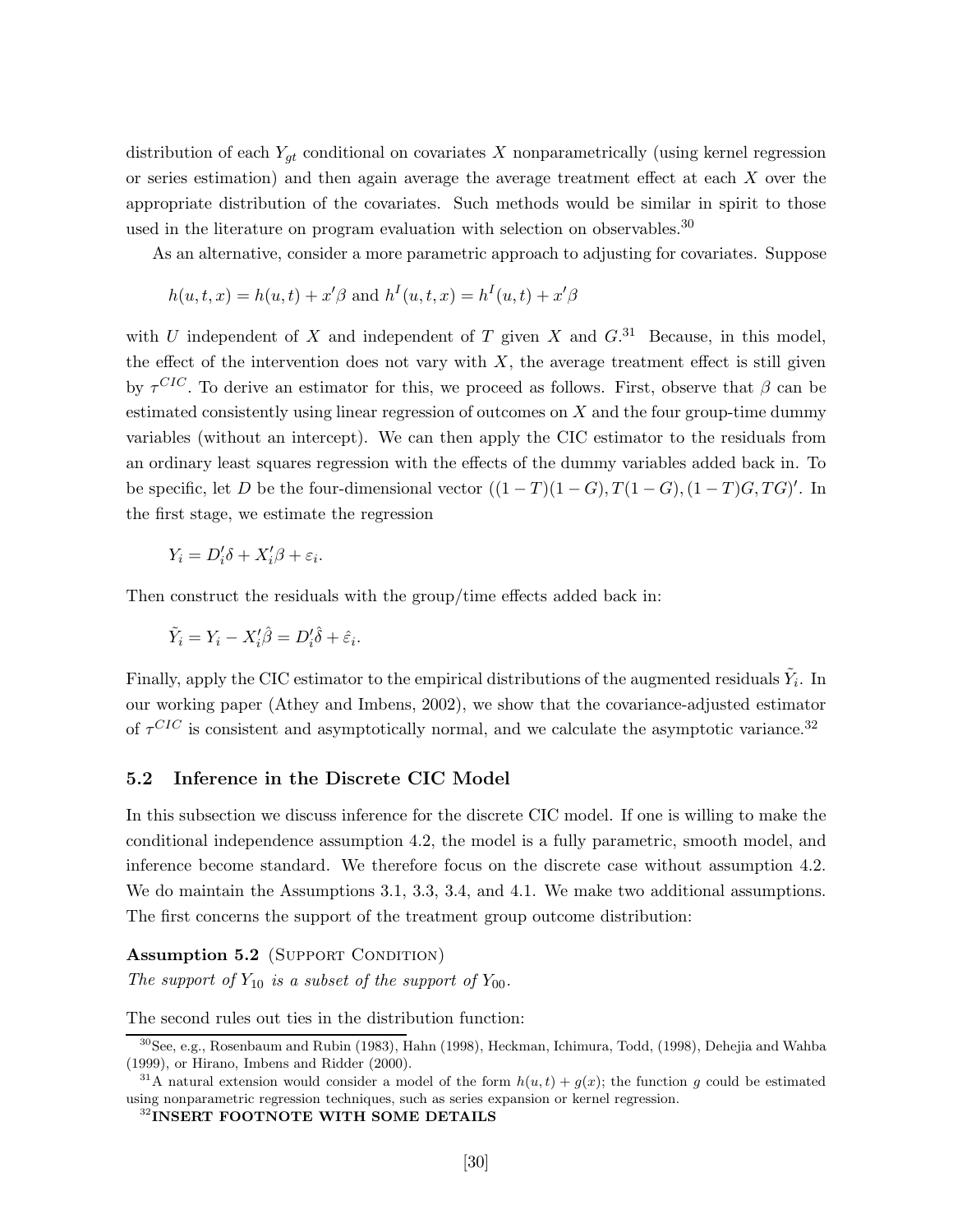#### **Assumption 5.3**

 $F_{Y,01}(\lambda_l) \neq F_{Y,00}(\lambda_m)$  *unless*  $l = m = L$ .

Without the last assumption the bounds on the distribution function do not converge to their theoretical values as the sample size increases.<sup>33</sup>

We first establish an alternative representation of the bounds on the distribution function, as well as a analytic representation of bounds on the average treatment effect. Define

$$
\underline{F}_{Y,00}(y) = \Pr(Y_{00} < y),
$$
\n
$$
\underline{k}(y) = F_{Y,01}^{-1}(\underline{F}_{Y,00}(y)), \text{ and } \overline{k}(y) = F_{Y,01}^{-1}(F_{Y,00}(y)).
$$

The functions  $\underline{k}(y)$  and  $\overline{k}(y)$  can be interpreted as the bounds on the transformation  $k(y)$  defined for the continuous case in equation (3.14). Using these functions, we can have an alternative expression for the bounds on the distribution function and a simple expression for the average treatment effect.

**Lemma 5.1** (BOUNDS ON AVERAGE TREATMENT EFFECTS) *Suppose Assumptions 3.1, 3.3, 3.4, 4.1, 5.2, and 5.3 hold. Then:* (i)  $F_{Y^N,11}^{LB}(y) = \Pr(\overline{k}(Y_{10}) \leq y)$  and  $F_{Y^N,11}^{UB}(y) = \Pr(\underline{k}(Y_{10}) \leq y)$ . *and* (ii) *the average treatment effect,* τ*, satisfies*

$$
\tau \in \left[ \mathbb{E}\left[ Y_{11}^I \right] - \mathbb{E}\left[ F_{Y,00}^{-1}(F_{Y,01}(Y_{10})) \right], \quad \mathbb{E}\left[ Y_{11}^I \right] - \mathbb{E}\left[ F_{Y,00}^{(-1)}(F_{Y,01}(Y_{10})) \right] \right].
$$

**Proof:** Let  $\mathbb{Y}_{00} = {\lambda_1, \ldots, \lambda_L}$  and  $\mathbb{Y}_{01} = {\gamma_1, \ldots, \gamma_M}$  be the support of  $Y_{00}$  and  $Y_{01}$  respectively. By assumption the supports of  $Y_{10}$  and  $Y_{11}^N$  are subsets of these.

Fix y. Let l be the index such that  $\underline{k}(\lambda_l) \leq y$  and  $\underline{k}(\lambda_{l+1}) > y$ . Such an l exists unless FINISH ARGUMENT. Since  $k(y)$  is non-decreasing in y, the second upper bound can be written as:

$$
\tilde{F}_{Y_{11}^{N}}^{UB}(y) = \Pr(\underline{k}(Y_{10} \le y) = \Pr(Y_{10} \le \lambda_l) = F_{Y,10}(\lambda_l).
$$

Define  $\gamma_m = k(\lambda_l)$ , and  $\gamma_{m'} = k(\lambda_{l+1})$  so that  $\gamma_m \leq y < \gamma_{m'}$ . Also define  $q_l = F_{Y_{00}}(\lambda_l)$  so that  $\underline{F}_{Y_{00}}(\lambda_l) = q_{l-1}$ , and define  $p = F_{Y_{01}}(y)$ . Because  $y \geq \underline{k}(\lambda_l) = F_{Y_{01}}^{-1}(\underline{F}_{Y_{00}}(\lambda_l))$ , it follows that  $p = F_{Y,01}(y) \geq F_{Y,01}(F_{Y,01}^{-1}(\underline{F}_{Y,00}(\lambda_l)))$ . Since by the definition of the inverse distribution function  $F_Y^{-1}(F_Y(y)) \geq y$ , this implies that  $p \geq \underline{F}_{Y,00}(\lambda_l) = q_{l-1}$ . Assumption 5.3 rules out equality of p and  $q_l$ , and therefore  $p>q_{l-1}$ . Also,  $F_{Y,01}^{-1}(p) = F_{Y,01}^{-1}(F_{Y,01}(y)) \leq y < \gamma_{m'}$  $F_{Y,01}^{-1}(F_{Y,00}(\lambda_l)) = F_{Y,01}^{-1}(q_l)$ . Hence  $q_{l-1} < p < q_l$ . Therefore  $F_{Y_{00}}^{-1}(p) = \lambda_l$ . Hence

$$
F_{Y_{11}^{N}}^{UB}(y) = F_{Y,10}(F_{Y,00}^{-1}(F_{Y,01}(y))) = F_{Y,10}(F_{Y,00}^{-1}(p)) = F_{Y,10}(\lambda_l) = \tilde{F}_{Y_{11}^{N}}^{UB}(y).
$$

 $33$ An analoguous situation arises if one is interested in estimating the median of a binary random variable  $Z$ with  $Pr(Z = 1) = p$ . If  $p \neq 1/2$ , the sample median will converge to the true median (equal to  $1\{p \geq 1/2\}$ ), but if  $p = 1/2$ , then in large samples the estimated median will be equal to 1 with probability  $1/2$  and equal to 0 with probability 1/2.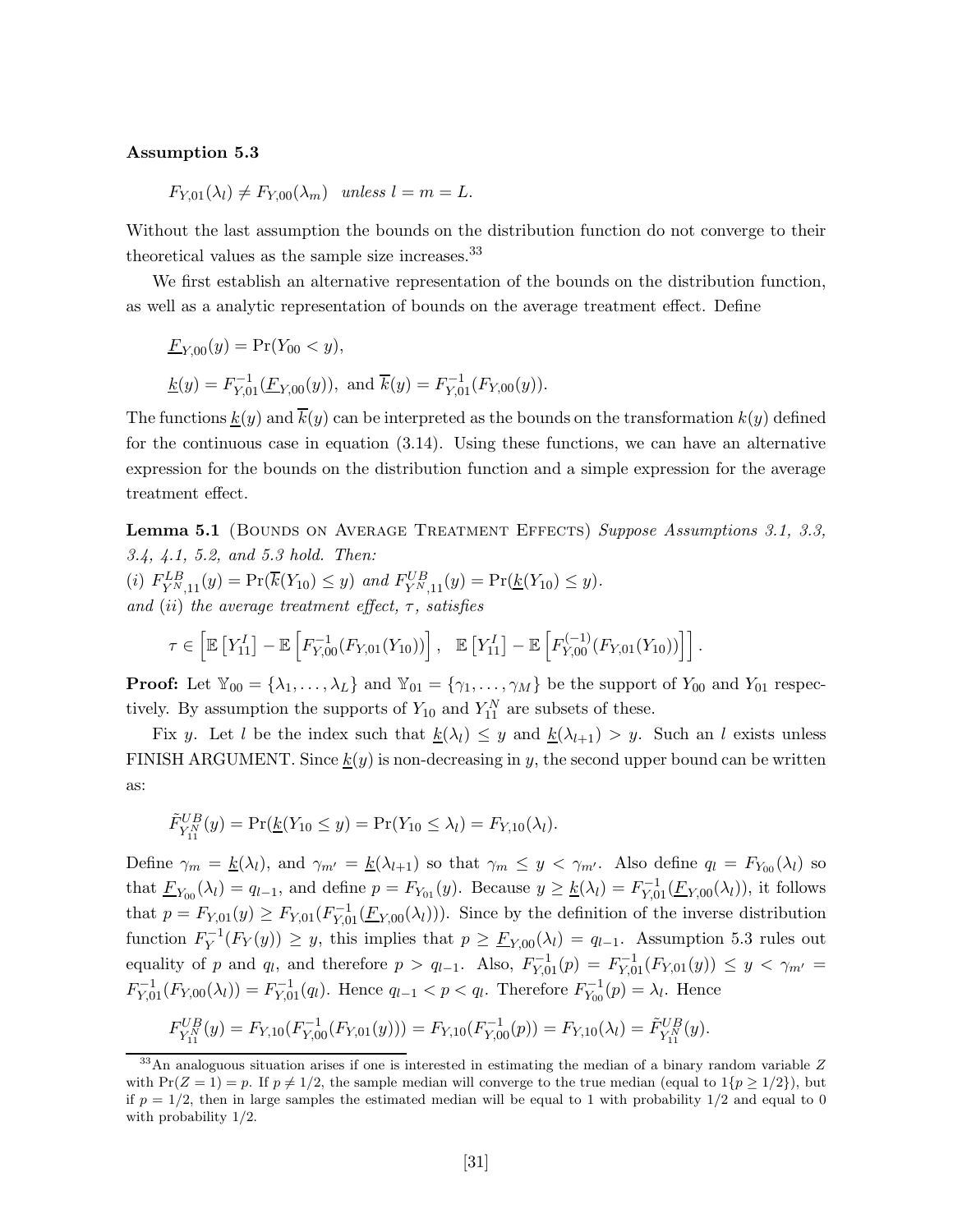This proves  $(i)$  for the upper bound. The result for the lower bound follows the same pattern and is omitted here. The second part of the Lemma follows directly from the representation of the bounds on the distribution function.  $\square$ 

#### **Theorem 5.4**

$$
\sqrt{N}(\hat{\tau}_{UB} - \tau_{UB}) \xrightarrow{d} \mathcal{N}(0, V_{11}/\alpha_{11} + \underline{V}_{10}/\alpha_{10}),
$$

*and*

$$
\sqrt{N}(\hat{\tau}_{LB} - \tau_{LB}) \xrightarrow{d} \mathcal{N}(0, V_{11}/\alpha_{11} + \overline{V}_{10}/\alpha_{10}),
$$

*where*  $\underline{V}_{10} = \text{Var}(\underline{k}(Y_{10}))$  *and*  $\overline{V}_{10} = \text{Var}(\overline{k}(Y_{10}))$ *.* 

**Proof:** See Appendix.

Note the difference with the variance of  $\hat{\tau}_{CIC}$  from the continuous case. Here, the estimation error from the transformations  $\underline{k}(\cdot)$  and  $\overline{k}(\cdot)$  does not affect the variance of the estimates for the lower and upper bound. This is because, when there are a large number of observations for each point of support,  $34$ 

# **6 Application**

In this section, we apply the different DID approaches using the data analyzed by Meyer, Viscusi, and Durbin (1995). These authors used DID methods to analyze the effects of an increase in disability benefits in the state of Kentucky, where the increase applied to highearning but not low-earning workers. The outcome variable is the number of weeks a worker spent on disability; this variable is measured in whole weeks, and the distribution is highly skewed. The authors noticed that their results were quite sensitive to the choice of specification; they found that the treatment led to a significant reduction in the length of spells when the outcome is the natural logarithm of the number of weeks, but not when the outcome is the number of weeks.

To interpret the assumptions required for the CIC model, first normalize  $h(u, 0) = u$ . Then, we interpret  $u$  as the number of weeks an individual would desire to stay on disability if the individual faced the period 0 regulatory environment, taking into account the individual's wages, severity of injury, and opportunity cost of time. The distribution of  $U|G = g$  should differ across the different earnings groups. The CIC model then requires two substantive assumptions. First, the distribution of U should stay the same over time within a group, as it would unless changes in disability programs lead to rapid adjustments in employment decisions. Second, the untreated

 $34$ Again a similar situation arises when estimating the median of a discrete distribution. Suppose Z is binary with  $Pr(Z = 1) = p$ . The median is  $m = 1\{p \ge 1/2\}$ , and the estimator is  $\hat{m} = 1\{\hat{F}_Z(0) < 1/2\}$ . If  $p \ne 1/2$ , then  $\sqrt{N}(\hat{m} - m) \to 0$ .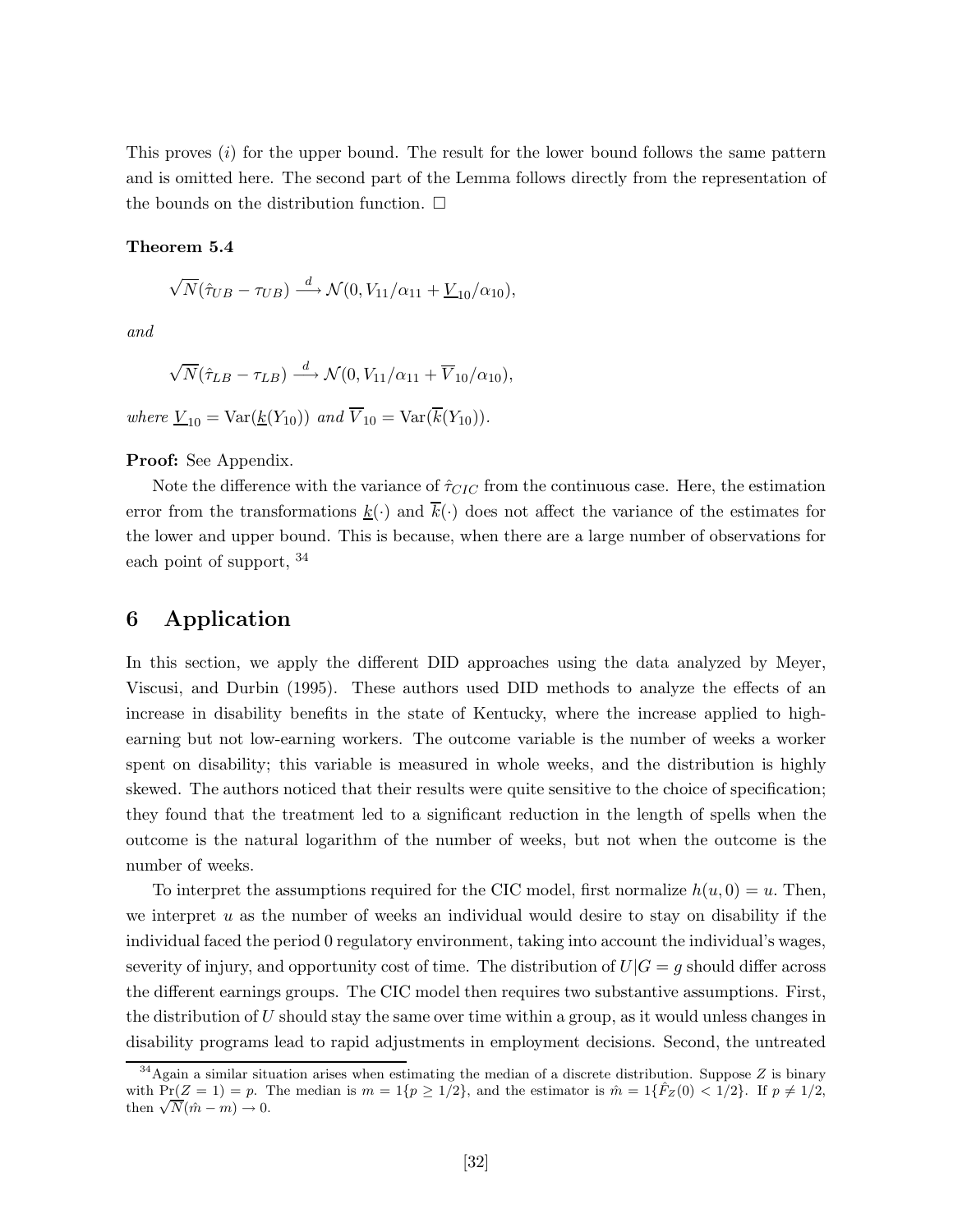"outcome function"  $h(u, 1)$  is monotone in u and is the same for both groups, ruling out, e.g., a change over time in the relationship between wages and disability benefits among low wage workers.

We consider alternative approaches to estimating the effect of the policy change. We write DID-level to indicate the procedure where  $Y_{11}^N$  is constructed using (2.1) with  $Y^N$  measuring weeks, while DID-log indicates the same procedure but where  $Y^N$  measures ln(weeks). Third, we present the discrete CIC estimator using the assumption of conditional independence; last, we present the lower and upper bounds on the treatment effect using the bounds approach to the discrete CIC estimator. Note that the lower bound for the average treatment effect is the effect that would be estimated by applying the continuous CIC estimator, and ignoring the discreteness of the data. For each of the approaches, Table I provides information about the difference between the actual and counterfactual outcomes,  $Y_{11}^I - Y_{11}^N$  and  $Y_{01}^I - Y_{01}^N$ .

Table I shows a number of summary statistics about each distribution. The first four rows contain summary statistics about the actual outcomes in each of the four subpopulations. The same summary statistics are provided for the estimated treatment effects. For each of DID-level and DID-log, we construct the entire counterfactual distribution using (3.17), and summary statistics are calculated from those counterfactuals. Table I also provides standard errors for each of the estimators, which were in all cases computed by bootstrapping using 100 iterations. Because of the extreme skewness of the distribution of outcomes, we will ignore the results about the mean of weeks in our discussion.

The results highlight several points. First, consider the comparison between the DIDlevel and DID-log approaches, and suppose that we wish to measure the effect of the policy on ln(weeks). Then, the DID-level approach leads to the prediction that  $\mathbb{E}[\ln(Y_{11}^I)] - \mathbb{E}[\ln(Y_{11}^N)] < 0$ , that is, increasing the disability benefit decreases time on disability for the treatment group. This prediction is out of line with all of the other estimates, highlighting the fact that the choice of the scaling of the outcome can have a large effect in DID models.

Second, observe that the CIC-discrete estimates are comparable in precision to DID-log, sometimes larger, sometimes smaller, $35$  and the point estimates are fairly similar. However, unlike the DID models, the CIC models allow for a different effect of the treatment on the treated and control groups; using the CIC-discrete model with the conditional independence assumption, the difference is .0273 with a standard error of .0114.

Finally, consider the bounds on the CIC-discrete estimates. Based on the lower bound of the treatment effect, we find that the policy did not have a significant impact using any of the reported metrics. However, using that bound, the point estimate of the effect of the policy is always positive. Of course, we could potentially narrow the bounds substantially by incorporating covariates, following the approach suggested in Section 4.2. We leave this exercise for future work. We also note that the upper bound of the estimate for the treatment effect is

<sup>&</sup>lt;sup>35</sup>Recall that all standard errors are computed using bootstrapping, so they are comparable; however, it should be noted that the asymptotic distributions of the quantile estimates from discrete distributions are not normal.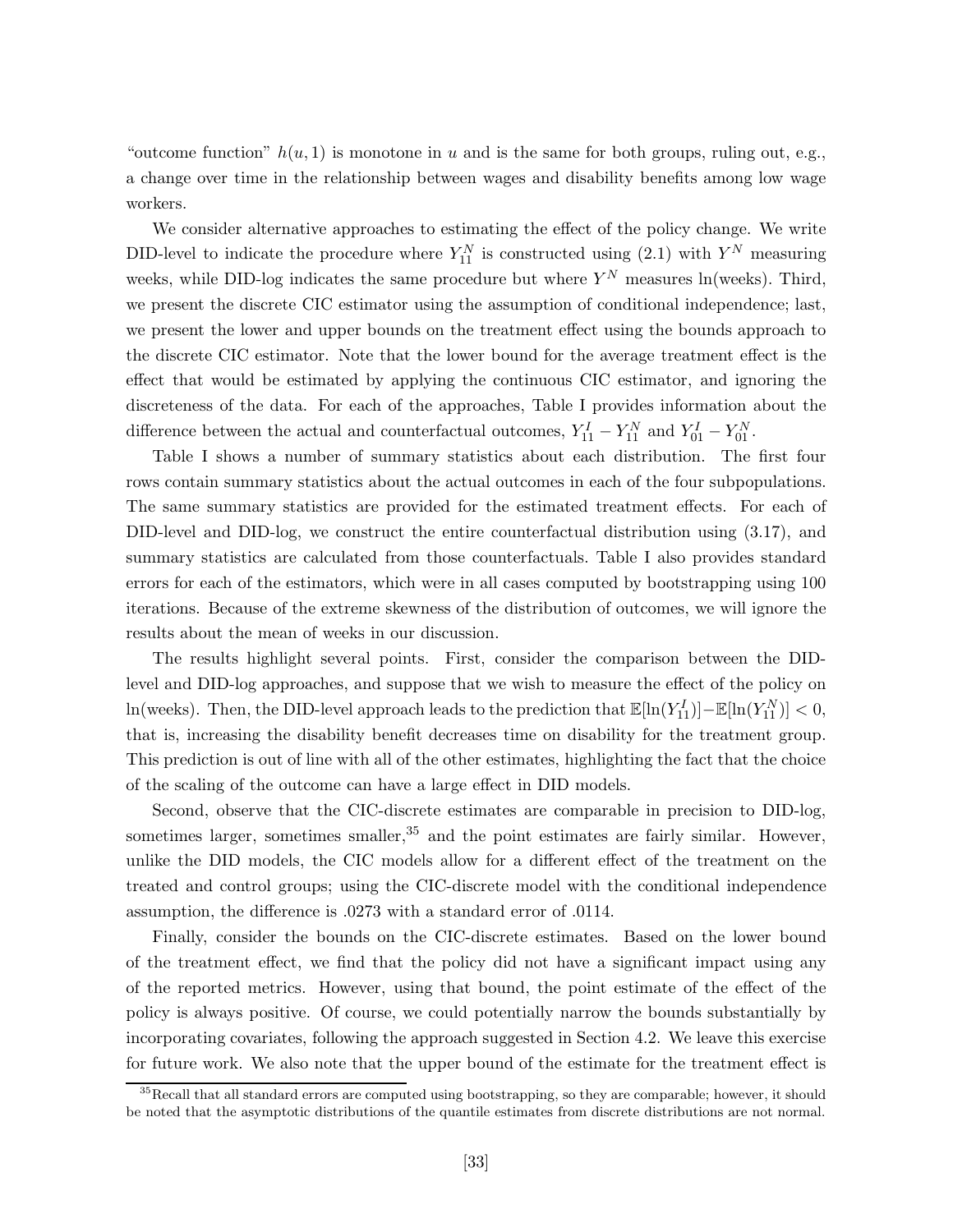positive and significant. This is the estimate that would be obtained if we ignored the fact that the outcome is discrete. Thus, dealing directly with discreteness of the data can be important, even when the outcome takes on a substantial number of values.

Finally, we investigate the accuracy of various methods for estimating the standard errors. First, using the real injury data we estimate the average treatment effect on the outcome in logs, both for the treated and for the control group. We estimate this effect with asymptotic and bootstrap standard errors using  $(i)$  the continuous model,  $(ii)$  the discrete model with independence, *(iii)* the lower bound, and *(iv)* the upper bound. Only in the case with the discrete model with conditional independence are the asymptotic standard errors close to the bootstrap standard errors. To further investigate this we create two artificial data sets. In the first the outcome is binary with the probability of the outcome equal to one equal to 0.2, 0.6, 0.3 and 0.8 for the  $(0,0)$ ,  $(0,1)$ ,  $(1,0)$  and  $(1,1)$  group respectively, with all four subsample sizes equal to 400. Again we apply the four estimators and calculate the asymptotic and bootstrap standard errors. With the data truely discrete with few support points, the analytic standard errors are close to the bootstrap standard errors for the bounds and for the discrete model with conditional independence. Using the continuous model leads to an overestimate of the standard errors. Finally we create continuous data with the outcomes having normal  $(1, 1)$ ,  $(2, 0.64)$ ,  $(0, 1.44)$  and  $(-0.5, 4)$  distributions in the  $(0, 0)$ ,  $(0, 1)$ ,  $(1, 0)$  and  $(1, 1)$  group, and subsample sizes of 100. With the data generated by a continuous model, the asymptotic standard errors based on the continuous model and those are close to the bootstrap standard errors. In this investigation all bootstrap standard errors are based on 1,000 bootstrap replications. The results suggest that using bootstrap standard errors are more likely to be accurate than analytic standard errors.

# **7 Conclusion**

In this paper, we take an approach to differences-in-differences that highlights the role of changes in entire distribution functions over time. Using our methods, it is possible to evaluate a range of economic questions suggested by policy analysis, such as questions about mean-variance tradeoffs or which parts of the distribution benefit most from a policy, while maintaining a single, internally consistent economic model of how outcomes are generated.

The model we focus on, the "changes-in-changes" model, has several advantages. It is considerably more general than the standard DID model. Its assumptions are invariant to monotone transformations of the outcome, and it allows for the effect of an individual's unobservable to vary over time. It also allows the distribution of unobservables to vary across groups in arbitrary ways. Thus, in many applications the CIC model incorporates more plausible economic assumptions. For example, it allows that in the absence of the policy intervention, the distribution of outcomes would experience changes over time in both mean and variance. Our method could evaluate the effects of a policy intervention on the mean and variance of the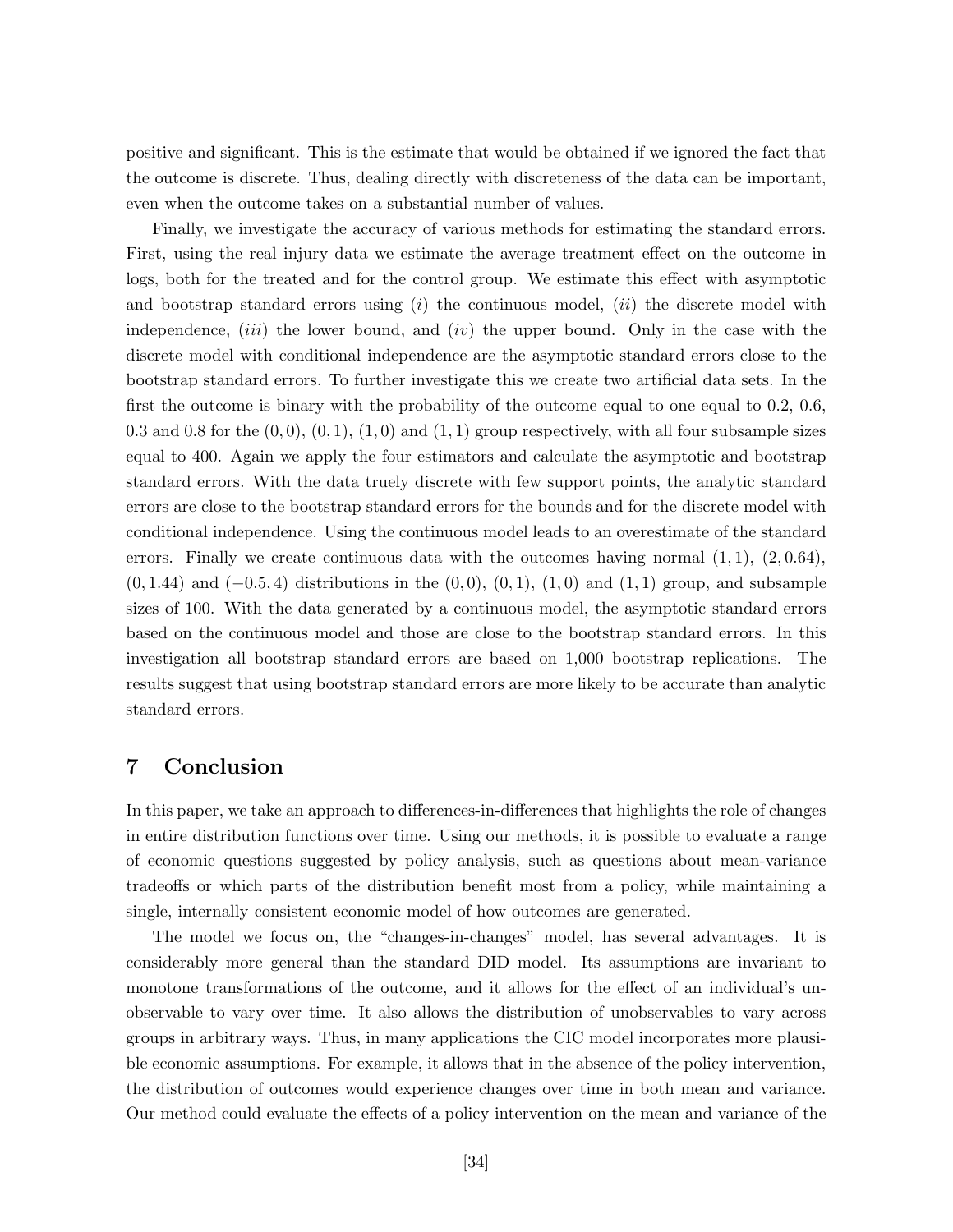treatment group's distribution relative to the underlying time trend in these moments.

The applications presented in the paper show that the approach used to estimate the effects of a policy change can lead to results that differ from one another, in magnitude, significance, and even in sign. Thus, the restrictive assumptions required for standard DID methods can have significant implications for policy conclusions. Even within the more general classes of models proposed in this paper, however, choices about which model is appropriate are necessary, and it will be important to carefully justify these assumptions in applications.

A number of issues concerning DID methods have been debated in the literature. One common concern (e.g., Besley and Case, 2000) is that the effects identified by DID may not be representative if the policy change occurred in a jurisdiction with unusual benefits to the policy change. That is, the treatment group may differ from the control group not just in terms of the distribution of outcomes in the absence of the treatment but also in the effects of the treatment. Our approach allows for both of these types of differences across groups because we allow the effect of the treatment to vary by unobservable characteristics of an individual, and the distribution of those unobservables varies across groups. So long as there are no differences across groups in the underlying treatment and non-treatment "production functions" that map unobservables to outcomes at a point in time, our approach can be used to provide consistent estimates of the effect of the policy on both the treatment and control group.

Of course, there are other concerns about the use of DID methods. For example, in some applications the composition of groups may change over time or as a result of the policy change (see, e.g., Marrufo (2001)). We do not address these issues here, instead maintaining the assumption that groups are stable over time. As described in the introduction, other recent papers focus on concerns about calculating standard errors (Donald and Lang (2001), Bertrand, Duflo and Mullainathan (2001)). We ignore these concerns in this paper, leaving for future work extensions to multiple control groups and multiple periods and the corresponding analysis of adjustments to standard errors.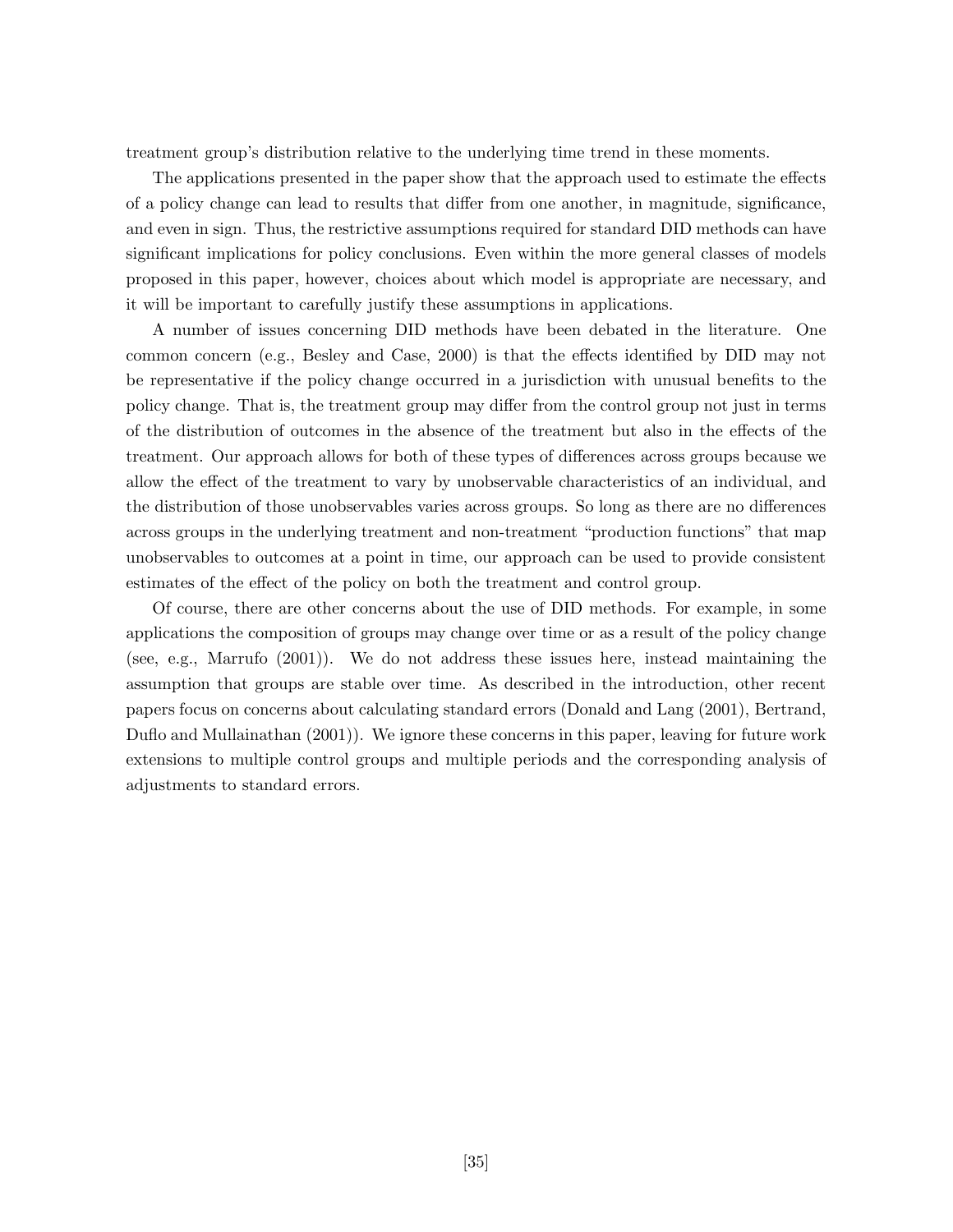# **8 Appendix**

Before presenting a proof of Theorem 5.1 we give a couple of preliminary results. These results will be used in constructing an asymptotically linear representation of  $\hat{\tau}^{CIC}$ . The technical issues involve checking that the asymptotic linearization of  $\hat{F}_{Y,01}^{-1}(\hat{F}_{Y,00}(z))$  is uniform in z at the appropriate rate since  $\hat{\tau}^{CIC}$  involves the average  $(1/N_{10})\sum_i \hat{F}_{Y,01}^{-1}(\hat{F}_{Y,00}(Y_{10,i}))$ . This in turn will hinge on an asymptotically linear representation of  $F_{Y,gt}^{-1}(q)$  that is uniform in  $q \in [0,1]$  at the appropriate rate (Lemma 8.5). The key result uses a result by Stute (1982), restated here as Lemma 8.3, that bounds the supremum of the difference in empirical distributions functions evaluated at points close together.

For  $(g, t) \in \{(0, 0), (0, 1), (1, 0)\}\$ , let  $Y_{gt,1}, \ldots, Y_{gt, N_{gt}}$  be iid with common density  $f_{Y,gt}(y)$ . We maintain the following assumptions.

#### **Assumption 8.1** (DISTRIBUTION OF  $Y_{qt}$ )

- (i): The support of  $Y_{gt}$  is equal to  $\mathbb{Y}_{gt} = [\underline{y}_{gt}, \bar{y}_{gt}]$ .
- (*ii*) The density  $f_{Y,qt}(y)$  is bounded and bounded away from zero.
- (*iii*) The density  $f_{Y,gt}(y)$  *is continuously differentiable on*  $\mathbb{Y}_{gt}$ .

Let  $N = N_{00} + N_{01} + N_{10}$ , and let  $N_{gt}/N \to \alpha_{gt}$ , with  $\alpha_{gt}$  positive. Hence any term that is  $O_p(N_{gt}^{-\delta})$ is also  $O_p(N^{-\delta})$ , and similarly terms that are  $o_p(N_{gt}^{-\delta})$  are  $o_p(N^{-\delta})$ . For notational convenience we drop in the following discussion the subscript gt when the results are valid for  $Y_{gt}$  for all  $(g, t) \in$  $\{(0,0), (0,1), (1,0)\}.$ 

As an estimator for the distribution function we use the empirical distribution function:

$$
\hat{F}_Y(y) = \frac{1}{N} \sum_{i=1}^N 1\{Y_j \le y\} = F_Y(y) + \frac{1}{N} \sum_{i=1}^N \left(1\{Y_i \le y\} - F_Y(y)\right),
$$

and as an estimator of its inverse we use

$$
\hat{F}_Y^{-1}(q) = Y_{([N \cdot q])} = \min\{y : \hat{F}_Y(y) \ge q\},\tag{8.44}
$$

for  $q \in (0,1]$ , where  $Y_{(k)}$  is the kth order statistic of  $Y_1,\ldots,Y_N$ , [a] is the smallest integer greater than or equal to a, and  $F_Y^{-1}(0) = \underline{y}$ . Note that  $F_Y^{-1}(q)$  is defined for  $q \in [0,1]$  and that

$$
q \le \hat{F}_Y(\hat{F}_Y^{-1}(q)) < q + 1/N,\tag{8.45}
$$

with  $\hat{F}_Y(\hat{F}_Y^{-1}(q)) = q$  if  $q = j/N$  for some integer  $j \in \{0, 1, ..., N\}$ . Also

$$
y - \max_{i} (Y_{(i)} - Y_{(i-1)}) < \hat{F}_Y^{-1}(\hat{F}_Y(y)) \le y,
$$

where  $Y_{(0)} = \underline{y}$ , with  $\hat{F}_Y^{-1}(\hat{F}_Y(y)) = y$  at all sample values.

First we state a general result regarding the uniform convergence of the empirical distribution function.

**Lemma 8.1** *For any*  $\delta < 1/2$ *,* 

$$
\sup_{y \in \mathbb{Y}} N^{\delta} \cdot |\hat{F}_Y(y) - F_Y(y)| \xrightarrow{p} 0.
$$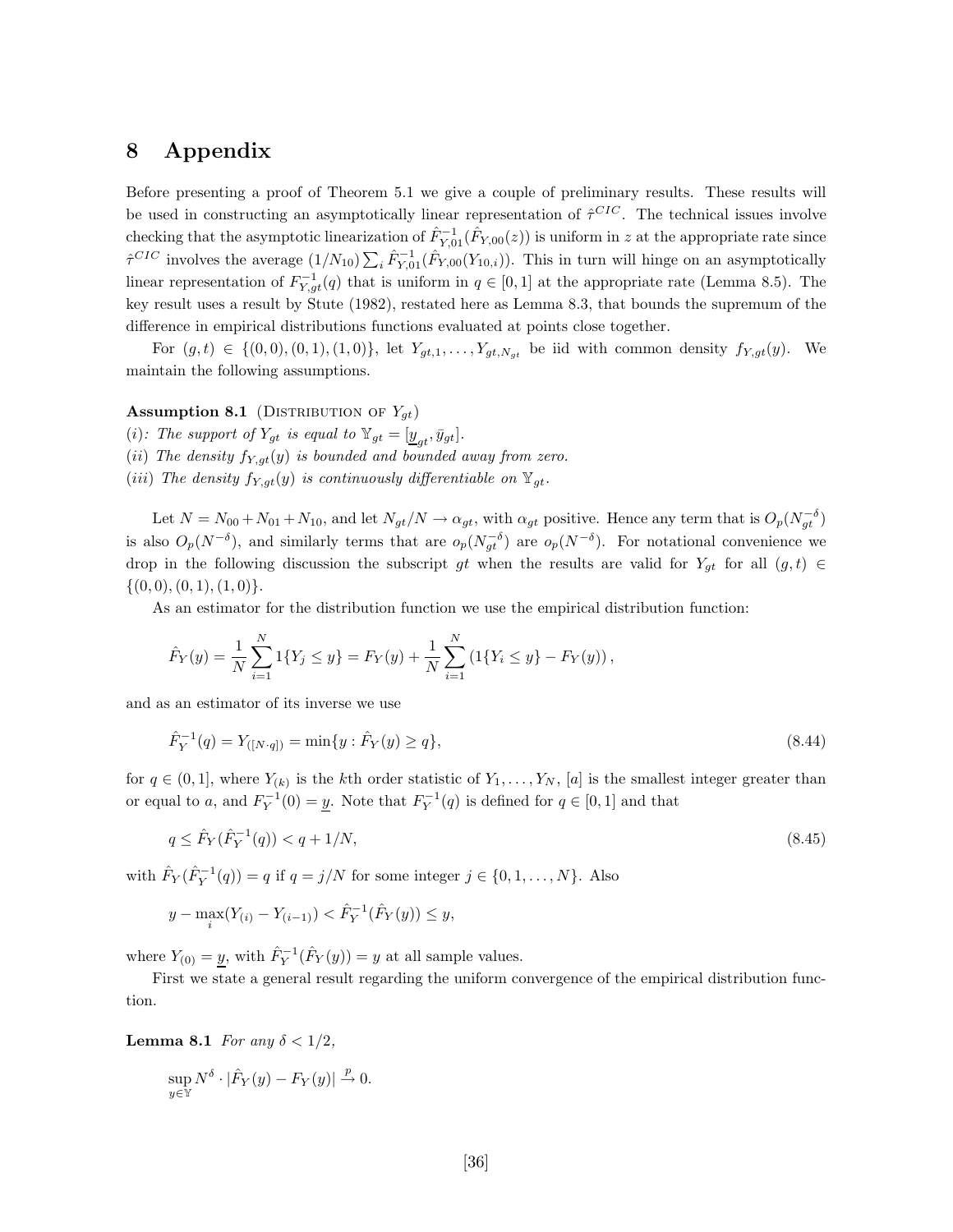**Proof:** Billingsley (1968), or Shorack and Wellner (1986) show that with  $X_1, X_2, \ldots$  iid and uniform on  $[0, 1]$ ,  $\sup_{0 \le x \le 1} N^{1/2} \cdot |\hat{F}_X(x) - x| = O_p(1)$ . Hence for all  $\delta < 1/2$ , we have  $\sup_{0 \le x \le 1} N^{\delta} \cdot |\hat{F}_X(x) - x| \xrightarrow{p}$ 0. Consider the one-to-one transformation, from X to Y,  $Y = F_Y^{-1}(X)$  so that the distribution function for Y is  $F_Y(y)$ . Then:

$$
\sup_{y \in \mathbb{Y}} N^{\delta} \cdot |\hat{F}_Y(y) - F_Y(y)| = \sup_{0 \le x \le 1} N^{\delta} \cdot |\hat{F}_Y(F_Y^{-1}(x)) - F_Y(F_Y^{-1}(x))| = \sup_{0 \le x \le 1} N^{\delta} \cdot |\hat{F}_X(x) - x| \xrightarrow{p} 0,
$$

because  $\hat{F}_X(x) = (1/N) \sum 1\{F_Y(Y_i) \le x\} = (1/N) \sum 1\{Y_i \le F_Y^{-1}(x) = \hat{F}_Y(F_Y^{-1}(x)).$ 

Next, we show uniform convergence of the inverse of the empirical distribution at the same rate:

#### **Lemma 8.2** *For any*  $\delta < 1/2$ *,*

$$
\sup_{q\in [0,1]} N^{\delta}\cdot |\hat{F}_Y^{-1}(q)-F_Y^{-1}(q)|\xrightarrow{p} 0.
$$

**Proof:** By the triangle inequality,

$$
\sup_{q} N^{\delta} \cdot \left| \hat{F}_{Y}^{-1}(q) - F_{Y}^{-1}(q) \right|
$$
\n
$$
\leq \sup_{q} N^{\delta} \cdot \left| \hat{F}_{Y}^{-1}(q) - F_{Y}^{-1}(\hat{F}_{Y}(\hat{F}_{Y}^{-1}(q))) \right| + \sup_{q} N^{\delta} \cdot \left| F_{Y}^{-1}(\hat{F}_{Y}(\hat{F}_{Y}^{-1}(q))) - F_{Y}^{-1}(q) \right|.
$$
\n(8.46)

The first term in (8.46) satisfies:

$$
\sup_{q} N^{\delta} \cdot \left| \hat{F}_{Y}^{-1}(q) - F_{Y}^{-1}(\hat{F}_{Y}(\hat{F}_{Y}^{-1}(q))) \right| \leq \sup_{y} N^{\delta} \cdot \left| y - F_{Y}^{-1}(\hat{F}_{Y}(y)) \right|
$$
  
= 
$$
\sup_{y} N^{\delta} \cdot \left| F_{Y}^{-1}(F_{Y}(y)) - F_{Y}^{-1}(\hat{F}_{Y}(y)) \right| \leq \sup_{y} N^{\delta} \cdot \left| \frac{1}{\underline{f}} \cdot (\hat{F}_{Y}(y) - F_{Y}(y)) \right|,
$$

which converges to zero in proability by Lemma 8.1. Next, consider the second term in  $(8.46)$ . Because (8.45)

$$
\sup_{q} N^{\delta} \cdot \left| F_{Y}^{-1}(\hat{F}_{Y}(\hat{F}_{Y}^{-1}(q))) - F_{Y}^{-1}(q) \right| \leq \sup_{q} N^{\delta} \cdot \left| F_{Y}^{-1}(q + 1/N) - F_{Y}^{-1}(q) \right| \leq N^{\delta} \cdot \left| \frac{1}{f} \cdot (1/N) \right| \xrightarrow{p} 0.
$$

 $\Box$ 

Next we state a result concerning uniform convergence of the difference between the difference of the empirical distribution function and its population counterpart and the same difference at a nearby point. The following lemma is for uniform distributions on [0, 1].

**Lemma 8.3** (STUTE, 1982) Let

$$
\omega(a) = \sup_{0 \le y \le 1, 0 \le x \le a, 0 \le x+y \le 1} N^{1/2} \cdot \left| \hat{F}_Y(y+x) - \hat{F}_Y(x) - (F_Y(y+x) - F_Y(y)) \right|.
$$

*Suppose that (i)*  $a_N \to 0$ , *(ii)*  $N \cdot a_N \to \infty$ , *(iii)*  $\log(1/a_N) / \log \log N \to \infty$ , and *(iv)*  $\log(1/a_N) / (N \cdot$  $a_N$ )  $\rightarrow$  0*. Then:* 

$$
\lim_{N \to \infty} \frac{\omega(a_N)}{\sqrt{2a_N \log(1/a_N)}} = 1 \ w.p.1.
$$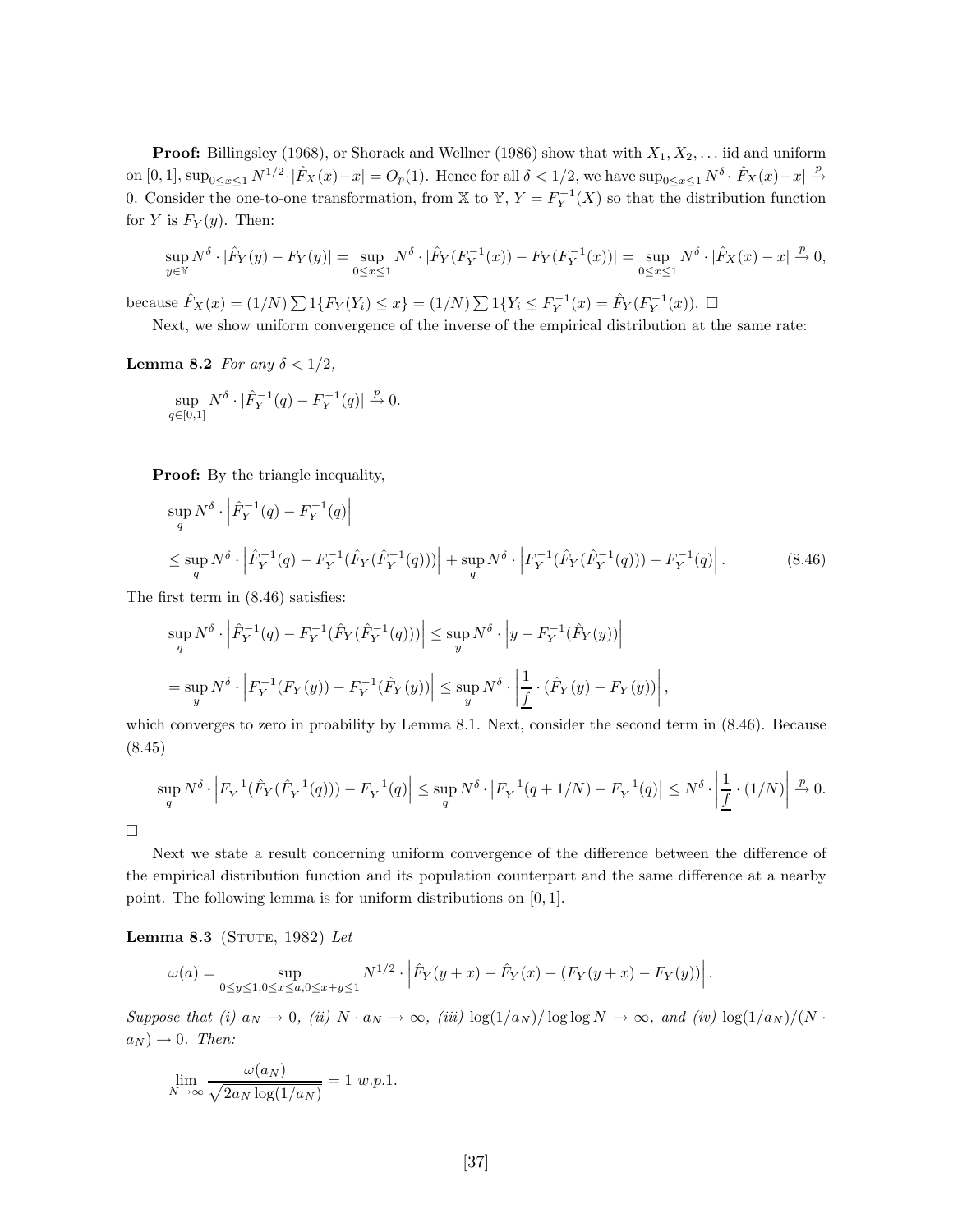**Proof:** See Stute (1982), Theorem 0.2, or Shorack and Wellner (1986), Chapter 14.2, Theorem 1.

Using the same argument as in Lemma 8.1, one can show that the rate at which  $\omega(a)$  converges to zero as a function of a does not change if one relaxes the uniformity to allow for a distribution with compact support and continuous density bounded and bounded away from zero.

**Lemma 8.4** (UNIFORM CONVERGENCE) *Suppose Assumption 8.1 holds. Then, for*  $0 < \eta < 3/4$ *, and*  $0 < \delta < 1/2, \ \delta > 2\eta - 1, \ and \ 2\delta > \eta,$ 

$$
\sup_{y,x \le N^{-\delta}} N^{\eta} \cdot \left| \hat{F}_Y(y+x) - \hat{F}_Y(y) - x \cdot f_Y(y) \right| \xrightarrow{p} 0.
$$

Here, and in the proof below we only take the supremum over y and x such that  $y \in \mathbb{Y}$  and  $y + x \in \mathbb{Y}$ . **Proof:** By the triangle inequality

$$
N^{\eta} \cdot \left| \hat{F}_Y(y+x) - \hat{F}_Y(y) - x \cdot f_Y(y) \right|
$$
  
 
$$
\leq N^{\eta} \cdot \left| \hat{F}_Y(y+x) - \hat{F}_Y(y) - (F_Y(y+x) - F_Y(y)) \right| + N^{\eta} \cdot |F_Y(y+x) - F_Y(y) - x \cdot f_Y(y)|. \tag{8.47}
$$

Consider the first term in (8.47). Let  $a_N = N^{-\delta}$ . Since  $0 < \delta < 1/2$ , Conditions  $(i) - (iv)$  in Lemma 8.3 are satisfied and  $\omega(a_N)$  satisfies

$$
\lim_{N \to \infty} \frac{\omega(a_N)}{\sqrt{2a_N \log(1/a_N)}} = 1 \ w.p.1.
$$

Therefore, because  $\delta > 2\eta - 1$  and thus  $-\delta/2 + \eta - 1/2 < 0$ 

$$
\lim_{N \to \infty} \omega(a_N) \cdot N^{\eta - 1/2} = \lim_{N \to \infty} \sqrt{2a_N \log(1/a_N)} N^{\eta - 1/2} = \lim_{N \to \infty} \sqrt{2\delta \log N} \cdot N^{-\delta/2 + \eta - 1/2} = 0.
$$

Thus,

$$
\sup_{y,x \le N^{-\delta}} N^{\eta} \left| \hat{F}_Y(y+x) - \hat{F}_Y(y) - (F_Y(y+x) - F_Y(y)) \right| \stackrel{p}{\longrightarrow} \lim_{N \to 0} N^{\eta - 1/2} \cdot \omega(a_N) = 0 \ w.p.1. \tag{8.48}
$$

Next, consider the second term in (8.47):

$$
\sup_{y,x \le N^{-\delta}} N^{\eta} \cdot |F_Y(y+x) - F_Y(y) - x \cdot f_Y(y)| \le \sup_{y,x \le N^{-\delta}, |\lambda| \le 1} N^{\eta} \cdot |x \cdot f_Y(y+x) - x \cdot f_Y(y)|
$$
  

$$
\le \sup_{y,x \le N^{-\delta}} N^{\eta-\delta} |f_Y(y+x) - f_Y(y)| \le \sup_{y,x \le N^{-\delta}} N^{\eta-\delta} |xf'_Y(y)| \le \sup_y N^{\eta-2\delta} |f'_Y(y)| \xrightarrow{p} 0,
$$

because  $\eta - 2\delta < 0$  and the derivative of  $f_Y(y)$  is bounded because  $f_Y(y)$  is continuously differentiable on a compact set.  $\Box$ .

Next we state a result regarding asymptotic linearity of quantile estimators, and a rate on the error of this approximation.

**Lemma 8.5** *For all*  $0 < \eta < 3/4$ *,* 

$$
\sup_q N^{\eta} \cdot \left| \hat{F}_Y^{-1}(q) - F_Y^{-1}(q) + \frac{1}{f_Y(F_Y^{-1}(q))} \left( \hat{F}_Y(F_Y^{-1}(q)) - q \right) \right| \xrightarrow{p} 0.
$$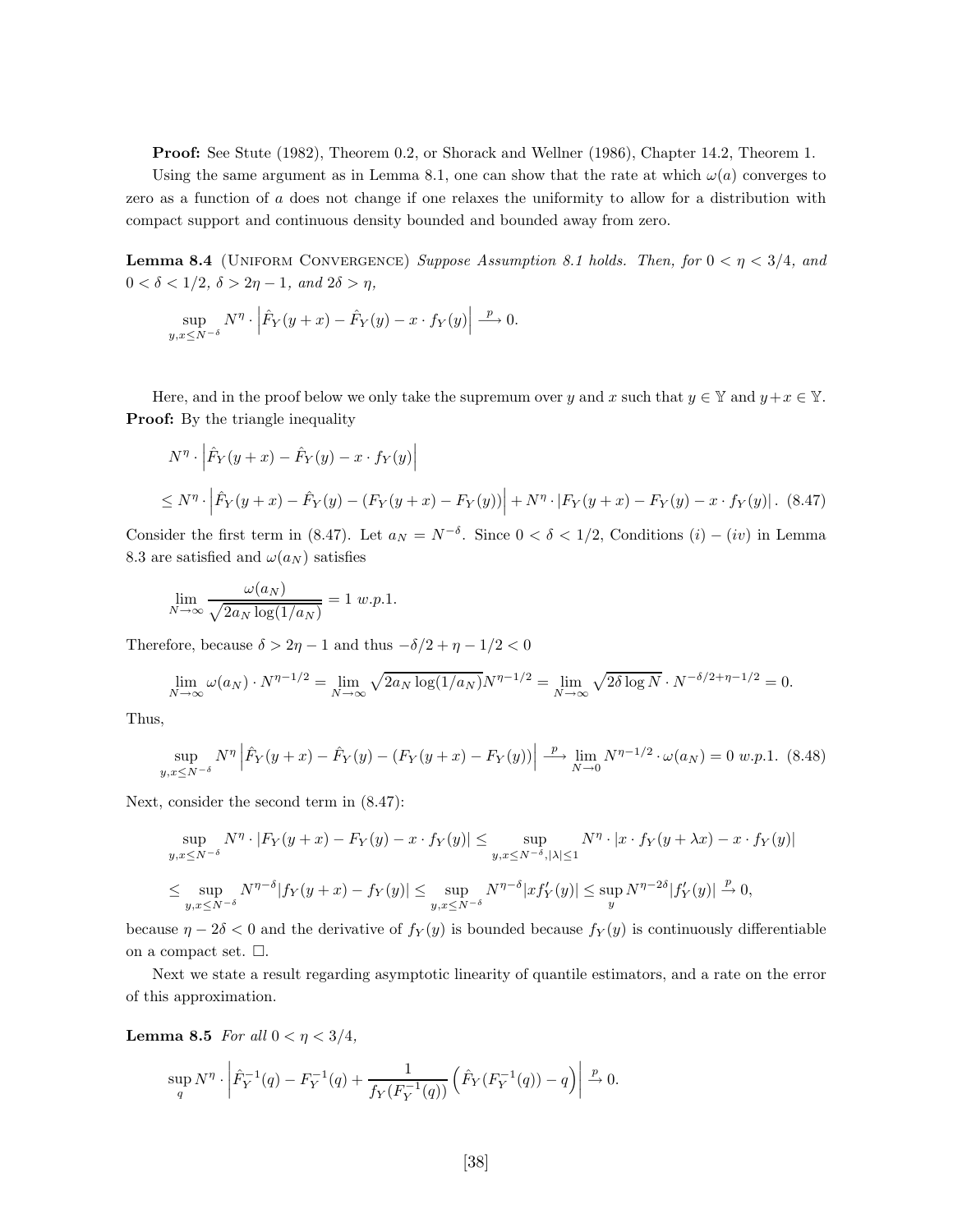Proof: By the triangle inequality,

$$
\sup_{q} N^{\eta} \cdot \left| \hat{F}_{Y}^{-1}(q) - F_{Y}^{-1}(q) + \frac{1}{f_{Y}(F_{Y}^{-1}(q))} \left( \hat{F}_{Y}(F_{Y}^{-1}(q)) - q \right) \right| \tag{8.49}
$$

$$
\leq \sup_{q} N^{\eta} \cdot \left| \hat{F}_{Y}^{-1}(q) - F_{Y}^{-1}(\hat{F}_{Y}(\hat{F}_{Y}^{-1}(q))) + \frac{1}{f_{Y}(\hat{F}_{Y}^{-1}(q))} (\hat{F}_{Y}(\hat{F}_{Y}^{-1}(q)) - F_{Y}(\hat{F}_{Y}^{-1}(q))) \right| \tag{8.50}
$$

$$
+\sup_{q} N^{\eta} \cdot \left| \frac{1}{f_{Y}(F_{Y}^{-1}(q))} (\hat{F}_{Y}(F_{Y}^{-1}(q)) - q) - \frac{1}{f_{Y}(\hat{F}_{Y}^{-1}(q))} (\hat{F}_{Y}(\hat{F}_{Y}^{-1}(q)) - F_{Y}(\hat{F}_{Y}^{-1}(q))) \right| \tag{8.51}
$$

$$
+\sup_{q} N^{\eta} \cdot \left| F_{Y}^{-1}(\hat{F}_{Y}(\hat{F}_{Y}^{-1}(q))) - F_{Y}^{-1}(q) \right| \tag{8.52}
$$

First, consider (8.50):

$$
\sup_{q} N^{\eta} \cdot \left| \hat{F}_{Y}^{-1}(q) - F_{Y}^{-1}(\hat{F}_{Y}(\hat{F}_{Y}^{-1}(q))) + \frac{1}{f_{Y}(\hat{F}_{Y}^{-1}(q))} (\hat{F}_{Y}(\hat{F}_{Y}^{-1}(q)) - F_{Y}(\hat{F}_{Y}^{-1}(q))) \right|
$$
  

$$
\leq \sup_{y} N^{\eta} \cdot \left| y - F_{Y}^{-1}(\hat{F}_{Y}(y)) + \frac{1}{f_{Y}(y)} (\hat{F}_{Y}(y) - F_{Y}(y)) \right|
$$

Expanding  $F_Y^{-1}(\hat{F}_Y(y))$  around  $F_Y(y)$  we have

$$
F_Y^{-1}(\hat{F}_Y(y)) = y + \frac{1}{f_Y(F_Y^{-1}F_Y(y)))}(\hat{F}_Y(y) - F_Y(y)) - \frac{1}{f_Y(\tilde{y})^3} \frac{\partial f_Y}{\partial y}(\tilde{y})(\hat{F}_Y(y) - F_Y(y))^2.
$$

By Lemma 8.1 we have that for all  $\delta < 1/2$ ,  $N^{\delta} \cdot \sup_y |\hat{F}_Y(y) - F_Y(y)| \stackrel{p}{\longrightarrow} 0$ , and implying that for  $\eta < 1$ we have  $N^{\eta} \cdot \sup_y |\hat{F}_Y(y) - F_Y(y)|^2 \stackrel{p}{\longrightarrow} 0$ . This in combination with that fact that both the derivative of density is bounded and the density is bounded away from zero, we have

$$
\sup_y N^{\eta} \cdot |F_Y^{-1}(\hat{F}_Y(y)) - y - \frac{1}{f_Y(y)}(\hat{F}_Y(y) - F_Y(y))| = \sup_y N^{\eta} \left| \frac{\partial \ln f_Y}{\partial y}(\tilde{y})(\hat{F}_Y(y) - F_y(y))^2 \right| \xrightarrow{p} 0,
$$

which proves that  $(8.50)$  converges to zero.

Second, consider (8.51). By the triangle inequality,

$$
\sup_{q} N^{\eta} \cdot \left| \frac{1}{f_{Y}(F_{Y}^{-1}(q))} (\hat{F}_{Y}(F_{Y}^{-1}(q)) - q) - \frac{1}{f_{Y}(\hat{F}_{Y}^{-1}(q))} (\hat{F}_{Y}(\hat{F}_{Y}^{-1}(q)) - F_{Y}(\hat{F}_{Y}^{-1}(q))) \right|
$$
\n
$$
\leq \sup_{q} N^{\eta} \cdot \left| \frac{1}{f_{Y}(F_{Y}^{-1}(q))} (\hat{F}_{Y}(F_{Y}^{-1}(q)) - q) - \frac{1}{f_{Y}(\hat{F}_{Y}^{-1}(q))} (\hat{F}_{Y}(F_{Y}^{-1}(q)) - q) \right|
$$
\n
$$
+ \sup_{q} N^{\eta} \cdot \left| \frac{1}{f_{Y}(\hat{F}_{Y}^{-1}(q))} (\hat{F}_{Y}(F_{Y}^{-1}(q)) - q) - \frac{1}{f_{Y}(\hat{F}_{Y}^{-1}(q))} (\hat{F}_{Y}(\hat{F}_{Y}^{-1}(q)) - F_{Y}(\hat{F}_{Y}^{-1}(q))) \right|
$$
\n
$$
\leq \sup_{q} N^{\eta/2} \cdot \left| \frac{1}{f_{Y}(F_{Y}^{-1}(q))} - \frac{1}{f_{Y}(\hat{F}_{Y}^{-1}(q))} \right| \cdot \sup_{q} N^{\eta/2} \cdot \left| (\hat{F}_{Y}(F_{Y}^{-1}(q)) - q) \right| \tag{8.53}
$$
\n
$$
+ \lim_{q} N^{\eta} \cdot \left| (\hat{F}_{Y}(F_{Y}^{-1}(q)) - \hat{F}_{Y}(\hat{F}_{Y}^{-1}(q)) - \hat{F}_{Y}(\hat{F}_{Y}^{-1}(q)) - q) \right| \tag{8.54}
$$

$$
+\frac{1}{f}\sup_{q} N^{\eta} \cdot \left| \left( \hat{F}_{Y}(F_{Y}^{-1}(q)) - q \right) - \left( \hat{F}_{Y}(\hat{F}_{Y}^{-1}(q)) - F_{Y}(\hat{F}_{Y}^{-1}(q)) \right) \right|.
$$
\n(8.54)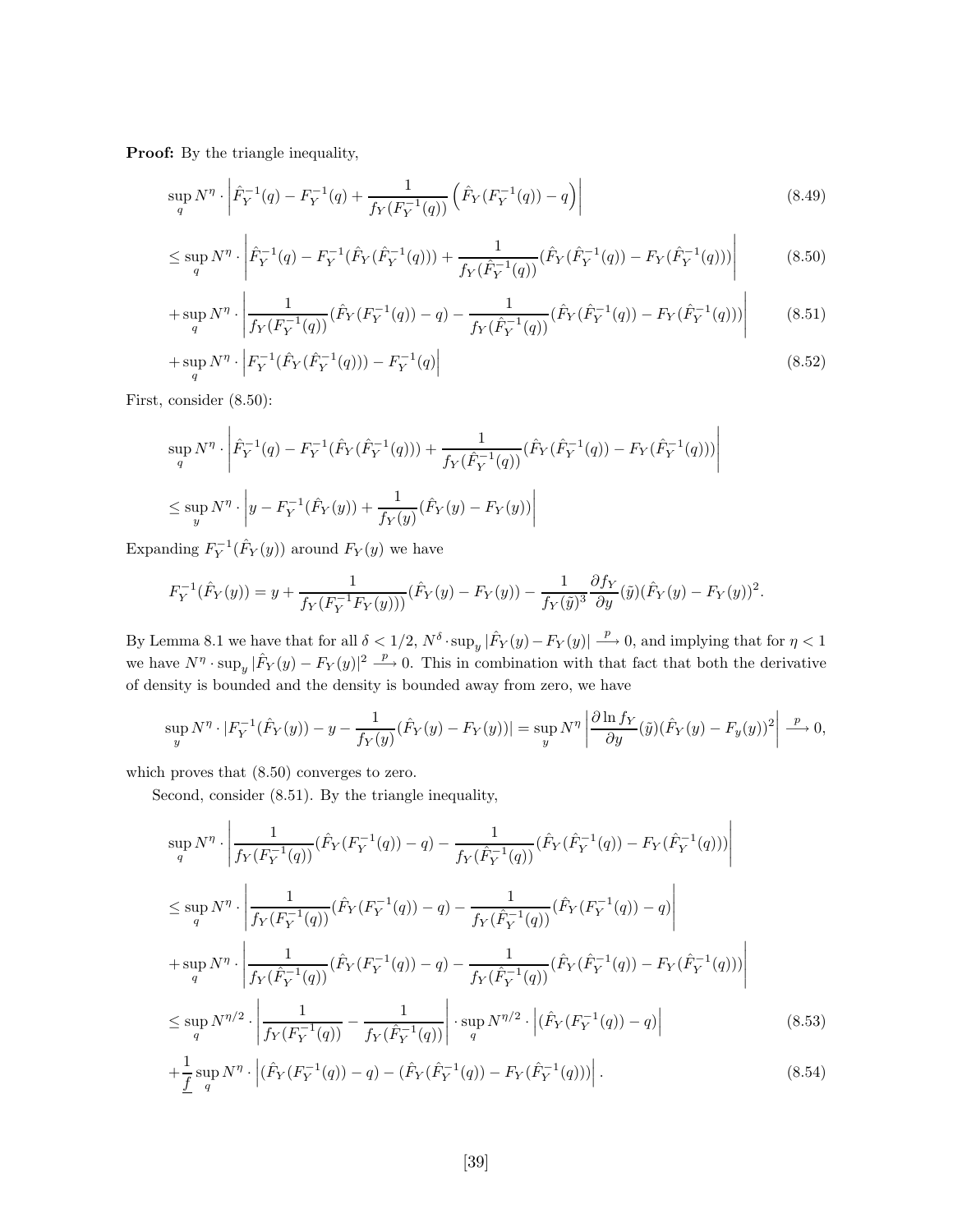Since  $\sup_y N^{\eta/2} |\hat{F}_Y^{-1}(q) - F_Y^{-1}(q)|$  converges to zero by Lemma 8.2, it follows that  $\sup_y N^{\eta/2} |1/f_Y(\hat{F}_Y^{-1}(q)) 1/f_Y(F_Y^{-1}(q))$  converges to zero. By Lemma 8.1  $\sup_q N^{\eta/2}|\hat{F}_Y(F_Y^{-1}(q)) - q| \le \sup_y N^{\eta/2}|\hat{F}_Y(y) - F_Y(y)|$ converges to zero. Hence (8.53) converges to zero. Next, consider (8.54). By the triangle inequality

$$
\sup_{q} N^{\eta} \cdot \left| (\hat{F}_{Y}(F_{Y}^{-1}(q)) - q) - (\hat{F}_{Y}(\hat{F}_{Y}^{-1}(q)) - F_{Y}(\hat{F}_{Y}^{-1}(q))) \right|
$$
\n
$$
\leq \sup_{q} N^{\eta} \cdot \left| \hat{F}_{Y}(F_{Y}^{-1}(q)) - \hat{F}_{Y}(F_{Y}^{-1}(\hat{F}_{Y}(\hat{F}_{Y}^{-1}(q)))) \right|
$$
\n(8.55)

$$
+\sup_{q} N^{\eta} \cdot \left| \hat{F}_{Y}(\hat{F}_{Y}^{-1}(q)) - q \right| \tag{8.56}
$$

$$
+\sup_{q} N^{\eta} \cdot \left| \left( \hat{F}_{Y}(F_{Y}^{-1}(\hat{F}_{Y}(\hat{F}_{Y}^{-1}(q)))) - \hat{F}_{Y}(\hat{F}_{Y}^{-1}(q)) \right) - \left( \hat{F}_{Y}(\hat{F}_{Y}^{-1}(q)) - F_{Y}(\hat{F}_{Y}^{-1}(q)) \right) \right|.
$$
 (8.57)

The second term, (8.56), converges to zero because of (8.45). For (8.55):

$$
\sup_{q} N^{\eta} \cdot \left| \hat{F}_{Y}(F_{Y}^{-1}(q)) - \hat{F}_{Y}(F_{Y}^{-1}(\hat{F}_{Y}(\hat{F}_{Y}^{-1}(q)))) \right| \leq \sup_{q} N^{\eta} \cdot \left| \hat{F}_{Y}(F_{Y}^{-1}(q)) - \hat{F}_{Y}(F_{Y}^{-1}(q+1/N)) \right|
$$
  
\n
$$
\leq \sup_{q} N^{\eta} \cdot \left| \hat{F}_{Y}(F_{Y}^{-1}(q)) - \hat{F}_{Y}(F_{Y}^{-1}(q) + 1/(\underline{f}N))) \right|
$$
  
\n
$$
\leq \sup_{q} N^{\eta} \cdot \left| \hat{F}_{Y}(F_{Y}^{-1}(q)) - \hat{F}_{Y}(F_{Y}^{-1}(q) + 1/(\underline{f}N))) - (F_{Y}(F_{Y}^{-1}(q)) - F_{Y}(F_{Y}^{-1}(q) + 1/(\underline{f}N)))) \right|
$$
  
\n
$$
+ \sup_{q} N^{\eta} \cdot \left| F_{Y}(F_{Y}^{-1}(q)) - F_{Y}(F_{Y}^{-1}(q) + 1/(\underline{f}N))) \right|
$$
  
\n
$$
\leq \sup_{y} N^{\eta} \cdot \left| \hat{F}_{Y}(y) - \hat{F}_{Y}(y + 1/(\underline{f}N))) - (F_{Y}(y) - F_{Y}(y + 1/(\underline{f}N)))) \right|
$$
  
\n
$$
+ \sup_{q} N^{\eta} \cdot \left| F_{Y}(y) - F_{Y}(y + 1/(\underline{f}N))) \right|
$$
  
\n(8.58)

The first term (8.58) converges to zero using the same argument as in (8.48). The second term (8.58) converges because  $|F_Y(y) - F_Y(y + 1/(fN))| \leq \bar{f}/(\underline{f}N)$ . This demonstrates that (8.55) converges to zero.

For (8.57), note that

$$
\sup_{q} N^{\eta} \cdot \left| (\hat{F}_{Y}(F_{Y}^{-1}(\hat{F}_{Y}(\hat{F}_{Y}^{-1}(q)))) - \hat{F}_{Y}(\hat{F}_{Y}^{-1}(q))) - (\hat{F}_{Y}(\hat{F}_{Y}^{-1}(q)) - F_{Y}(\hat{F}_{Y}^{-1}(q))) \right|
$$
  

$$
\leq \sup_{y} N^{\eta} \cdot \left| \hat{F}_{Y}(F_{Y}^{-1}(\hat{F}_{Y}(y))) - \hat{F}_{Y}(y) - (\hat{F}_{Y}(y) - F_{Y}(y)) \right|.
$$
 (8.60)

Note that we can write the expression inside the absolute value signs as

$$
\left| \hat{F}_Y(y+x) - \hat{F}_Y(y) - (F_Y(y+x) - F_Y(y)) \right|,
$$

for  $x = F_Y^{-1} \hat{F}_Y(y) - y$ . The probability that (8.60) exceeds  $\varepsilon$  can be bounded by sum of the conditional probability that it exceeds  $\varepsilon$  conditional on sup<sub>y</sub>  $N^{\delta}|\hat{F}_Y(y) - F_Y(y)| > 1/\underline{f}$  and the probability that  $\sup_{y} N^{\delta}|\hat{F}_{Y}(y) - F_{Y}(y)| > 1/f$ . By choosing  $\delta = \eta/2$  and N sufficiently large we can make the second probability arbitrarily small by Lemma 8.1, and by  $(8.48)$  we can choose N sufficiently large that the first probability is arbitrarily small. Thus (8.57) converges to zero. Combined with the convergence of (8.55) and (8.56) this implies that (8.54) converges to zero. This in turn combined with the convergence of (8.53) implies that (8.51) converges to zero.

Third, consider (8.52). Because  $|\hat{F}_Y(\hat{F}_Y^{-1}(q)) - q| < 1/N$  for all q, this term converges to zero uniformly in  $q$ . Hence all three terms  $(8.50)-(8.52)$  converge to zero, and therefore  $(8.49)$  converges to zero.  $\square$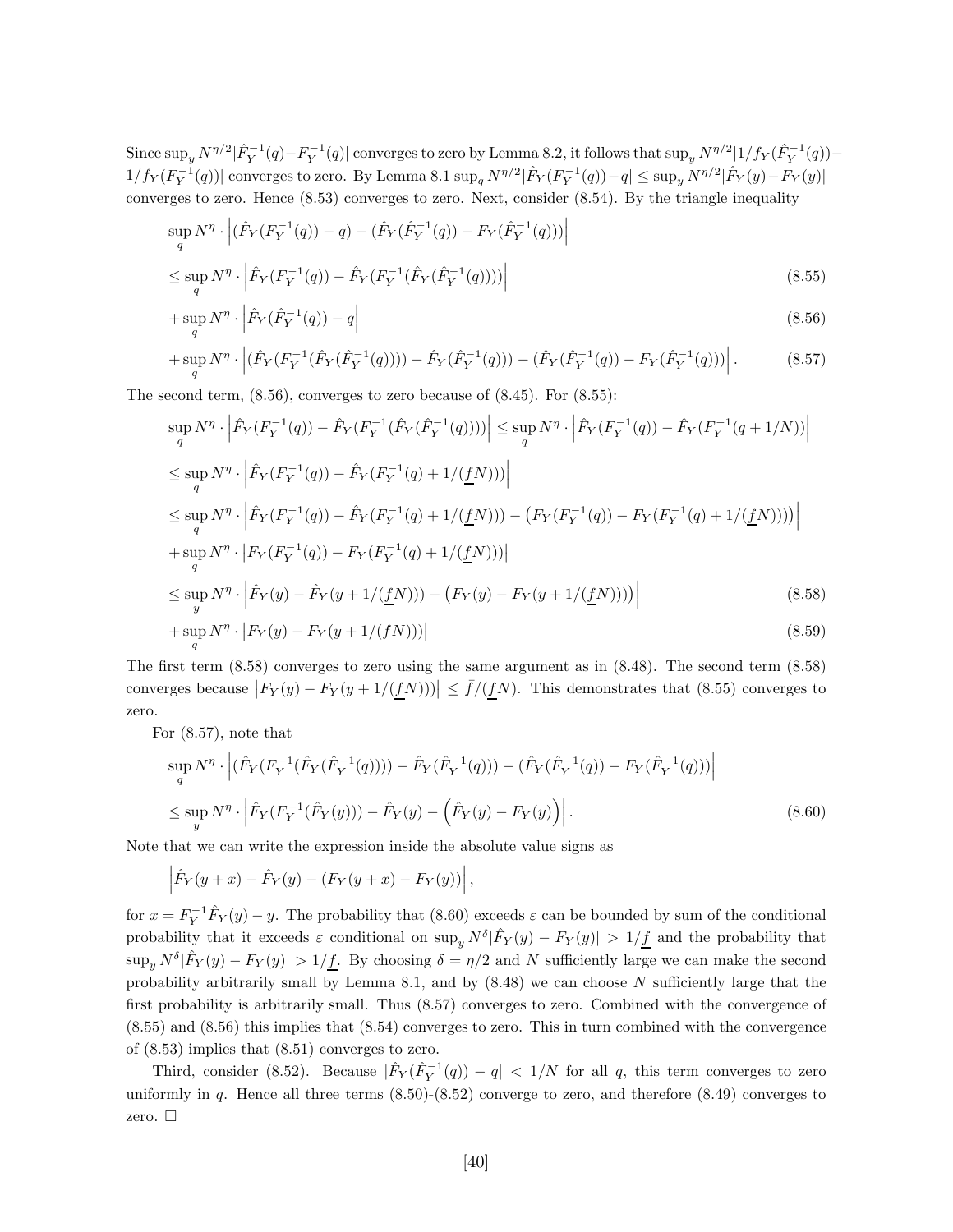Lemma 8.6 (CONSISTENCY AND ASYMPTOTIC NORMALITY) *Suppose Assumption 8.1 holds. Then:* (i)*:*

$$
\frac{1}{N_{10}}\sum_{i=1}^{N_{10}} \hat{F}_{Y,01}^{-1}(\hat{F}_{Y,00}(Y_{10,i})) \stackrel{p}{\longrightarrow} \mathbb{E}[F_{Y,01}^{-1}(F_{Y,00}(Y_{10}))],
$$

*and* (ii)*:*

$$
\sqrt{N}(\frac{1}{N_{00}}\sum_{i=1}^{N_{10}}\hat{F}_{Y,01}^{-1}(\hat{F}_{Y,00}(Y_{10,i}))-\mathbb{E}[F_{Y,01}^{-1}(F_{Y,00}(Y_{10}))])\xrightarrow{d} \mathcal{N}(0,V_{00}/\alpha_{00}+V_{01}/\alpha_{01}+V_{10}/\alpha_{10}),
$$

*where*  $V_{00}$ ,  $V_{01}$ ,  $V_{10}$ ,  $g_{00}$ ,  $g_{01}$ , and  $g_{10}$  are defined as in Theorem 5.1.

**Proof:** (i) Because  $\hat{F}_{Y,00}(z)$  converges to  $F_{Y,00}(z)$  uniformly in z, and  $\hat{F}_{Y,01}^{-1}(q)$  converges to  $F_{Y,01}^{-1}(q)$ uniformly in q, it follows that  $\hat{F}_{Y,01}^{-1}(\hat{F}_{Y,00}(z))$  converges to  $F_{Y,01}^{-1}(F_{Y,00}(z))$  uniformly in z. Hence  $\frac{1}{N_{10}}\sum_{i=1}^{N_{10}}\hat{F}_{Y,01}^{-1}(\hat{F}_{Y,00}(Y_{10,i}))$  converges to  $\frac{1}{N_{10}}\sum_{i=1}^{N_{10}}F_{Y,01}^{-1}(F_{$ converges to  $\mathbb{E}[F_{Y,01}^{-1}(F_{Y,00}(Y_{10}))]$ , which proves the first statement.

 $(ii)$  Define

$$
\hat{\mu}_{11} = \frac{1}{N_{10}} \sum_{i=1}^{N_{10}} \hat{F}_{Y,01}^{-1}(\hat{F}_{Y,10}(Y_{10,i})), \quad \mu_{11} = \mathbb{E} \left[ F_{Y,01}^{-1}(F_{Y,10}(Y_{10})) \right]
$$
\n
$$
g_{10}(z) = F_{Y,01}^{-1}(F_{Y,00}(z)), \quad g_{01}(y,z) = \frac{1}{f_Y(F_{Y,01}^{-1}(F_{Y,00}(z)))} \left(1\{F_{Y,01}(y) \le F_{Y,00}(z)\} - F_{Y,00}(z)\right),
$$
\n
$$
g_{00}(x,z) = \frac{1}{f_{Y,01}(F_{Y,01}^{-1}(F_{Y,00}(z)))} \left(1\{x \le z\} - F_{Y,00}(z)\right),
$$
\n
$$
\hat{\mu}_{10} = \frac{1}{N_{10}} \sum_{i=1}^{N_{10}} g_{10}(Y_{10,i}), \quad \hat{\mu}_{00} = \frac{1}{N_{10}} \sum_{i=1}^{N_{10}} \sum_{j=1}^{N_{10}} g_{00}(Y_{00,j}, Y_{10,i}),
$$
\n
$$
\hat{\mu}_{01} = \frac{1}{N_{10}} \sum_{i=1}^{N_{10}} \sum_{j=1}^{N_{10}} g_{01}(Y_{01,j}, Y_{10,i}), \quad \text{and} \quad \tilde{\mu}_{11} = \hat{\mu}_{10} + \hat{\mu}_{00} + \hat{\mu}_{01}.
$$

First we show that  $\hat{\mu}_{11} - \tilde{\mu}_{11} = o_p(N^{-1/2})$ . The first step is to show that

$$
N^{1/2}\left(\frac{1}{N_{10}}\sum_{i=1}^{N_{10}}\hat{F}_{Y,01}^{-1}(\hat{F}_{Y,00}(Y_{10,i})) - \frac{1}{N_{10}}\sum_{i=1}^{N_{10}}F_{Y,01}^{-1}(\hat{F}_{Y,00}(Y_{10,i})) - \hat{\mu}_{01}\right) \xrightarrow{p} 0.
$$
\n(8.61)

To see this, note that

$$
N^{1/2} \left| \frac{1}{N_{10}} \sum_{i=1}^{N_{10}} \hat{F}_{Y,01}^{-1}(\hat{F}_{Y,00}(Y_{10,i})) - \frac{1}{N_{10}} \sum_{i=1}^{N_{10}} F_{Y,01}^{-1}(\hat{F}_{Y,00}(Y_{10,i})) - \hat{\mu}_{01} \right|
$$
  
\n
$$
\leq N^{1/2} \left| \frac{1}{N_{10}} \sum_{i=1}^{N_{10}} \hat{F}_{Y,01}^{-1}(\hat{F}_{Y,00}(Y_{10,i})) - \frac{1}{N_{10}} \sum_{i=1}^{N_{10}} F_{Y,01}^{-1}(\hat{F}_{Y,00}(Y_{10,i})) - \frac{1}{N_{10}} \sum_{i=1}^{N_{10}} F_{Y,01}^{-1}(\hat{F}_{Y,00}(Y_{10,i})) - \frac{1}{N_{10}} \sum_{i=1}^{N_{10}} \sum_{j=1}^{N_{10,i}} \sum_{j=1}^{N_{10,i}} \frac{1}{f_{Y,01}(F_{Y,01}^{-1}(\hat{F}_{Y,00}(Y_{10,j})))} \left( 1 \{ F_{Y,01}(Y_{01,j}) \leq \hat{F}_{Y,00}(Y_{10,i}) \} - \hat{F}_{Y,00}(Y_{10,i}) \right) \right|
$$
(8.62)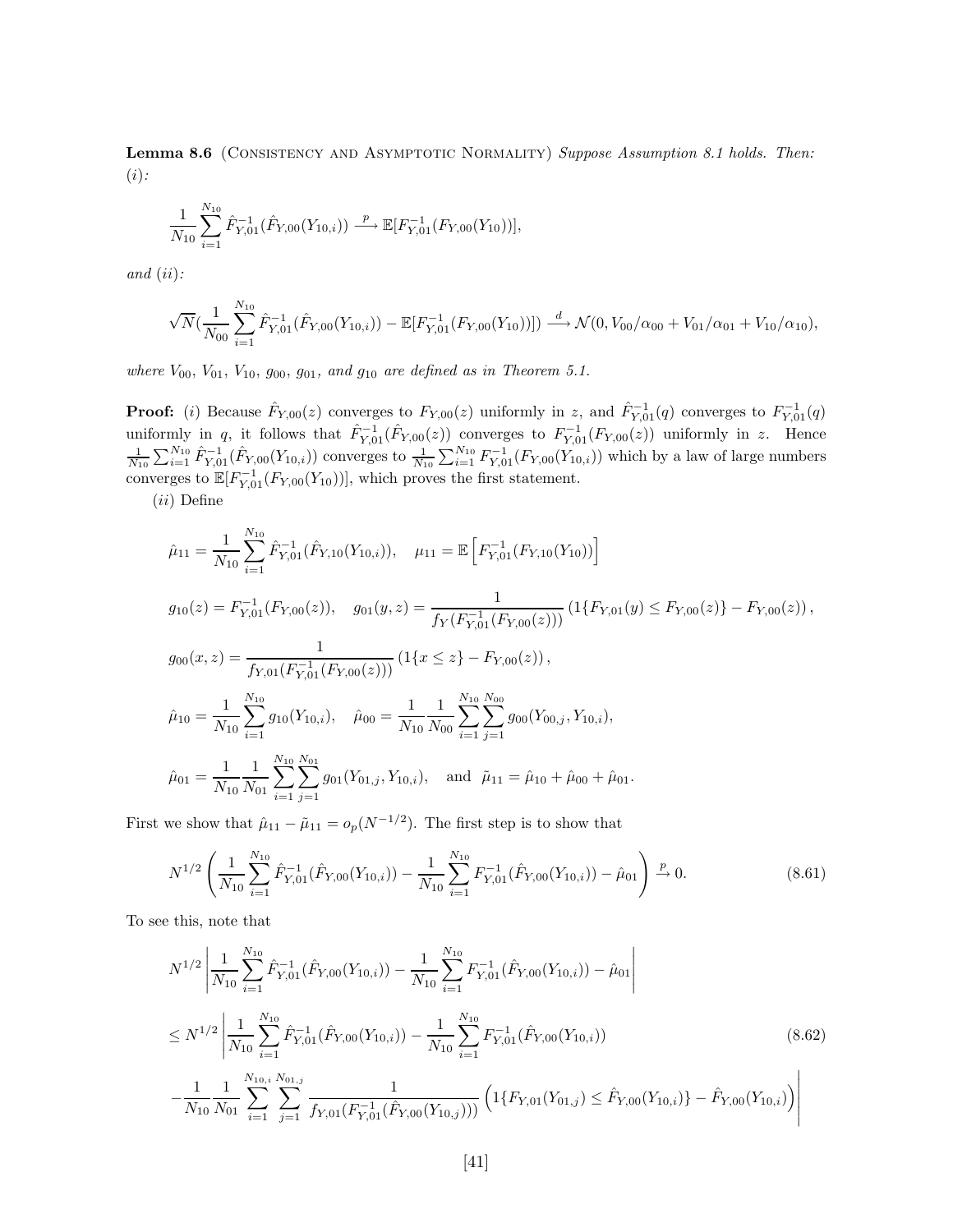$$
+N^{1/2}\left|\frac{1}{N_{10}}\frac{1}{N_{01}}\sum_{i=1}^{N_{10,i}}\sum_{j=1}^{N_{01,j}}\frac{1}{f_{Y,01}(F_{Y,01}^{-1}(\hat{F}_{Y,00}(Y_{10,j})))}\left(1\{F_{Y,01}(Y_{01,j})\leq \hat{F}_{Y,00}(Y_{10,i})\}-\hat{F}_{Y,00}(Y_{10,i})\right)-\hat{\mu}_{01}\right|.
$$

 $\begin{array}{c} \hline \end{array}$  $\overline{\phantom{a}}$  $\overline{\phantom{a}}$  $\overline{\phantom{a}}$  $\overline{\phantom{a}}$  $\overline{\phantom{a}}$ 

The first term in (8.62) can be bounded by

$$
N^{1/2} \sup_{q} \left| \hat{F}_{Y,01}^{-1}(q) - F_{Y,01}^{-1}(q) - \frac{1}{N_{01}} \sum_{j=1}^{N_{01,j}} \frac{1}{f_{Y,01}(F_{Y,01}^{-1}(q))} \left( 1\{ F_{Y,01}(Y_{01,j}) \le q \} - q \right) \right|
$$
  
=  $N^{1/2} \sup_{q} \left| \hat{F}_{Y,01}^{-1}(q) - F_{Y,01}^{-1}(q) - \frac{1}{f_{Y,01}(F_{Y,01}^{-1}(q))} \left( \hat{F}_{Y,01}(F_{Y,01}^{-1}(q)) - q \right) \right|$ 

which converges to zero in probability by Lemma 8.5. The convergence of the second term in  $(8.62)$ follows by an argument similar to that of the convergence of (8.51).

Second,

$$
N^{1/2} \left( \frac{1}{N_{10}} \sum_{i=1}^{N_{10}} F_{Y,01}^{-1}(\hat{F}_{Y,00}(Y_{10,i})) - \frac{1}{N_{10}} \sum_{i=1}^{N_{10}} F_{Y,01}^{-1}(F_{Y,00}(Y_{10,i})) - \hat{\mu}_{00} \right)
$$
  

$$
\leq N^{1/2} \sup_{y} \left| F_{Y,01}^{-1}(\hat{F}_{Y,00}(y)) - F_{Y,01}^{-1}(F_{Y,00}(y)) - \frac{1}{f_{Y,01}(F_{Y,00}^{-1}(F_{Y,00}(y)))} \frac{1}{N_{00}} \sum_{i=1}^{N_{00}} \left( 1 \{ Y_{00,i} < y \} - F_{Y,00}(y) \right) \right|.
$$

Convergence of this expression to zero is by Lemma 8.1, which implies that  $N^{1/2} \sup_y |\hat{F}_Y(y) - F_Y(y)|^2$ converges to zero.

Hence

$$
\hat{\mu}_{11} = \frac{1}{N_{10}} \sum_{i=1}^{N_{10}} \hat{F}_{Y,01}^{-1} (\hat{F}_{Y,00}(Y_{10,i}))
$$
\n
$$
= \left( \frac{1}{N_{10}} \sum_{i=1}^{N_{10}} \hat{F}_{Y,01}^{-1} (\hat{F}_{Y,00}(Y_{10,i})) - \frac{1}{N_{10}} \sum_{i=1}^{N_{10}} F_{Y,01}^{-1} (\hat{F}_{Y,00}(Y_{10,i})) - \hat{\mu}_{01} \right)
$$
\n(8.63)

$$
+\left(\frac{1}{N_{10}}\sum_{i=1}^{N_{10}}F_{Y,01}^{-1}(\hat{F}_{Y,00}(Y_{10,i}))-\frac{1}{N_{10}}\sum_{i=1}^{N_{10}}F_{Y,01}^{-1}(F_{Y,00}(Y_{10,i}))-\hat{\mu}_{00}\right)
$$
(8.64)

$$
+\hat{\mu}_{01} + \hat{\mu}_{00} + \frac{1}{N_{10}} \sum_{i=1}^{N_{10}} F_{Y,01}^{-1}(F_{Y,00}(Y_{10,i})).
$$

The first two terms, (8.63), and (8.63) are  $o_p(N^{-1/2})$ , so that  $\hat{\mu}_{11} = \hat{\mu}_{01} + \hat{\mu}_{00} + \hat{\mu}_{10} + o_p(N^{-1/2}) =$  $\tilde{\mu}_{11} + o_p(N^{-1/2}).$ 

Next, note that for all relevant  $i, j, k, l$ ,  $\mathbb{E}[g_{10}(Y_{10,i}) \cdot g_{01}(Y_{01,j}, Y_{10,k})] = 0$ ,  $E[g_{10}(Y_{10,i}) \cdot g_{00}(Y_{01,j}, Y_{10,k})] =$ 0 and  $E[g_{00}(Y_{10,i}, Y_{00,l}) \cdot g_{01}(Y_{01,j}, Y_{10,k})] = 0$ , which all follow by taking iterated expectations, conditioning on  $Y_{10,1},\ldots,Y_{10,N_{10}}$  first. Hence the covariances of  $\hat{\mu}_{00}, \hat{\mu}_{01}$  and  $\hat{\mu}_{10}$  are all zero and  $V(\tilde{\mu}_{11}) =$  $V(\hat{\mu}_{00}) + V(\hat{\mu}_{01}) + V(\hat{\mu}_{00}).$ 

Since  $\hat{\mu}_{10}$  is a simple sample average, we can directly apply a central limit theorem to get

$$
\sqrt{N_{10}}(\hat{\mu}_{10}-\mu_{11}) \stackrel{d}{\longrightarrow} \mathcal{N}(0,V_{10}),
$$

with  $V_{10} = V(F_{01}^{-1}(F_{Y,00}(Y_{10}))).$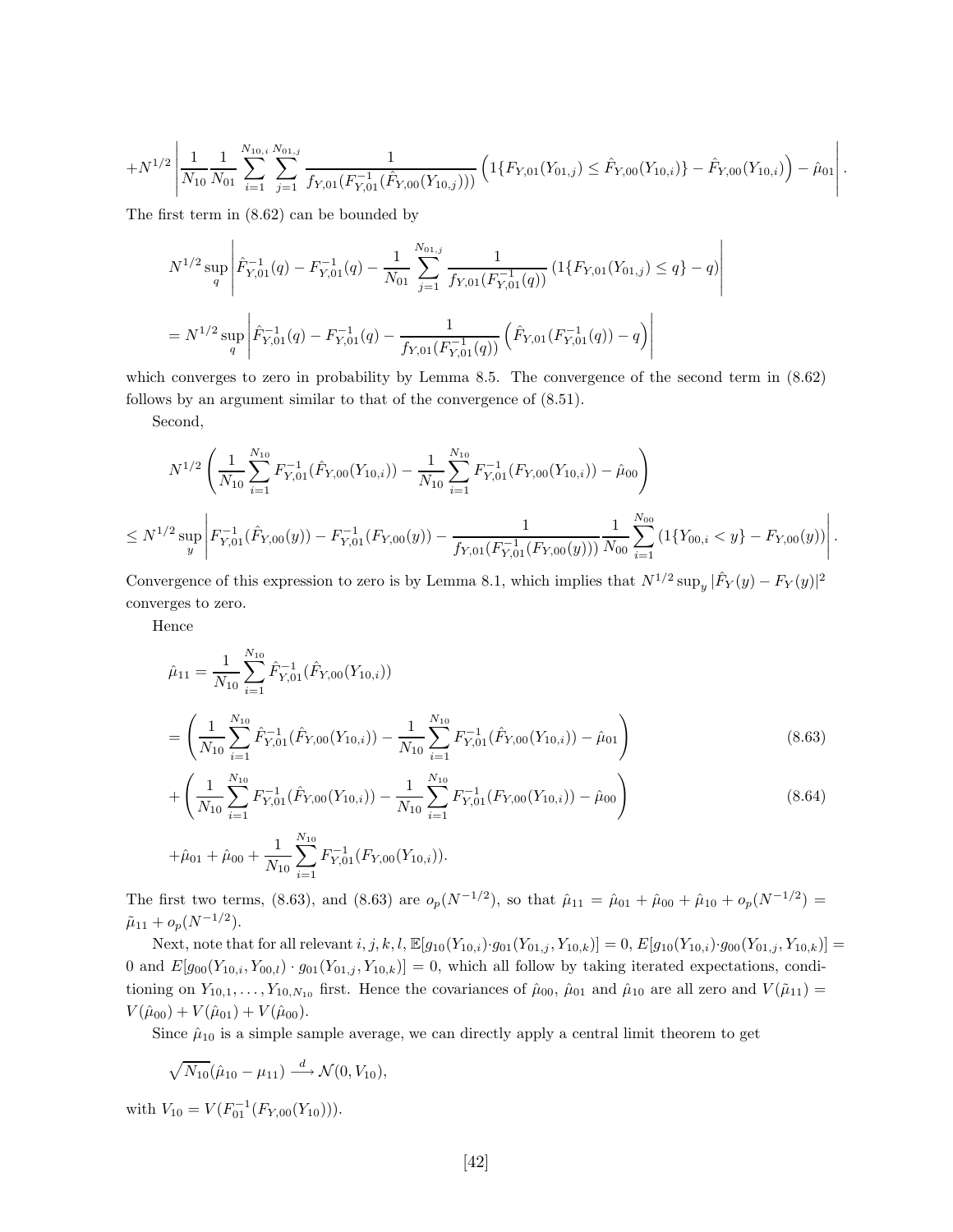Next consider  $\hat{\mu}_{00}$ . Its variance normalized by  $N_{00}$  is

$$
V(\sqrt{N}_{00}\cdot\hat{\mu}_{00})=N_{00}\cdot\mathbb{E}\left[\frac{1}{N_{00}^2}\frac{1}{N_{10}^2}\sum_{i=1}^{N_{00}}\sum_{j=1}^{N_{10}}\sum_{k=1}^{N_{00}}\sum_{l=1}^{N_{10}}g_{00}(Y_{00,i},Y_{10,j})\cdot g_{00}(Y_{00,k},Y_{10,l})\right].
$$

Terms in this sum with  $i \neq k$  have expectation zero, so that

$$
V(\sqrt{N}_{00} \cdot \hat{\mu}_{00}) = \mathbb{E}\left[\frac{1}{N_{00}} \frac{1}{N_{10}^2} \sum_{i=1}^{N_{00}} \sum_{j=1}^{N_{10}} \sum_{l=1}^{N_{10}} g_{00}(Y_{00,i}, Y_{10,j}) \cdot g_{00}(Y_{00,i}, Y_{10,l})\right].
$$

Ignoring the  $N_{10}N_{00}$  terms of lower order with  $j = l$ , the expectation reduces to

$$
\mathbb{E}\left[g_{00}(Y_{00,i}, Y_{10,j})\cdot g_{00}(Y_{00,i}, Y_{10,l})\right] = \mathbb{E}\left[\mathbb{E}[g(Y_{00}, Y_{10})|Y_{00}]^2\right] = V_{00}.
$$

The average  $\hat{\mu}_{00}$  also satisfies a central limit theorem so that

$$
\sqrt{N_{00}}\hat{\mu}_{00} \stackrel{d}{\longrightarrow} \mathcal{N}(0, V_{00}).
$$

Similarly,

$$
\sqrt{N_{01}}\hat{\mu}_{01} \stackrel{d}{\longrightarrow} \mathcal{N}(0, V_{01}).
$$

Then adding up the three terms and normalizing by  $\sqrt{N}$  gives the result in the Lemma.  $\Box$ **Proof of Theorem 5.1:** Apply Lemma 8.6. That gives us the asymptotic distribution of  $\sum \hat{F}_{Y,01}^{-1}(\hat{F}_{Y,00}(Y_{10i}))/N_{10}$ . We are interested in the large sample behavior of  $\sum Y_{11i}/N_{11} - \sum \hat{F}_{Y,01}^{-1}(\hat{F}_{Y,00}(Y_{10i}))/N_{10}$ , which leads to the extra variance term  $V_{11}$ , with the normalizations now by  $N = N_{00} + N_{01} + N_{10} + N_{11}$ . **Proof of Corollary 5.1:** The variance of  $\hat{\tau}^{DID}$  is equal to  $\sum_{g,t} \text{Var}(Y_{gt})/\alpha_{gt}$ . The variance of  $\hat{\tau}^{CIC}$  is equal to  $\sum_{g,t} V_{gt}/\alpha_{gt}$ . Hence it is sufficient to prove that for all  $g, t \in \{0,1\}$ , under the assumptions of Corollary 5.1,  $Var(Y_{gt}) = V_{gt}$ . First note that under these assumptions for all y:

$$
F_{Y,01}(y) = Pr(Y_{01} \le y) = Pr(h(U,1) \le y | G = 0) = Pr(h(U,0) + a \le y | G = 0)
$$
  
= 
$$
Pr(h(U,0) \le y - a | G = 0) = Pr(Y_{00} \le y - a) = F_{Y,00}(y - a).
$$

Hence

$$
k^{CIC}(y) = F_{Y,01}^{-1}(F_{Y,00}(y)) = y + a,
$$

and

$$
f_{Y,01}(y) = f_{Y,00}(y-a).
$$

Also,  $F_{Y,10}(y) = F_{Y,00}(y)$  for all y by assumption, so that  $f_{Y,10}(y - a) = f_{Y,01}(y)$ . Let  $\bar{y}$  and y be the upper limit and the lower limit respectively of the support of  $Y_{00}$ , which is equal to the support of  $Y_{10}$ and compact by assumption.

Now we shall show that  $Var(Y_{gt}) = V_{gt}$  for each combination of g and t. (i)  $g = 1$ ,  $t = 1$ . This is by definition of  $V_{11}$ . (*ii*):  $g = 1, t = 0$ :

$$
V_{10} = \text{Var}(g_{00}(Y_{10})) = \text{Var}\left(F_{Y,01}^{-1}(F_{y,00}(Y_{10}))\right) = \text{Var}(Y_{10} + a) = \text{Var}(Y_{10}).
$$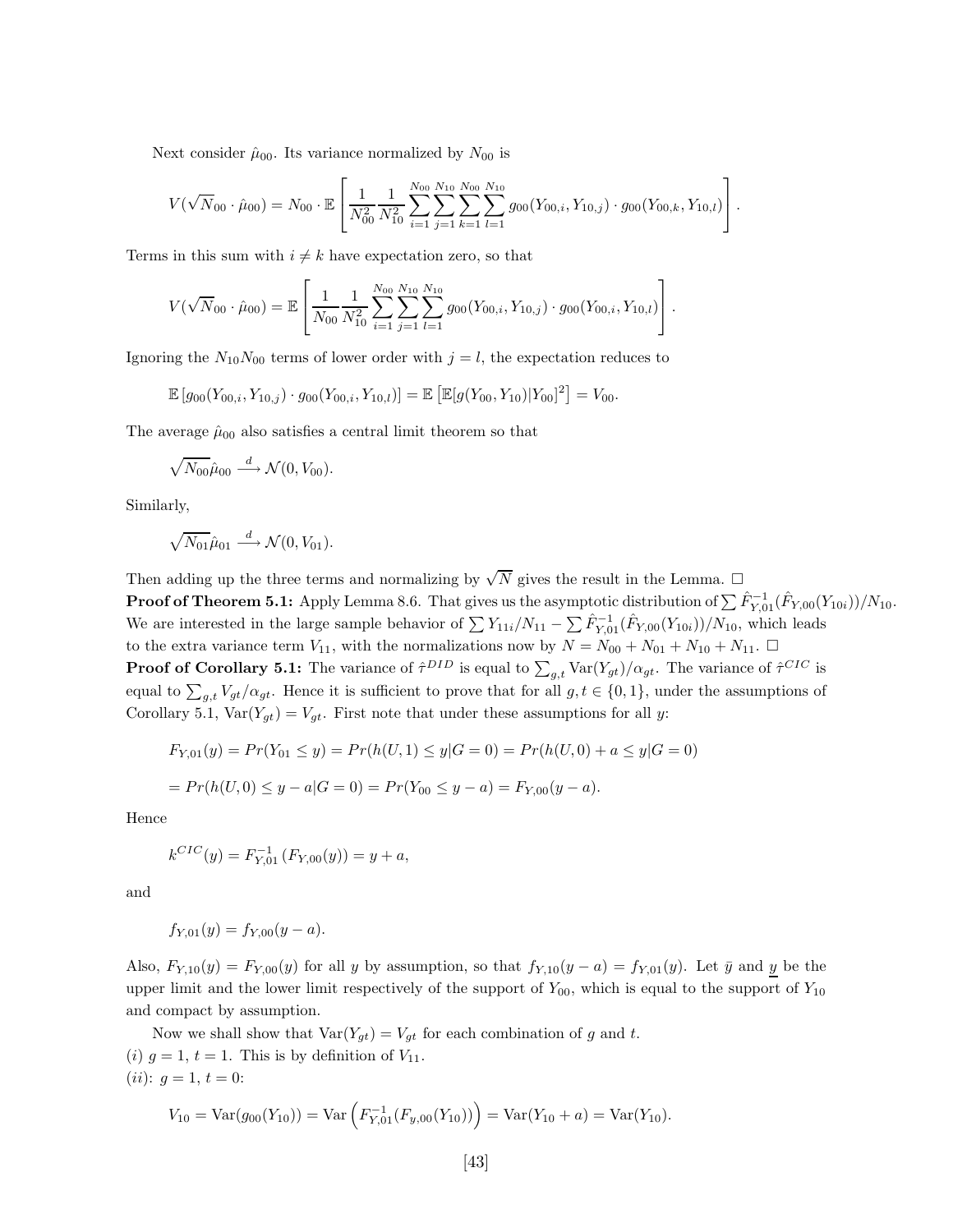(*iii*):  $g = 0, t = 0$ :

$$
g_{00}(x, z) = \frac{1}{f_{Y,01}(F_{Y,01}^{-1}(F_{Y,00}(z)))} (1\{x \le z\} - F_{Y,00}(z))
$$

$$
= \frac{1}{f_{Y,01}(z+a)} (1\{x \le z\} - F_{Y,00}(z)).
$$

Take the expectation of  $g_{00}(Y_{00}, Y_{10})$  conditional on  $Y_{00}$ :

$$
\mathbb{E}[g_{00}(y_{00}, Y_{10})] = \int_{\underline{y}}^{\overline{y}} \frac{1}{f_{Y,01}(y_{10} + a)} \left(1\{y_{00} \le y_{10}\} - F_{Y,00}(y_{10})\right) f_{Y,10}(y_{10}) dy_{10}.
$$

Because  $f_{Y,01}(y + a) = f_{Y,10}(y)$ , this simplifies to:

$$
\int_{\underline{y}}^{\overline{y}} 1\{y_{00} \le y_{10}\} - F_{Y,00}(y_{10}) dy_{10}.
$$

The first term integrates out to  $\bar{y} - y_{00}$ , and the second one integrates out to  $\mathbb{E}[Y_{10}] - \bar{y}$ , using the fact that for a random variable  $Y$  with support  $[\underline{y},\bar{y}],$  we have

$$
E[Y] = \underline{y} + \int_{\underline{y}}^{\overline{y}} (1 - F_Y(y)) dy.
$$

By assumption  $\mathbb{E}[Y_{10}]$  is equal to  $\mathbb{E}[Y_{00}]$ , so that

$$
\mathbb{E}[g_{00}(Y_{00}, Y_{10})|Y_{00}] = \mathbb{E}[Y_{00}] - Y_{00},
$$

and hence

$$
V_{00} = \mathbb{E}\left[ \left( \mathbb{E}[g_{00}(Y_{00}, Y_{10})|Y_{00}]\right)^2 \right] = \mathbb{E}[(\mathbb{E}[Y_{00}] - Y_{00}])^2] = \text{Var}(Y_{00}).
$$

(*iv*):  $g = 0, t = 1$ : Using the same arguments as before,

$$
\mathbb{E}[g_{00}(Y_{01}, Y_{10})|Y_{01}] = \int_{\underline{y}}^{\overline{y}} \frac{1}{f_{Y,01}(F_{Y,01}^{-1}(F_{Y,00}(y_{10})))} \left(1\{F_{Y,01}(Y_{01}) \leq F_{Y,00}(y_{10})\} - F_{Y,00}(y_{10})\right) f_{Y,10}(y_{10}) dy_{10}
$$
\n
$$
= \int_{\underline{y}}^{\overline{y}} \frac{1}{f_{Y,01}(y_{10} + a)} \left(1\{F_{Y,01}(Y_{01}) \leq F_{Y,10}(y_{10})\} - F_{Y,10}(y_{10})\right) f_{Y,10}(y_{10}) dy_{10}
$$
\n
$$
= \int_{\underline{y}}^{\overline{y}} \frac{1}{f_{Y,10}(y_{10})} \left(1\{F_{Y,01}(Y_{01}) \leq F_{Y,10}(y_{10})\} - F_{Y,10}(y_{10})\right) f_{Y,10}(y_{10}) dy_{10}
$$
\n
$$
= \int_{\underline{y}}^{\overline{y}} 1\{F_{Y,01}(Y_{01}) \leq F_{Y,10}(y_{10})\} - F_{Y,10}(y_{10}) dy_{10}
$$
\n
$$
= \overline{y} - (Y_{01} - a) + \mathbb{E}[Y_{10}] - \overline{y} = \mathbb{E}[Y_{01}] - Y_{01}.
$$

Hence

$$
V_{01} = \mathbb{E}\left[ \left( \mathbb{E}[g_{01}(Y_{01}, Y_{10})|Y_{01}]\right)^2 \right] = \mathbb{E}[(\mathbb{E}[Y_{01}] - Y_{01}])^2] = \text{Var}(Y_{01}).
$$

 $\Box$ 

Before proving Theorem 5.2 we give two preliminary lemmas.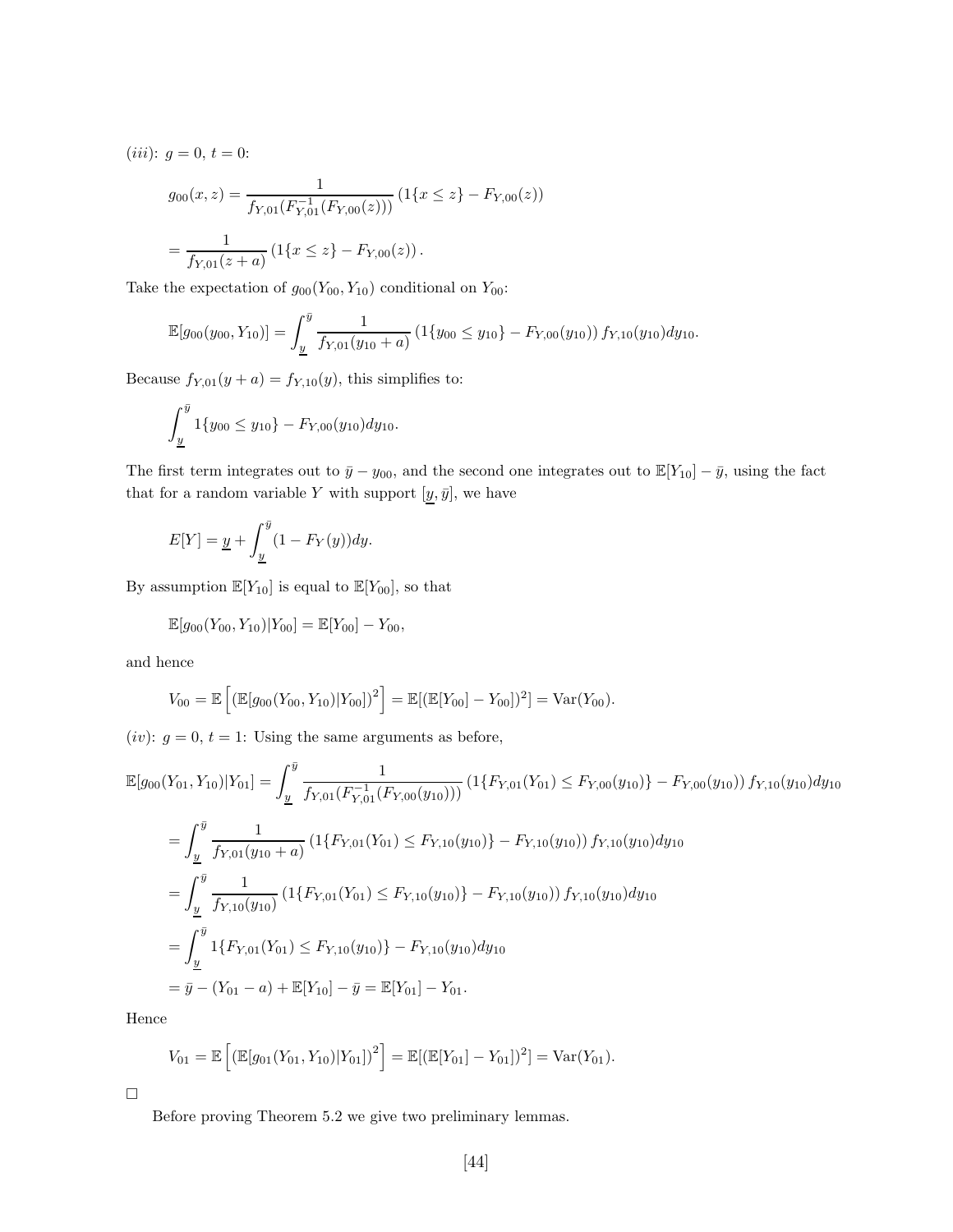**Lemma 8.7** *Suppose that for*  $h_1, \hat{h}_1 : \mathbb{Y}_1 \to \mathbb{R}$ *, and*  $h_2, \hat{h}_2 : \mathbb{Y}_2 \to \mathbb{R}$ *,* 

$$
\sup_{y \in \mathbb{Y}_1} \left| \hat{h}_1(y) - h_1(y) \right| \longrightarrow 0, \qquad \sup_{y \in \mathbb{Y}_2} \left| \hat{h}_2(y) - h_2(y) \right| \longrightarrow 0,
$$
  
\n
$$
\sup_{y \in \mathbb{Y}_1} |h_1(y)| < \overline{h_1} < \infty, \qquad \text{and} \qquad \sup_{y \in \mathbb{Y}_2} |h_2(y)| < \overline{h_2} < \infty.
$$

*Then*

$$
\sup_{y_1 \in \mathbb{Y}_1, y_2 \in \mathbb{Y}_2} \left| \hat{h}_1(y_1) \hat{h}_2(y_2) - h_1(y_1) h_2(y_2) \right| \longrightarrow 0.
$$

**Proof of Lemma 8.7** For all  $y_1 \in \mathbb{Y}_1$ ,  $y_2 \in \mathbb{Y}_2$ ,

$$
\begin{split}\n\left| \hat{h}_1(y_1)\hat{h}_2(y_2) - h_1(y_1)h_2(y_2) \right| \\
&= \left| \hat{h}_1(y_1)\hat{h}_2(y_2) - (\hat{h}_1(y_1) - h_1(y_1))(\hat{h}_2(y_2) - h_2(y_2)) \right. \\
&\left. + (\hat{h}_1(y_1) - h_1(y_1))(\hat{h}_2(y_2) - h_2(y_2)) - h_1(y_1)h_2(y_2) \right| \\
&\leq \left| h_1(y_1)(\hat{h}_2(y_2) - h_2(y_2)) + h_2(y_2)(\hat{h}_1(y_1) - h_1(y_1)) + (\hat{h}_1(y_1) - h_1(y_1))(\hat{h}_2(y_2) - h_2(y_2)) \right| \\
&\leq \overline{h_1} \cdot \sup_{y_2 \in \mathbb{Y}_2} \left| \hat{h}_2(y_2) - h_2(y_2) \right| + \overline{h_2} \cdot \sup_{y_1 \in \mathbb{Y}_1} \left| \hat{h}_1(y_1) - h_1(y_1) \right| \\
&+ \sup_{y_1 \in \mathbb{Y}_1} \left| \hat{h}_1(y_1) - h_1(y_1) \right| \cdot \sup_{y_2 \in \mathbb{Y}_2} \left| \hat{h}_2(y_2) - h_2(y_2) \right|.\n\end{split}
$$

All terms on the righthand side go to zero, and hence we have uniform convergence of  $\hat{h}_1(y_1)\hat{h}_2(y_2)$  to  $h_1(y_1)h_2(y_2).$   $\Box$ 

**Lemma 8.8** *Suppose that for*  $h_1, \hat{h}_1 : \mathbb{Y}_1 \to \mathbb{Y}_2 \subset \mathbb{R}$ ,  $h_2 : \mathbb{Y}_2 \to \mathbb{R}$ , we have  $\overline{1}$ 

$$
\sup_{y \in \mathbb{Y}_1} \left| \hat{h}_1(y) - h_1(y) \right| \longrightarrow 0,
$$

and suppose that  $h_2(y)$  is continuously differentiable with its derivative bounded in absolute value by  $h'_2 < \infty$ . Then (i):

$$
\sup_{y \in \mathbb{Y}_1} \left| h_2(\hat{h}_1(y)) - h_2(h_1(y)) \right| \longrightarrow 0. \tag{8.65}
$$

*If also for*  $\hat{h}_2 : \mathbb{Y}_2 \to \mathbb{R}$ *, we have* 

$$
\sup_{y \in \mathbb{Y}_2} \left| \hat{h}_2(y) - h_2(y) \right| \longrightarrow 0,
$$

*then*  $(ii)$ *:* 

$$
\sup_{y \in \mathbb{Y}_1} \left| \hat{h}_2(\hat{h}_1(y)) - h_2(h_1(y)) \right| \longrightarrow 0. \tag{8.66}
$$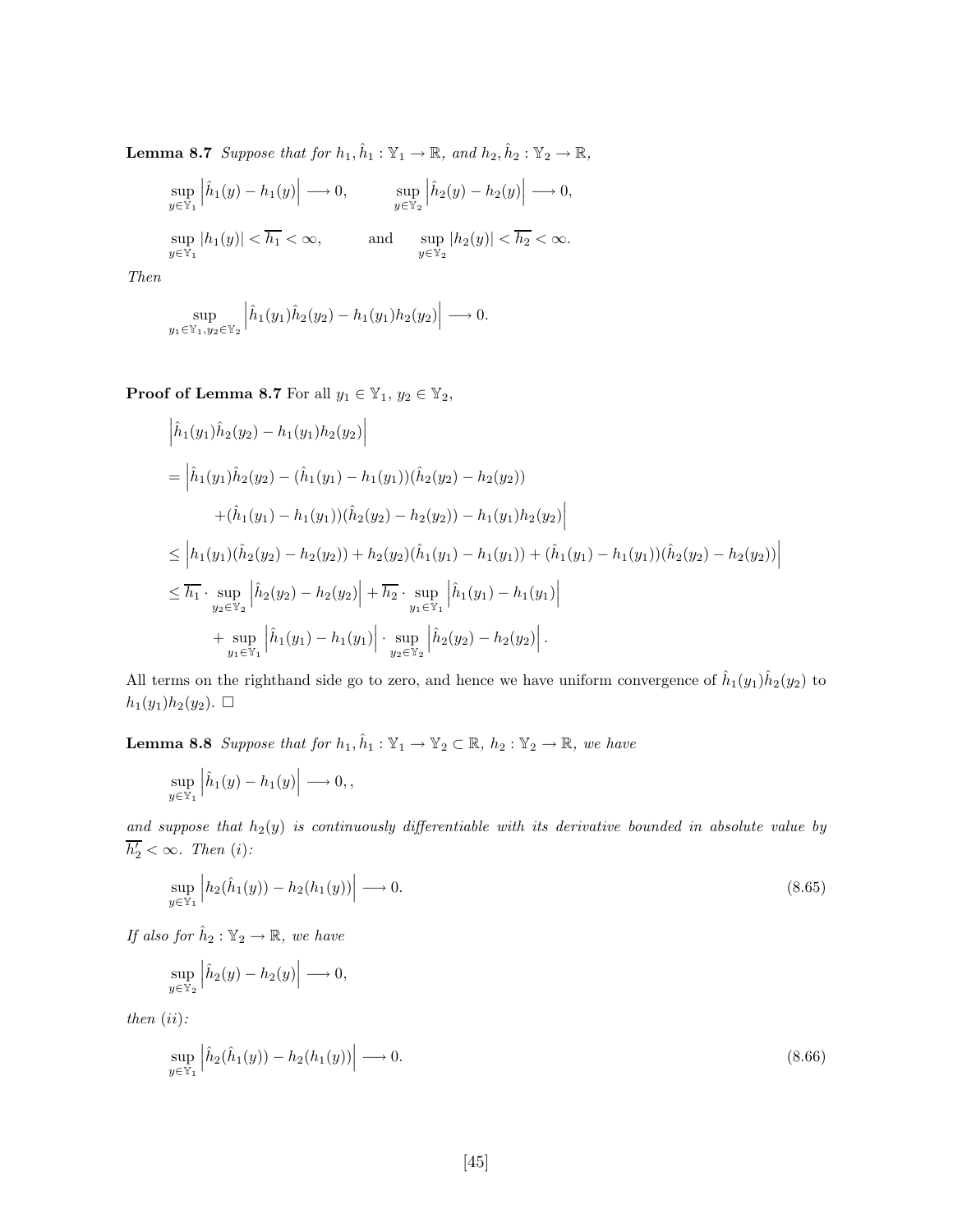**Proof of Lemma 8.8** For all  $y \in \mathbb{Y}_1$  we have

$$
\sup_{y \in \mathbb{Y}_1} \left| h_2(\hat{h}_1(y)) - h_2(h_1(y)) \right| = \sup_{y \in \mathbb{Y}_1} \left| h_2(h_1(y)) + \frac{\partial h_2}{\partial y_2}(\tilde{y}_2)(\hat{h}_1(y) - h_1(y)) - h_2(h_1(y)) \right|,
$$

for some  $\tilde{y}_2 \in \mathbb{Y}_2$ . This is bounded by

$$
\sup_{y_2 \in \mathbb{Y}_2} \left| \frac{\partial h_2}{\partial y_2}(y_2) \right| \cdot \left| \hat{h}_1(y) - h_1(y) \right| \leq \overline{h'_2} \cdot \left| \hat{h}_1(y) - h_1(y) \right|,
$$

which converges to zero, which proves Lemma  $8.8(i)$ .

For Lemma  $8.8(ii)$ , we have

$$
\sup_{y \in \mathbb{Y}_1} \left| \hat{h}_2(\hat{h}_1(y)) - h_2(h_1(y)) \right| \leq \sup_{y \in \mathbb{Y}_1} \left| \hat{h}_2(\hat{h}_1(y)) - h_2(\hat{h}_1(y)) + h_2(\hat{h}_1(y)) - h_2(h_1(y)) \right|
$$
  
\n
$$
\leq \sup_{y \in \mathbb{Y}_1} \left| \hat{h}_2(\hat{h}_1(y)) - h_2(\hat{h}_1(y)) \right| + \sup_{y \in \mathbb{Y}_1} \left| h_2(\hat{h}_1(y)) - h_2(h_1(y)) \right|
$$
  
\n
$$
\leq \sup_{y \in \mathbb{Y}_2} \left| \hat{h}_2(y) - h_2(y) \right| + \sup_{y \in \mathbb{Y}_1} \left| h_2(\hat{h}_1(y)) - h_2(h_1(y)) \right|,
$$

where the second term on the righthand side converges to zero because of Lemma  $8.8(i)$ , and the first term converges because of uniform of  $\hat{h}_2(y)$  to  $h_2(y)$ .  $\Box$ 

**Proof of Theorem 5.2:** Let  $\underline{f} = \inf_{y,g,t} f_{Y,gt}(y)$ ,  $\overline{f} = \sup_{y,g,t} f_{Y,gt}(y)$ , and let  $\overline{f'} = \sup_{y,g,t} \frac{\partial f_{Y,gt}}{\partial y}(y)$ . Also let  $\overline{g_{00}} = \sup_{y_{00},y_{10}} g_{00}(y_{00},y_{10}), \overline{g_{01}} = \sup_{y_{01},y_{10}} g_{01}(y_{01},y_{10}), \overline{g_{10}} = \sup_{y_{10}} g_{10}(y_{10}),$  and let  $\overline{g} =$  $\max(\overline{g_{00}},\overline{g_{01}},\overline{g_{10}})$ . By assumption  $\underline{f} > 0$ ,  $\overline{f} < \infty$ ,  $\overline{f'} < \infty$ , and  $\overline{g} < \infty$ .

It suffices to show  $\hat{\alpha}_{gt} \rightarrow \alpha_{gt}$  and  $\hat{V}_{gt} \rightarrow V_{gt}$  for all  $g, t = 0, 1$ . Consistency of  $\hat{\alpha}_{gt}$  and  $\hat{V}_{11}$  is immediate. Next consider consistency of  $V_{00}$ . The proof is broken up into three steps: the first step is to prove uniformly consistency of  $\hat{f}_{Y,00}(y)$ , the second step is to prove uniformly consistency of  $\hat{g}_{00}(y_{00}, y_{10})$ , and the third step is consistency of  $V_{00}$  given uniform consistency of  $\hat{g}_{00}(y_{00}, y_{10})$ .

For uniform consistency of  $\hat{f}_{Y,00}(y)$  first note that for all  $0 < \delta < 1/2$  we have by Lemmas 8.1 and 8.2

$$
\sup_{y \in \mathbb{Y}_{gt}} N_{gt}^{\delta} \cdot |\hat{F}_{Y,gt}(y) - F_{Y,gt}(y)| \xrightarrow{p} 0, \quad \text{and} \quad \sup_{q \in [0,1]} N_{gt}^{\delta} \cdot |\hat{F}_{Y,gt}^{-1}(q) - F_{Y,gt}^{-1}(q)| \xrightarrow{p} 0.
$$

Now consider first the case with  $y < \tilde{Y}_{gt}$ :

$$
\sup_{y < \tilde{Y}_{gt}} \left| \hat{f}_{Y,gt}(y) - f_{Y,gt}(y) \right| = \sup_{y \tilde{Y}_{gt}} \left| \frac{\hat{F}_{Y,gt}(y + N^{-1/3}) - \hat{F}_{Y,gt}(y)}{N^{-1/3}} - f_{Y,gt}(y) \right|
$$
\n
$$
\leq \sup_{y \tilde{Y}_{gt}} \left| \frac{\hat{F}_{Y,gt}(y + N^{-1/3}) - \hat{F}_{Y,gt}(y)}{N^{-1/3}} - \frac{F_{Y,gt}(y + N^{-1/3}) - F_{Y,gt}(y)}{N^{-1/3}} \right|
$$
\n
$$
+ \left| \frac{F_{Y,gt}(y + N^{-1/3}) - F_{Y,gt}(y)}{N^{-1/3}} - f_{Y,gt}(y) \right|
$$
\n
$$
\leq \sup_{y \tilde{Y}_{gt}} \left| \frac{\hat{F}_{Y,gt}(y + N^{-1/3}) - F_{Y,gt}(y + N^{-1/3})}{N^{-1/3}} - \frac{\hat{F}_{Y,gt}(y) - F_{Y,gt}(y)}{N^{-1/3}} \right| + N^{-1/3} \left| \frac{\partial f_{Y,gt}}{\partial y}(\tilde{y}) \right|
$$
\n
$$
\leq 2N^{1/3} \sup_{y \in \mathbb{Y}_{gt}} \left| \hat{F}_{Y,gt}(y) - F_{Y,gt}(y) \right| + N^{-1/3} \sup_{y \in \mathbb{Y}_{gt}} \left| \frac{\partial f_{Y,gt}}{\partial y}(y) \right| \longrightarrow 0,
$$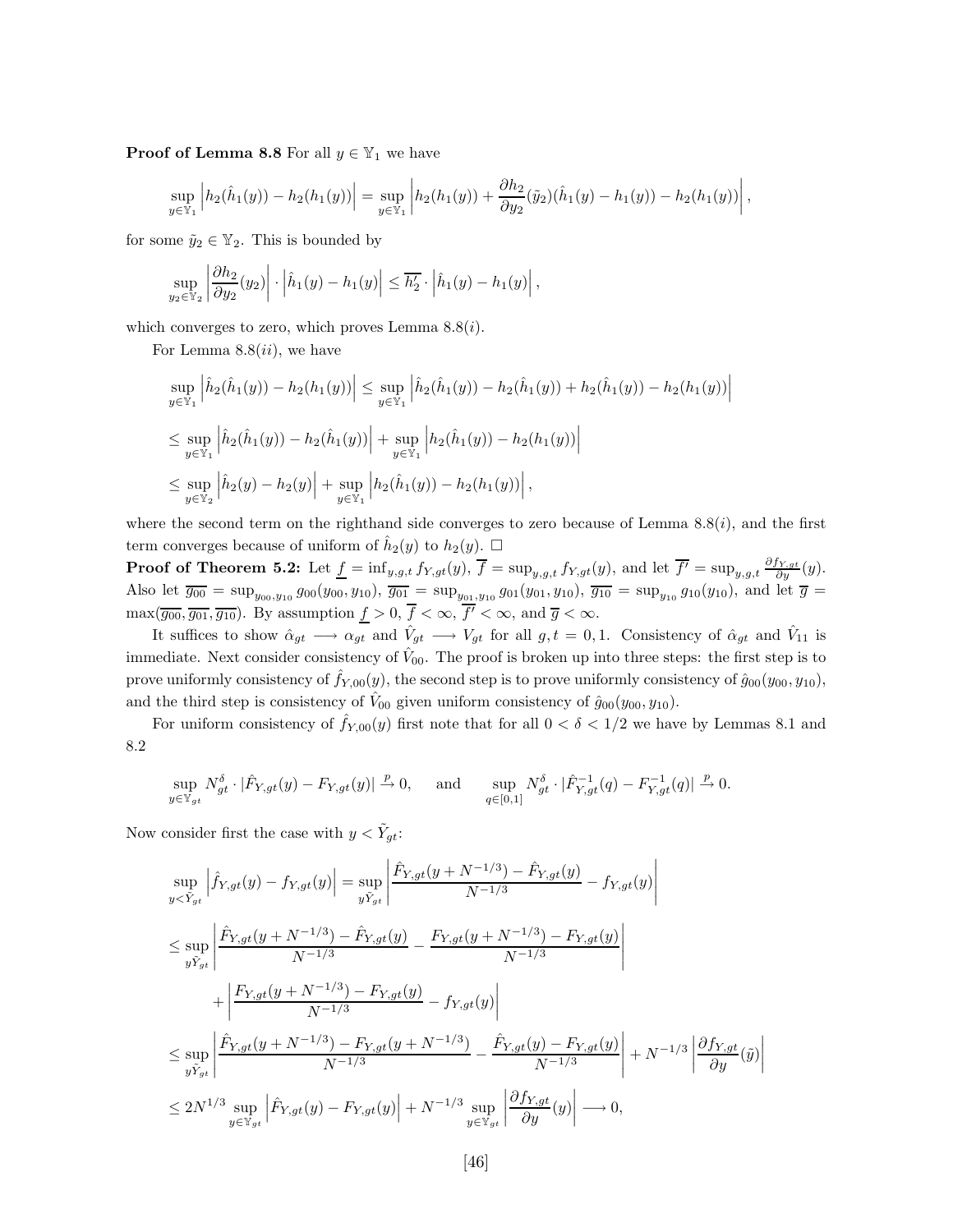where  $\tilde{y}$  is some value in the support  $\mathbb{Y}_{qt}$ . The same argument shows that

$$
\sup_{y < \tilde{Y}_{gt}} \left| \hat{f}_{Y,gt}(y) - f_{Y,gt}(y) \right| \longrightarrow 0,
$$

which, combined with the earlier part, shows that

$$
\sup_{y \in \mathbb{Y}_{gt}} \left| \hat{f}_{Y,gt}(y) - f_{Y,gt}(y) \right| \longrightarrow 0.
$$

The second step is to show uniform consistency of  $\hat{g}_{00}(y_{00}, y_{10})$ . By boundedness of the derivative of  $F_{Y,01}^{-1}(q)$ , uniform convergence of  $\hat{F}_{Y,01}^{-1}(q)$  and  $\hat{F}_{Y,00}(y)$ , Lemma 8.8(*ii*) implies uniform convergence of  $\hat{F}_{Y,01}^{-1}(\hat{F}_{Y,00}(y))$  to  $F_{Y,01}^{-1}(F_{Y,00}(y))$ . This in turn, combined with uniform convergence of  $\hat{f}_{Y,01}(y)$ and another application of Lemma 8.8(*ii*) implies uniform convergence of  $\hat{f}_{Y,01}(\hat{F}_{Y,01}^{-1}(\hat{F}_{Y,00}(y_{10})))$  to  $f_{Y,01}(F_{Y,01}^{-1}(F_{Y,00}(y_{10})))$ . Applying Lemma 8.8(*i*), using the fact that  $f_{Y,01}(y)$  is bounded away from zero, implies uniform convergence of  $1/\hat{f}_{Y,01}(\hat{F}_{Y,01}^{-1}(\hat{F}_{Y,00}(y_{10})))$  to  $1/f_{Y,01}(F_{Y,01}^{-1}(F_{Y,00}(y_{10})))$ . Finally, using Lemma 8.7 then gives uniform convergence of  $\hat{g}_{00}(y_{00}, y_{10})$  to  $g_{00}(y_{00}, y_{10})$ , completing the second step of the proof.

The third step is to show consistency of  $\hat{V}_{00}$  given uniform convergence of  $\hat{g}_{00}(y_{00}, y_{10})$ . For any  $\varepsilon > 0$ , let  $\eta = min(\sqrt{\varepsilon/2}, \varepsilon/(4\overline{g}))$ . Then for N large enough so that  $sup_{y_{00},y_{10}} |\hat{g}_{00}(y_{00}, y_{10}) - g_{00}(y_{00}, y_{10})| < \eta$ , it follows that

$$
\sup_{y_{00}}\left|\frac{1}{N_{10}}\sum_{j=1}^{N_{10}}\hat{g}_{00}(y_{00},Y_{10,j})) - \frac{1}{N_{10}}\sum_{j=1}^{N_{10}}g_{00}(y_{00},Y_{10,j}))\right| \leq \sup_{y_{00}}\frac{1}{N_{10}}\sum_{j=1}^{N_{10}}|\hat{g}_{00}(y_{00},Y_{10,j})) - g_{00}(y_{00},Y_{10,j}))| < \eta,
$$

and thus

$$
\sup_{y_{00}} \left| \left[ \frac{1}{N_{10}} \sum_{j=1}^{N_{10}} \hat{g}_{00}(y_{00}, Y_{10,j})) \right]^2 - \left[ \frac{1}{N_{10}} \sum_{j=1}^{N_{10}} g_{00}(y_{00}, Y_{10,j})) \right]^2 \right| < \eta^2 + 2\overline{g}\eta \le \varepsilon.
$$

Hence

$$
\left| \frac{1}{N_{00}} \sum_{i=1}^{N_{00}} \left[ \frac{1}{N_{10}} \sum_{j=1}^{N_{10}} \hat{g}_{00}(Y_{00,i}, Y_{10,j}) \right]^2 - \frac{1}{N_{00}} \sum_{i=1}^{N_{00}} \left[ \frac{1}{N_{10}} \sum_{j=1}^{N_{10}} g_{00}(Y_{00,i}, Y_{10,j}) \right]^2 \right| \le \varepsilon.
$$

Thus it remains to prove that

$$
V_{00} - \frac{1}{N_{00}} \sum_{i=1}^{N_{00}} \left[ \frac{1}{N_{10}} \sum_{j=1}^{N_{10}} g_{00}(Y_{00,i}, Y_{10,j}) \right]^2 \longrightarrow 0,
$$

By boundedness of  $g_{00}(y_{00}, y_{10})$  it follows that

$$
\frac{1}{N_{10}}\sum_{j=1}^{N_{10}}g_{00}(y,Y_{10,j})-\mathbb{E}[g_{00}(y,Y_{10})],
$$

uniformly in  $y$ . Hence

$$
\frac{1}{N_{00}}\sum_{i=1}^{N_{00}}\left[\frac{1}{N_{10}}\sum_{j=1}^{N_{10}}g_{00}(Y_{00,i},Y_{10,j})\right]^2 - \frac{1}{N_{00}}\sum_{i=1}^{N_{00}}\left[\mathbb{E}[g_{00}(Y_{00,i},Y_{10})|Y_{00,i}]\right]^2 \longrightarrow 0,
$$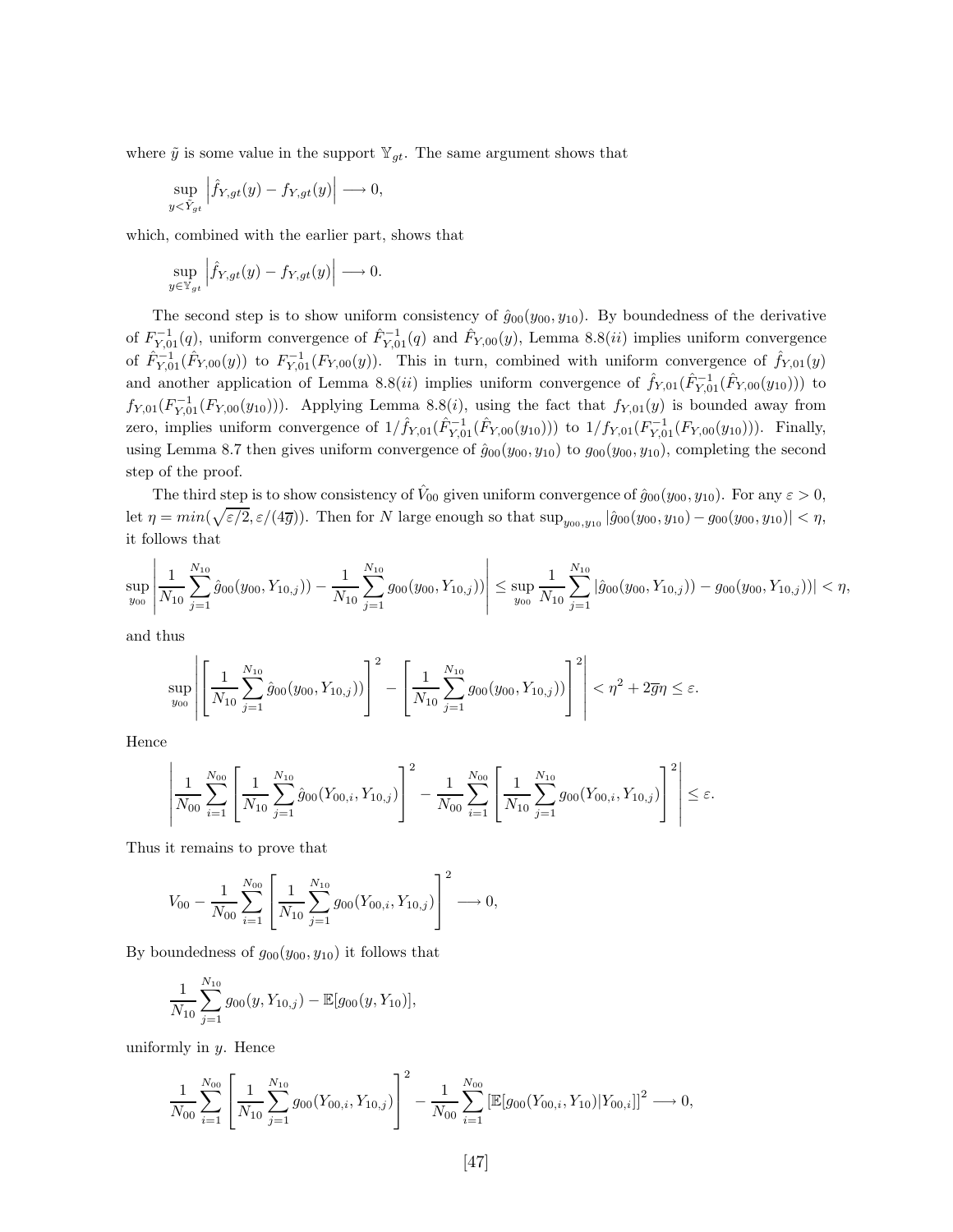Finally, by a law of large numbers

$$
\frac{1}{N_{00}}\sum_{i=1}^{N_{00}} \left[\mathbb{E}[g_{00}(Y_{00,i}, Y_{10})|Y_{00,i}]\right]^2 - V_{00} \longrightarrow 0,
$$

which completes the proof of consistency of  $\hat{V}_{00}$ .

Consistency of  $\hat{V}_{01}$  and  $\hat{V}_{10}$  follows the same pattern first establishing uniform consistency of  $\hat{g}_{01}(y_{01}, y_{10})$ and  $\hat{g}_{10}(y)$  followed by using a law of large numbers, and the proofs are therefore omitted.  $\Box$ **Proof of Theorem 5.3:** We will prove that  $\hat{\tau}_q^{CIC} = \sum_{g,t} \hat{\tau}_{q,gt}^{CIC} + o_p(N^{-1/2})$  and thus has an asymptotically linear representation. Then the result follows directly from the fact that the  $g_{gt}^q(Y_{gt})$  all have expectation zero, variances equal to  $V_{gt}^q$  and zero covariances. To prove this assertion is sufficient to show that

$$
\hat{F}_{Y,01}^{-1}(\hat{F}_{Y,00}(\hat{F}_{Y,10}^{-1}(q))) = F_{Y,01}^{-1}(F_{Y,00}(F_{Y,10}^{-1}(q))) \n+ \frac{1}{N_{00}} \sum_{i=1}^{N_{00}} g_{00}^q(Y_{00,i}) + \frac{1}{N_{01}} \sum_{i=1}^{N_{01}} g_{01}^q(Y_{01,i}) + \frac{1}{N_{10}} \sum_{i=1}^{N_{10}} g_{00}^q(Y_{10,i}) + o_p(N^{-1/2}).
$$

This can be shown by direct extension of the arguments in Lemma 8.5.  $\Box$ 

Before proving Theorem 5.4 we need some definitions and a preliminary result. Define

$$
\underline{\hat{F}}_{Y,00}(y) = \frac{1}{N_{00}} \sum_{i=1}^{N_{00}} 1\{Y_{00,i} < y\},
$$

and

.

$$
\hat{\underline{k}}(y) = \hat{F}_{01}^{-1}(\hat{\underline{F}}_{00}(y)), \text{ and } \hat{\overline{k}}(y) = \hat{F}_{01}^{-1}(\hat{F}_{00}(y)),
$$

**Lemma 8.9** *For all*  $l = 1, ..., L$ *,* 

$$
\sqrt{N}(\hat{\underline{k}}(\lambda_l) - \underline{k}(\lambda_l)) \to 0 \text{ and } \sqrt{N}(\hat{\overline{k}}(\lambda_l) - \overline{k}(\lambda_l)) \to 0.
$$

#### **Proof of Lemma 8.9:** Define

$$
\nu = \min_{l,m: min(l,m) < L} |F_{00}(\lambda_l) - F_{01}(\lambda_m)|.
$$

By assumption 5.3 and the finite support assumption,  $\nu > 0$ .

By uniform convergence of the empirical distribution function there is for all  $\varepsilon > 0$  an  $N_{\varepsilon,\nu}$  such that for  $N\geq N_{\varepsilon,\nu}$  we have

$$
Pr\left(\sup_{y} \left|\hat{F}_{00}(y) - F_{00}(y)\right| > \nu/3\right) < \varepsilon/4, \quad \text{and} \quad Pr\left(\sup_{y} \left|\hat{F}_{01}(y) - F_{01}(y)\right| > \nu/3\right) < \varepsilon/4.
$$

and

$$
Pr\left(\sup_y \left|\hat{\underline{F}}_{00}(y) - \underline{F}_{00}(y)\right| > \nu/3\right) < \varepsilon/4, \quad \text{and} \quad Pr\left(\sup_y \left|\hat{\underline{F}}_{01}(y) - \underline{F}_{01}(y)\right| > \nu/3\right) < \varepsilon/4.
$$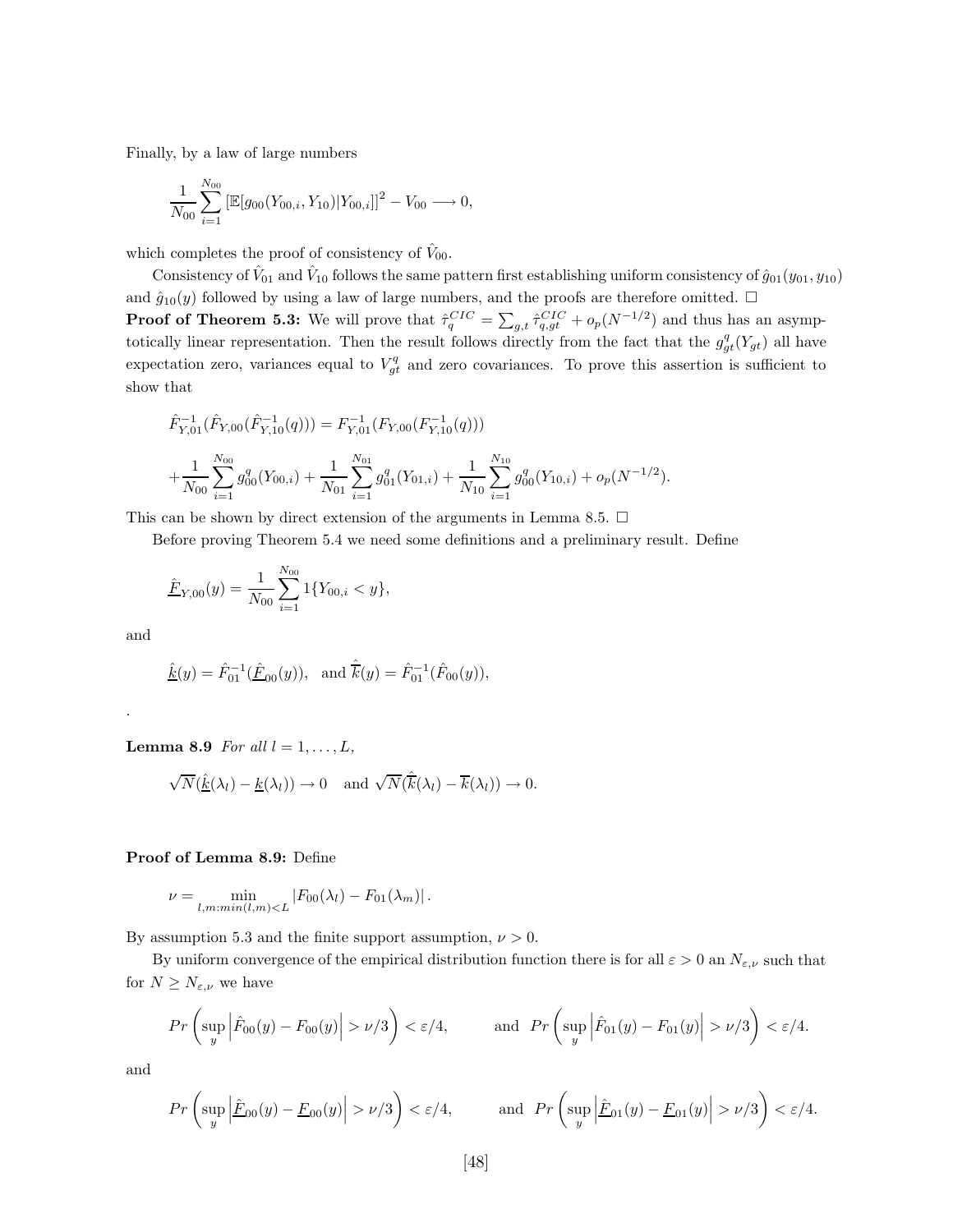Now consider the case where

$$
\sup_{y} \left| \hat{F}_{00}(y) - F_{00}(y) \right| \le \nu/3, \sup_{y} \left| \hat{F}_{01}(y) - F_{01}(y) \right| \le \nu/3,
$$
  
\n
$$
\sup_{y} \left| \hat{F}_{00}(y) - \underline{F}_{00}(y) \right| \le \nu/3, \text{ and } \sup_{y} \left| \hat{F}_{01}(y) - \underline{F}_{01}(y) \right| \le \nu/3.
$$
\n(8.67)

By the above argument the probability of (8.67) is larger than  $1-\varepsilon$  for  $N \ge N_{\varepsilon,\nu}$ . Hence it can be made arbitrarily close to one by choosing  $N$  large enough.

Let  $\lambda_m = F_{01}^{-1}(q_{00,l})$ . By Assumption 5.3 it follows that

$$
F_{01}(\lambda_{m-1}) < q_{00,l} = F_{00}(\lambda_l) < F_{01}(\lambda_m),
$$

with  $F_{01}(\lambda_m) - q_{00,l} > \nu$  and  $q_{00,l} - F_{01}(\lambda_{m-1}) > \nu$  by the definition of  $\nu$ . Conditional on (8.67) we therefore have

$$
\hat{F}_{01}(\lambda_{m-1}) < \hat{F}_{00}(\lambda_l) < \hat{F}_{01}(\lambda_m).
$$

This implies

$$
\hat{F}_{01}^{-1}(\hat{F}_{00}(\lambda_l)) = \lambda_m = F_{01}^{-1}(F_{00}(\lambda_l)),
$$

and thus  $\underline{\hat{k}}(\lambda_l) = \underline{k}(\lambda_l)$ . Hence, for any  $\eta, \varepsilon > 0$ , for  $N > N_{\varepsilon,\nu}$ , we have

$$
Pr\left(\left|\sqrt{N}(\hat{\underline{k}}(\lambda_l)-\underline{k}(\lambda_l))\right|>\eta\right)\leq 1 - Pr\left(\left|\sqrt{N}(\hat{\underline{k}}(\lambda_l)-\underline{k}(\lambda_l))\right|=0\right)\leq 1 - (1-\varepsilon) = \varepsilon,
$$

which can be choosen arbitrarily small. The same argument applies to  $\sqrt{N}(\hat{k}(\lambda_l - \overline{k}(\lambda_l))$ , and it is therefore omitted.  $\Box$ 

**Proof of Theorem 5.4:** We only proof the first assertion. The second follows the same argument.

$$
\sqrt{N}(\hat{\tau}_{UB} - \tau_{UB}) = \frac{1}{\sqrt{\alpha_{11} N_{11}}} \cdot \sum_{i=1}^{N_{11}} (Y_{11,i} - \mathbb{E}[Y_{11}]) - \frac{1}{\sqrt{\alpha_{10} N_{10}}} \cdot \sum_{i=1}^{N_{10}} (\hat{\underline{k}}(Y_{10,i}) - \mathbb{E}[\underline{k}(Y_{10})])
$$
  
= 
$$
\frac{1}{\sqrt{\alpha_{11} N_{11}}} \cdot \sum_{i=1}^{N_{11}} (Y_{11,i} - \mathbb{E}[Y_{10}]) - \frac{1}{\sqrt{\alpha_{10} N_{10}}} \cdot \sum_{i=1}^{N_{10}} (\underline{k}(Y_{10,i}) - \mathbb{E}[\underline{k}(Y_{10})]) + \frac{1}{\sqrt{\alpha_{10} N_{10}}} \cdot \sum_{i=1}^{N_{10}} (\hat{\underline{k}}(Y_{10,i}) - \underline{k}(Y_{10}))
$$

By a central limit theorem, and independence of  $\bar{Y}_{11}$  and  $\underline{k}(Y_{10})$  we have

$$
\frac{1}{\sqrt{\alpha_{11}N_{11}}} \cdot \sum_{i=1}^{N_{11}} (Y_{11,i} - \mathbb{E}[Y_{10}]) - \frac{1}{\sqrt{\alpha_{10}N_{10}}} \cdot \sum_{i=1}^{N_{10}} (\underline{k}(Y_{10,i}) - \mathbb{E}[\underline{k}(Y_{10})]) \stackrel{d}{\longrightarrow} \mathcal{N}(0, V_{11}/\alpha_{11} + \overline{V}_{10}/\alpha_{10}).
$$

Hence all we need to prove is that

$$
\frac{1}{\sqrt{\alpha_{10} N_{10}}} \cdot \sum_{i=1}^{N_{10}} \left( \hat{\underline{k}}(Y_{10,i}) - \underline{k}(Y_{10}) \right) \xrightarrow{p} 0.
$$

This expression can be bounded in absolute value by

$$
\sqrt{N} \cdot \max_{l=1,\dots,L} \left| \hat{\underline{k}}(\lambda_l) - \underline{k}(\lambda_l) \right|.
$$

Since  $\sqrt{N} \cdot \left| \hat{k}(\lambda_l) - \underline{k}(\lambda_l) \right|$  converges to zero for each l by Lemma 8.9, this converges to zero.  $\Box$ .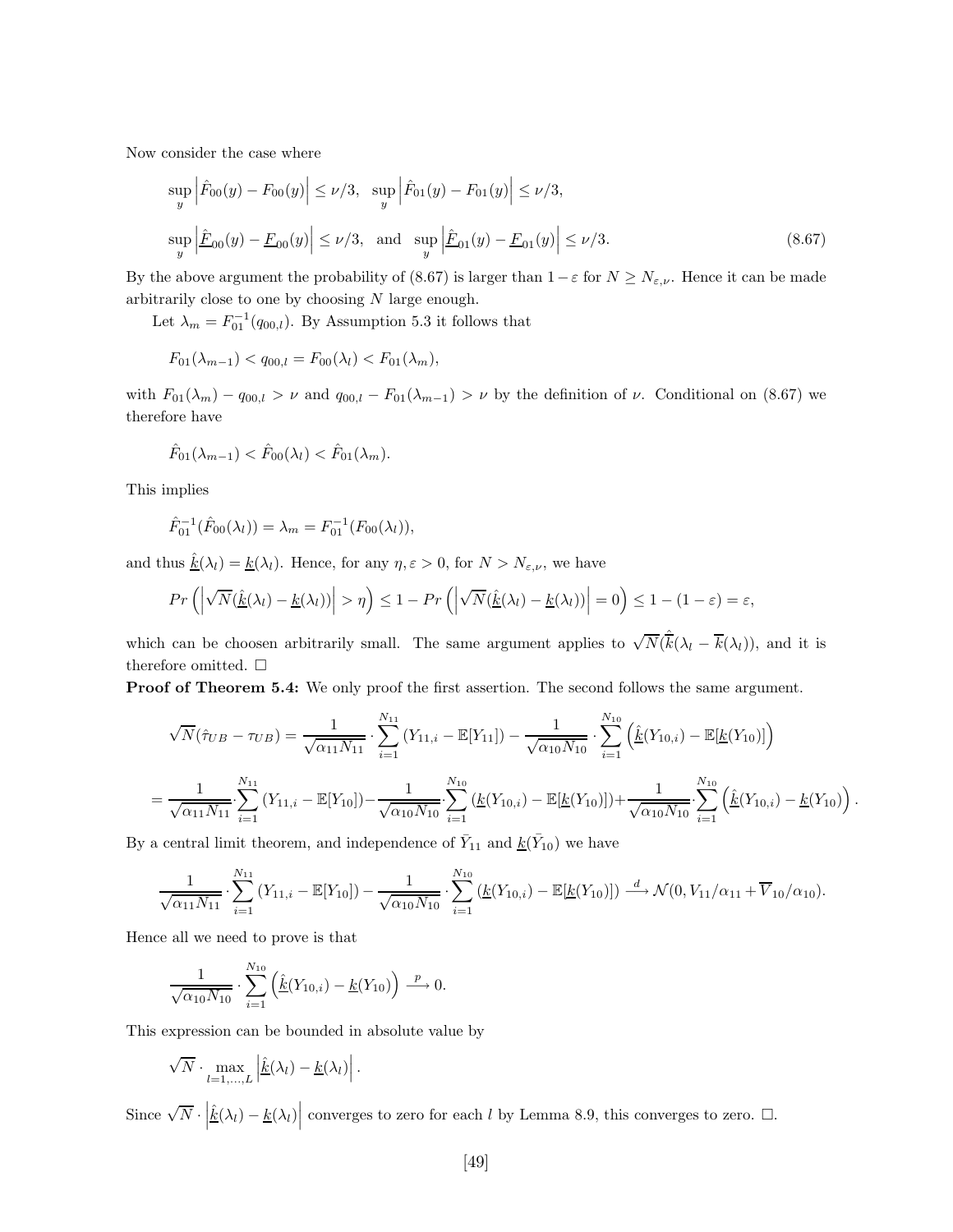# REFERENCES

- Abadie, Alberto, (2001): "Semiparametric Difference-in-Differences Estimators," unpublished manuscript, Kennedy School of Government.
- Abadie, Alberto, Joshua Angrist and Guido Imbens, (2002): "Instrumental Variables Estimates of the Effect of Training on the Quantiles of Trainee Earnings," *Econometrica*, Vol. 70, No. 1, 91-117.
- Altonji, J., and R. Blank, (2000): "Race and Gender in the Labor Market," *Handbook of Labor Economics*, O. Ashenfelter and D. Card, eds. North Holland: Elsevier, 2000, pp 3143-3259.
- Altonji, J., and R. Matzkin, (2001): "Panel Data Estimators for Nonseparable Models with Endogenous Regressors," Department of Economics, Northwestern University.
- Angrist, Joshua, and Alan Krueger, (2000): "Empirical Strategies in Labor Economics," *Handbook of Labor Economics*, O. Ashenfelter and D. Card, eds. North Holland: Elsevier, 2000, pp 1277-1366.
- Ashenfelter, O., and D. Card, (1985), "Using the Longitudinal Structure of Earnings to Estimate the Effect of Training Programs," *Review of Economics and Statistics*, v67, n4, 648-660.
- Ashenfelter, O., and M. Greenstone, (2001): "Using the Mandated Speed Limits to Measure the Value of a Statistical Life," unpublished manuscript, Princeton University.
- Athey, S. and G. Imbens, (2002), "Identification and Inference in Nonlinear Difference-In-Differences Models," NBER Technical Working Paper No. **280**
- Athey, S., and S. Stern, (2002), "The Impact of Information Technology on Emergency Health Care Outcomes," *RAND Journal of Economics*, forthcoming.
- Barnow, B.S., G.G. Cain and A.S. Goldberger, (1980), "Issues in the Analysis of Selectivity Bias," in *Evaluation Studies*, vol. 5, ed. by E. Stromsdorfer and G. Farkas. San Francisco: Sage.
- Bertrand, M., E. Duflo, and S. Mullainathan, (2001): "How Much Should We Trust Differences-in-Differences Estimates?" Working Paper, MIT.
- Besley, T., and A. Case, (2000), "Unnatural Experiments? Estimating the Incidence of Endogenous Policies," *Economic Journal* v110, n467 (November): F672-94.
- Blundell, R., A. Duncan and C. Meghir, (1998), "Estimating Labour Supply Responses Using Tax Policy Reforms," *Econometrica,* 6 (4), 827-861.
- Blundell, Richard, and Thomas MaCurdy, (2000): "Labor Supply," *Handbook of Labor Economics*, O. Ashenfelter and D. Card, eds., North Holland: Elsevier, 2000, 1559-1695.
- Blundell, Richard, Monica Costa Dias, Costas Meghir, and John Van Reenen, (2001), "Evaluating the Employment Impact of a Mandatory Job Search Assistance Program," Working paper WP01/20, Institute for Fiscal Studies, 7 Ridgmount Street, London, WC1E 7AE, United Kingdom.
- Blundell, R., A. Gosling, H. Ichimura, and C. Meghir, (2002) "Changes in the Distribution of Male and Female Wages Accounting for the Employment Composition," unpublished paper, Institute for Fiscal Studies, 7 Ridgmount Street, London, WC1E 7AE, United Kingdom.
- Borenstein, S., (1991): "The Dominant-Firm Advantage in Multiproduct Industries: Evidence from the U.S. Airlines," *Quarterly Journal of Economics* v106, n4 (November 1991): 1237-66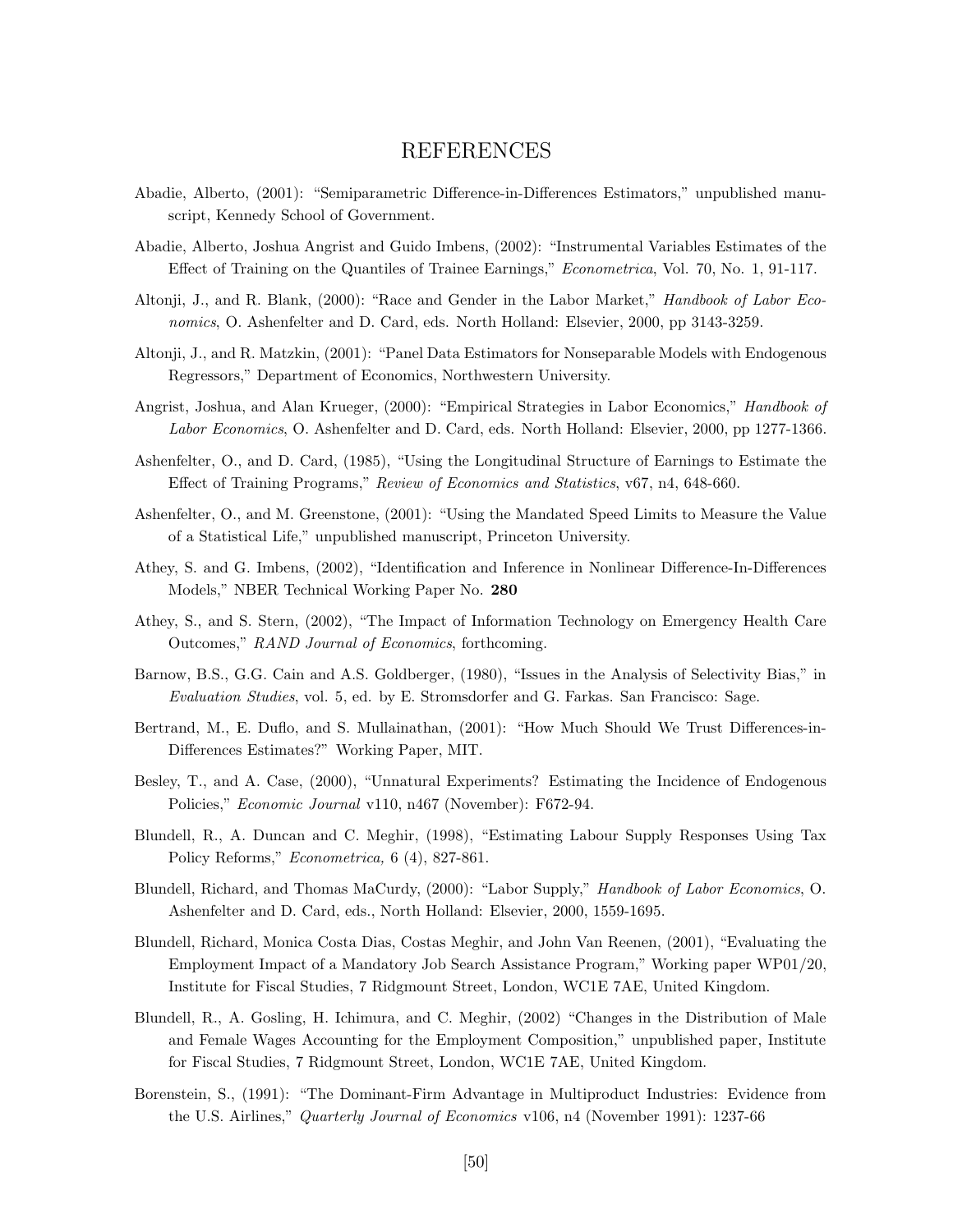- Card, D., (1990): "The Impact of the Muriel Boatlift on the Miami Labor Market," *Industrial and Labor Relations Review*, 43, 245-257.
- Card, D., and A. Krueger, (1993): "Minimum Wages and Employment: A Case Study of the Fast-food Industry in New Jersey and Pennsylvania," *American Economic Review*, 84 (4), 772-784.
- Chernozhukov, V., and C. Hansen, (2001): "An IV Model of Quantile Treatment Effects," unpublished working paper, Department of Economics, MIT.
- Chin, A. (2002) "Long-run Labor Market Effects of the Japanese-American Internment During World-War II," Department of Economics, University of Houston.
- Dehejia, Rajeev, (1997) "A Decision-theoretic Approach to Program Evaluation", Chapter 2, Ph.D. Dissertation, Department of Economics, Harvard University.
- Dehejia, R., and S. Wahba, (1999) "Causal Effects in Non-Experimental Studies: Re-Evaluating the Evaluation of Training Programs," *Journal of the American Statistical Assocation* 94, 1053-1062.
- Donald, Stephen and Kevin Lang, (2001): "Inference with Difference in Differences and Other Panel Data," unpublished manuscript, Boston University.
- Donohue, J., J. Heckman, and P. Todd (2002): "The Schooling of Southern Blacks: The Roles of Legal Activism and Private Philanthropy, 1910-1960," *Quarterly Journal of Economics*, CXVII (1): 225-268.
- Duflo, E., (2001), "Schooling and Labor Market Consequences of School Construction in Indonesia: Evidence from an Unusual Policy Experiment," *American Economic Review*, 91, 4, 795-813.
- Eissa, Nada, and Jeffrey Liebman, (1996): "Labor Supply Response to the Earned Income Tax Credit," *Quarterly Journal of Economics*, v111, n2 (May): 605-37.
- Gruber, J., and B. Madrian, (1994): "Limited Insurance Portability and Job Mobility: The Effects of Public Policy on Job–Lock," *Industrial and Labor Relations Review,*48 (1), 86-102.
- Hahn, J., (1998), "On the Role of the Propensity Score in Efficient Semiparametric Estimation of Average Treatment Effects," *Econometrica* 66 (2), 315-331.
- Haile, Philip and Elie Tamer (2001): "Inference with an Incomplete Model of English Auctions," October 2001, working paper, Wisconsin.
- Heckman, J. (1996): "Discussion," in *Empirical Foundations of Household Taxation*, M. Feldstein and J. Poterba, eds. Chicago: University of Chicago Press.
- Heckman, J. and R. Robb, (1985), "Alternative Methods for Evaluating the Impact of Interventions," in J. Heckman and B. Singer, eds., *Longitudinal Analysis of Labor Market Data*, New York: Cambridge University Press.
- Heckman, James J., and Brook S. Payner, (1989): "Determining the Impact of Federal Antidiscrimination Policy on the Economic Status of Blacks: A Study of South Carolina," *American Economic Review* v79, n1: 138-77.
- Heckman, James, Jeffrey Smith, and Nancy Clements, (1997), "Making The Most Out Of Programme Evaluations and Social Experiments: Accounting For Heterogeneity in Programme Impacts", *Review of Economic Studies*, Vol 64, 487-535.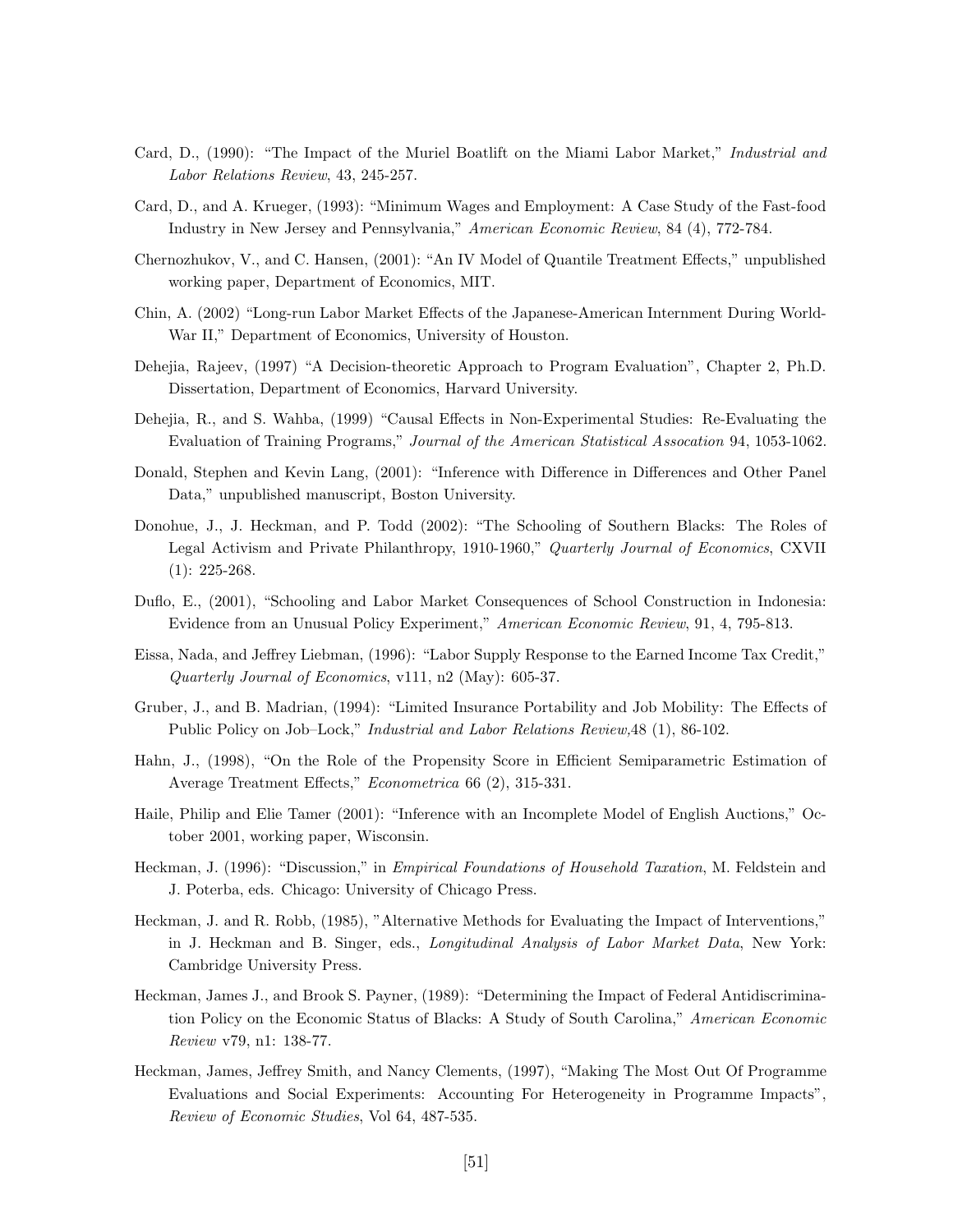- Heckman, J., H. Ichimura, and P. Todd, (1998), "Matching As An Econometric Evaluations Estimator," *Review of Economic Studies* 65, 261-294.
- Hirano, K., G. Imbens, and G. Ridder, (2000), "Efficient Estimation of Average Treatment Effects Using the Estimated Propensity Score," NBER Working Paper.
- Honore, B., (1992), "Trimmed LAD and Least Squares Estimation of Truncated and Censored Regression Models with Fixed Effects," *Econometrica*, Vol. 63, pp. 533-565.
- Imbens, G. W., and D. B. Rubin (1997): "Estimating Outcome Distributions for Compliers in Instrumental Variables Models," *Review of Economic Studies*, 64, 555-574.
- Jin, G., and P. Leslie, (2001): "The Effects of Disclosure Regulation: Evidence from Restaurants," unpublished manuscript, UCLA.
- Juhn, C., K. Murphy, and B. Pierce, (1991),: "Accounting for the Slowdown in Black-White Wage Convergence," *title*, Chapter 4, 107-143
- Juhn, C., K. Murphy, and B. Pierce, (1993): "Wage Inequality and the Rise in Returns to Skill," *Journal of Political Economy*, v101, n3: 410-442.
- Krueger, Alan, (1999): "Experimental Estimates of Education Production Functions," *Quarterly Journal of Economics* 114 (2), May, 497-532.
- Kyriazidou, E., (1997): "Estimation of A Panel Data Sample Selection Model," *Econometrica*, Vol. 65, No 6, pp. 1335-1364.
- Lalonde, Robert, (1995), "The Promise of Public-Sector Sponsored Training Programs," *Journal of Economic Perspectives*, Vol. 9, 149-168.
- Lechner, Michael, (1998), "Earnings and Employment Effects of Continuous Off-the-job Training in East Germany After Unification," *Journal of Business and Economic Statistics*.
- Manski, Charles, (1990): "Non–parametric Bounds on Treatment Effects", *American Economic Review, Papers and Proceedings*, Vol 80, 319–323.
- Manski, C. (1995): *Identification Problems in the Social Sciences*, Harvard University Press, Cambridge, MA.
- Manski, C., and E. Tamer, (2002), "Inference on Regressions with Interval Data on a Regressor or Outcome," *Econometrica*, Vol. 70, No. 2.
- Marrufo, G. (2001): "The Incidence of Social Security Regulation: Evidence from the Reform in Mexico," Mimeo, University of Chicago.
- Meyer, B, (1995), "Natural and Quasi-experiments in Economics," *Journal of Business and Economic Statistics*, 13 (2), 151-161.
- Meyer, B., K. Viscusi and D. Durbin, "Workers' Compensation and Injury Duration: Evidence from a Natural Experiment," *American Economic Review*, 1995, Vol. 85, No. 3, 322-340.
- Moffitt, R., and M Wilhelm, (2000) "Taxation and the Labor Supply Decisions of the Affluent," in *Does Atlas Shrug? Economic Consequences of Taxing the Rich,* Joel Slemrod (ed), Russell Sage Foundation and Harvard University Press.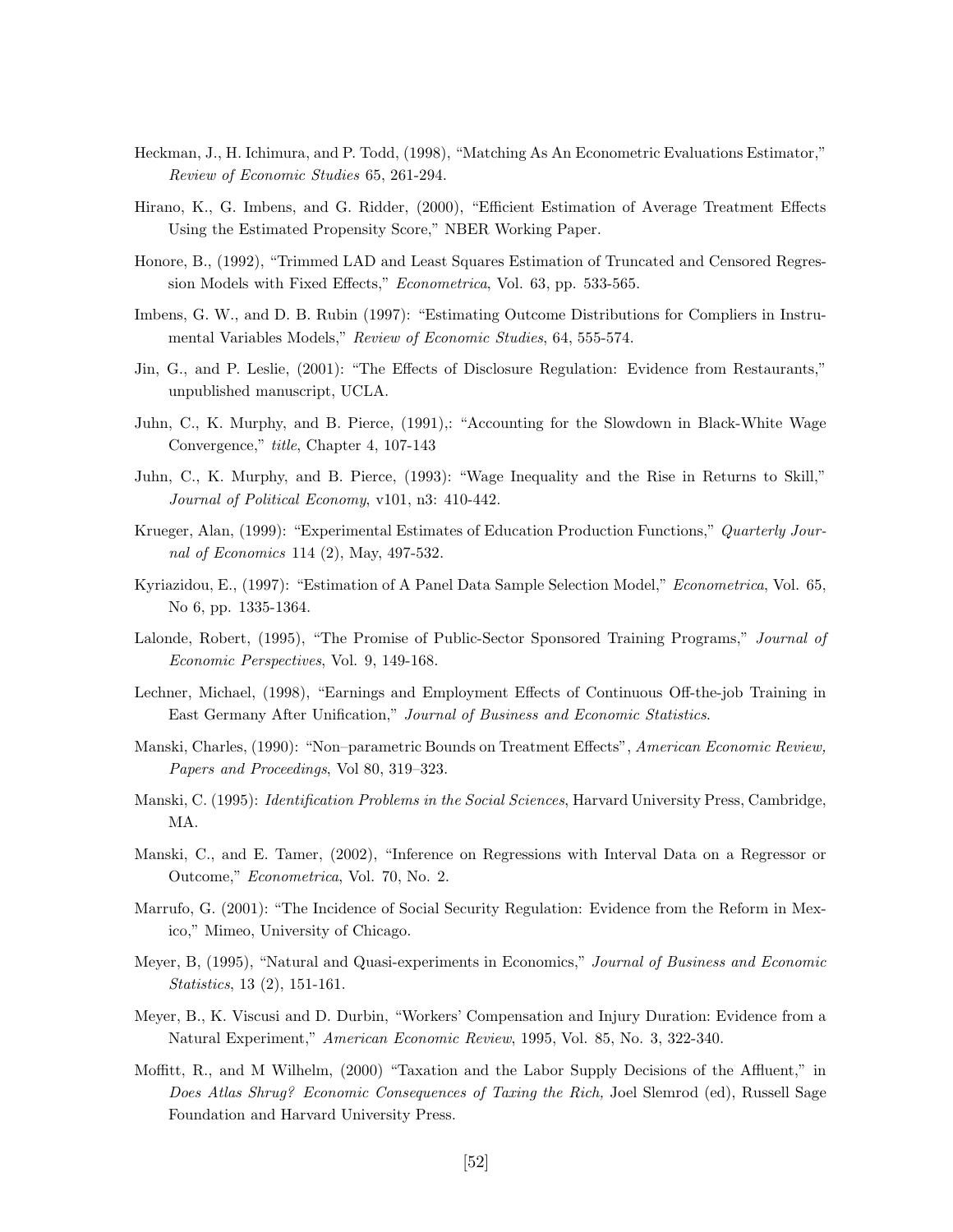- Moulton, Brent R., (1990): "An Illustration of a Pitfall in Estimating the Effects of Aggregate Variables on Micro Unit," *Review of Economics and Statistics*, v72, n2 (May 1990): 334-38.
- Poterba, J., S. Venti, and D. Wise, (1995), "Do 401(k) contributions crowd out other personal saving?" *Journal of Public Economics*, 58, 1-32.
- Rosenbaum, P., and D. Rubin, (1983), "The central role of the propensity score in observational studies for causal effects", *Biometrika*, 70 (1), 41–55.
- Shadish, William, Thomas Cook, and Donald Campbell, (2002), *Experimental and Quasi-Experimental Designs for Generalized Causal Inference*, Houghton Mifflin Company, Boston, Massachusetts.
- Shorack, G., and J. Wellner, (1986), *Empirical Processes with Applications to Statistics*, Wiley, New York, NY.
- Stute, W. (1982), "The Oscillation Behavior of Empirical Processes," *Annals of Probability*, 10, 86-107.

Van Der Vaart, A. (1998), *Asymptotic Statistics*, Cambridge University Press, Cambridge, UK.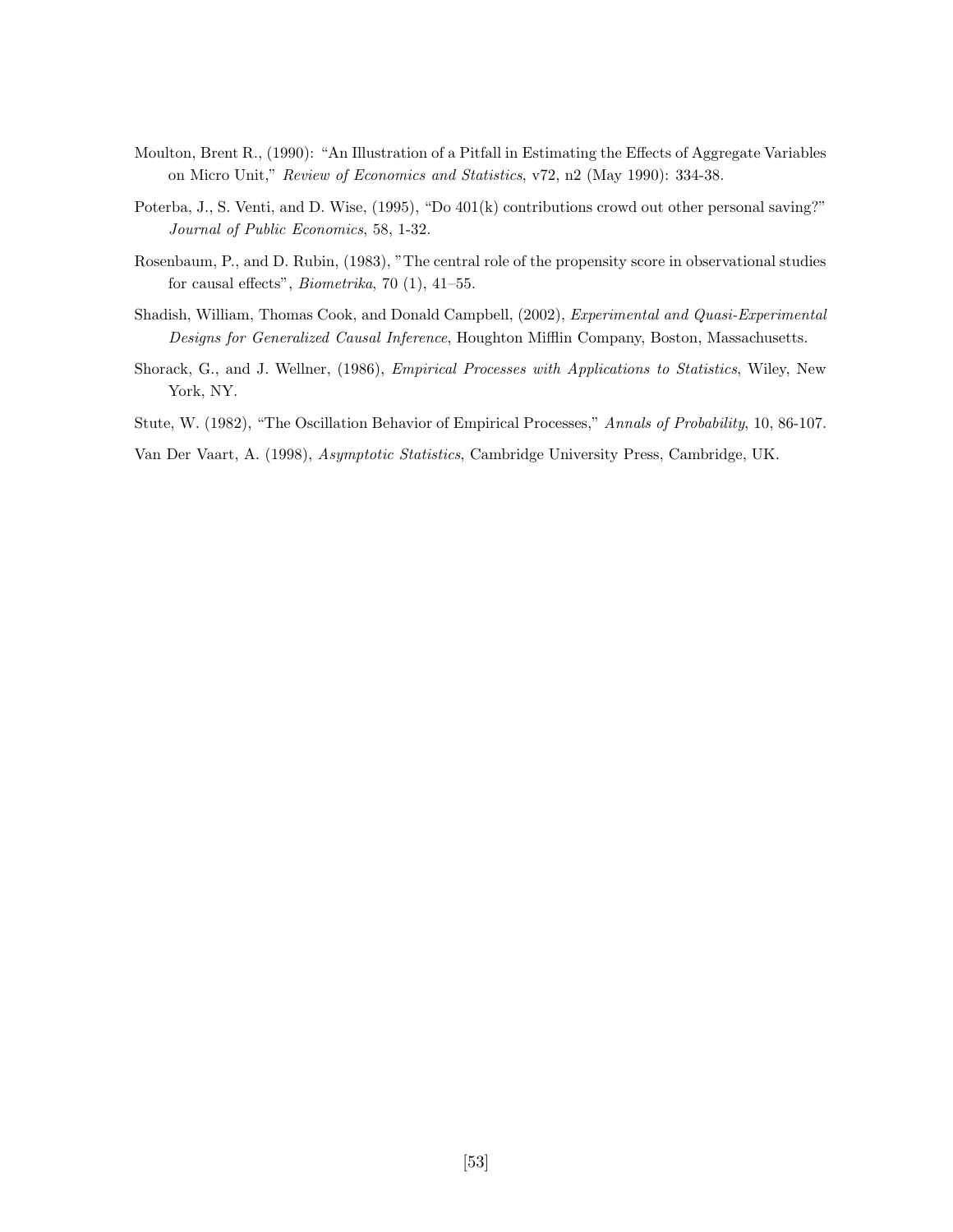Table 1: SUMMARY STATISTICS

|                                                                                                                                                 | logs                             |                                          | perc.                            |                                          | perc.                            |                                          | perc.                             |                                          | perc.                                | (s.e.)                                   |
|-------------------------------------------------------------------------------------------------------------------------------------------------|----------------------------------|------------------------------------------|----------------------------------|------------------------------------------|----------------------------------|------------------------------------------|-----------------------------------|------------------------------------------|--------------------------------------|------------------------------------------|
| (0.301)<br>6.272<br>$G = 0, T = 0$<br>7.037<br>(0.413)<br>$G = 0, T = 1$<br>(0.826)<br>11.177<br>$G=1, T=0$<br>(0.829)<br>$G = 1, T = 1$ 12.894 | 1.126<br>1.133<br>1.382<br>1.580 | (0.030)<br>(0.033)<br>(0.037)<br>(0.038) | 1.000<br>1.000<br>2.000<br>2.000 | (0.215)<br>(0.180)<br>(0.220)<br>(0.205) | 3.000<br>3.000<br>4.000<br>5.000 | (0.489)<br>(0.342)<br>(0.037)<br>(0.375) | 7.000<br>7.000<br>8.000<br>10.000 | (0.220)<br>(0.288)<br>(0.398)<br>(0.384) | 12.000<br>14.000<br>17.000<br>23.000 | (0.798)<br>(0.831)<br>(1.121)<br>(1.827) |

Table 2: ESTIMATE OF EFFECT OF TREATMENT ON THE TREATMENTESTIMATE OF EFFECT OF TREATMENT on the Treated Group

| mean<br>weeks | (s.e.)  | mean<br>logs | (s.e.)  | 25th<br>perc. | (s.e.)  | 50th<br>perc. | (s.e.   | 75th<br>perc. | (s.e.)  | 90th<br>perc. | (s.e.)  |
|---------------|---------|--------------|---------|---------------|---------|---------------|---------|---------------|---------|---------------|---------|
| 0.951         | (1.240) | $-0.089$     | (0.168) | $-0.766$      | (0.582) | 0.234         | (0.615) | 1.234         | (0.754) | 5.234         | (2.132) |
| 1.631         | (1.264) | 0.191        | (0.067) | $-0.015$      | (0.317) | 0.969         | (0.397) | 1.938         | (0.680) | 5.869         | (2.221) |
| 0.392         | (1.511) | 0.183        | (0.068) | 0.000         | (0.423) | 1.000         | (0.415) | 2.000         | (0.775) | 5.000         | (2.605) |
| 0.070         | (1.548) | 0.137        | (0.125) | 0.000         | (0.575) | 1.000         | (0.606) | 1.000         | (0.913) | 4.000         | (2.674) |
| 1.076         | (1.548) | 0.584        | (0.159) | 1.000         | (0.563) | 2.000         | (0.555) | 2.000         | (0.816) | 5.000         | (2.606) |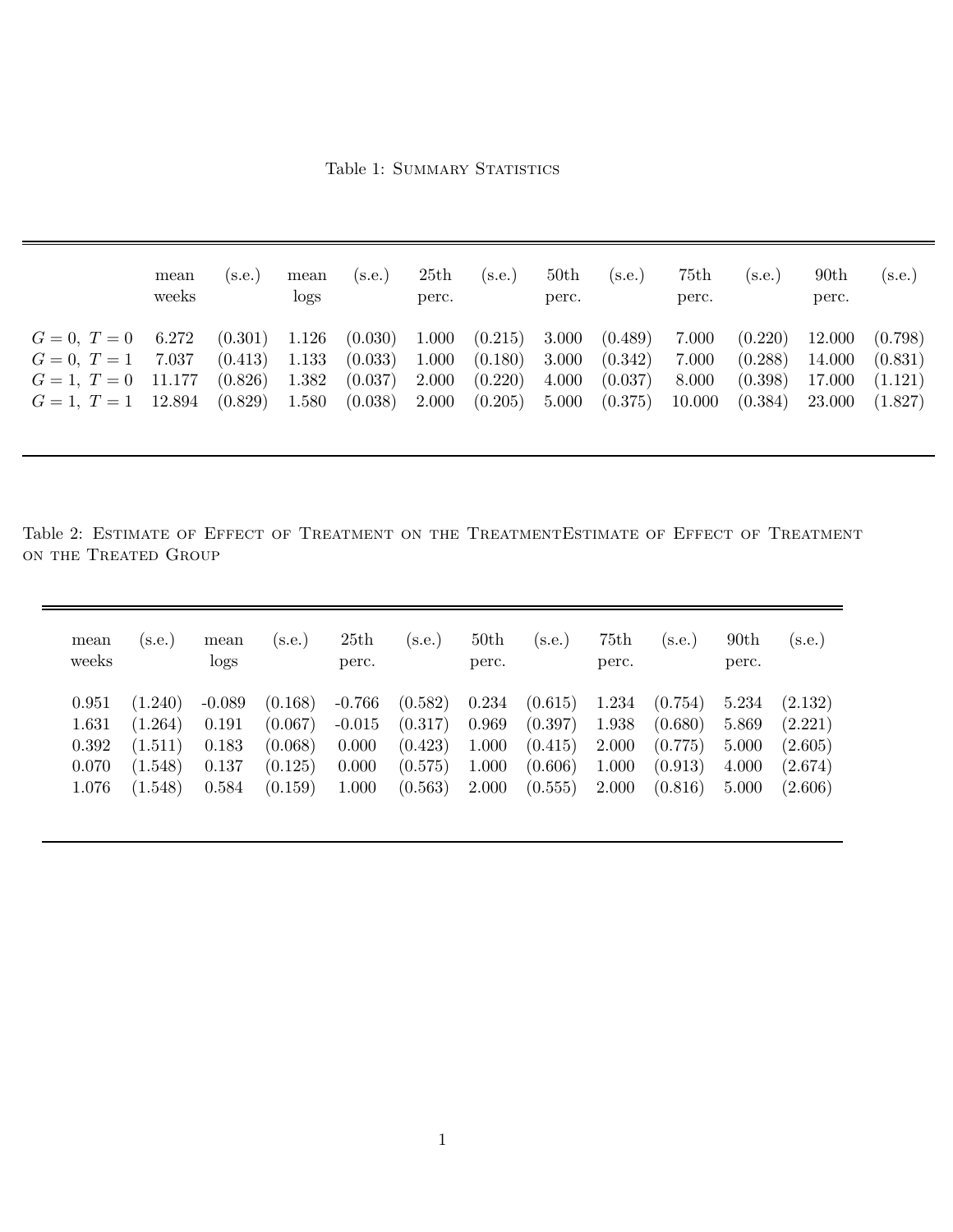| mean<br>weeks | s.e.    | mean<br>logs | (s.e.)  | 25th<br>perc. | (s.e.)  | 50th<br>perc. | (s.e.)  | 75th<br>perc. | (s.e.)  | 90 <sub>th</sub><br>perc. | $(\mathrm{s.e.})$ |
|---------------|---------|--------------|---------|---------------|---------|---------------|---------|---------------|---------|---------------------------|-------------------|
| 0.951         | (1.276) | 0.591        | (0.174) | 1.717         | (0.610) | 1.717         | (0.665) | 1.717         | (0.787) | $-0.283$                  | (2.191)           |
| 0.609         | (1.241) | 0.191        | (0.068) | 0.219         | (0.325) | 0.658         | (0.425) | 1.535         | (0.668) | 0.631                     | (2.226)           |
| 0.923         | (1.609) | 0.211        | (0.070) | 1.000         | (0.419) | 1.000         | (0.446) | 2.000         | (0.763) | 1.000                     | (2.804)           |
| 1.559         | (1.640) | 0.459        | (0.124) | 1.000         | (0.590) | 1.000         | (0.636) | 3.000         | (0.915) | 2.000                     | (2.852)           |
| 0.305         | (1.643) | 0.051        | (0.158) | 0.000         | (0.569) | 0.000         | (0.599) | 1.000         | (0.806) | 0.000                     | (2.760)           |

Table 3: ESTIMATE OF EFFECT OF TREATMENT ON THE CONTROL GROUP

Table 4: Comparison of Standard Errors (Outcome in Logarithms)

|                 |                             |          | Effect on Treated |                  | Effect on Controls |          |           |  |
|-----------------|-----------------------------|----------|-------------------|------------------|--------------------|----------|-----------|--|
|                 |                             | Estimate | Analytic          | <b>Bootstrap</b> | Estimate           | Analytic | Bootstrap |  |
|                 |                             |          | s.e.              | s.e.             |                    | s.e.     | s.e.      |  |
| Real Data       | Continuous Model            | 0.137    | (0.070)           | (0.125)          | 0.459              | (0.065)  | (0.124)   |  |
|                 | Discrete Model with Indep.  | 0.183    | (0.070)           | (0.068)          | 0.211              | (0.067)  | (0.070)   |  |
|                 | Discrete Model, Lower Bound | 0.137    | (0.054)           | (0.125)          | 0.051              | (0.045)  | (0.158)   |  |
|                 | Discrete Model, Upper Bound | 0.584    | (0.061)           | (0.159)          | 0.459              | (0.040)  | (0.124)   |  |
| Binary Data     | Continuous Model            | $-0.360$ | (0.030)           | (0.023)          | 0.400              | (0.031)  | (0.022)   |  |
|                 | Discrete Model with Indep.  | $-0.010$ | (0.034)           | (0.035)          | $-0.011$           | (0.039)  | (0.034)   |  |
|                 | Discrete Model, Lower Bound | $-0.360$ | (0.022)           | (0.023)          | $-0.400$           | (0.032)  | (0.033)   |  |
|                 | Discrete Model, Upper Bound | 0.340    | (0.031)           | (0.033)          | 0.400              | (0.025)  | (0.022)   |  |
| Continuous Data | Continuous Model            | $-1.64$  | (0.12)            | (0.13)           | $-1.86$            | (0.13)   | (0.13)    |  |
|                 | Discrete Model with Indep.  | $-1.64$  | (0.09)            | (0.13)           | $-1.86$            | (0.09)   | (0.13)    |  |
|                 | Discrete Model, Lower Bound | $-1.64$  | (0.09)            | (0.13)           | $-1.86$            | (0.09)   | (0.13)    |  |
|                 | Discrete Model, Upper Bound | $-1.64$  | (0.09)            | (0.13)           | $-1.86$            | (0.09)   | (0.13)    |  |